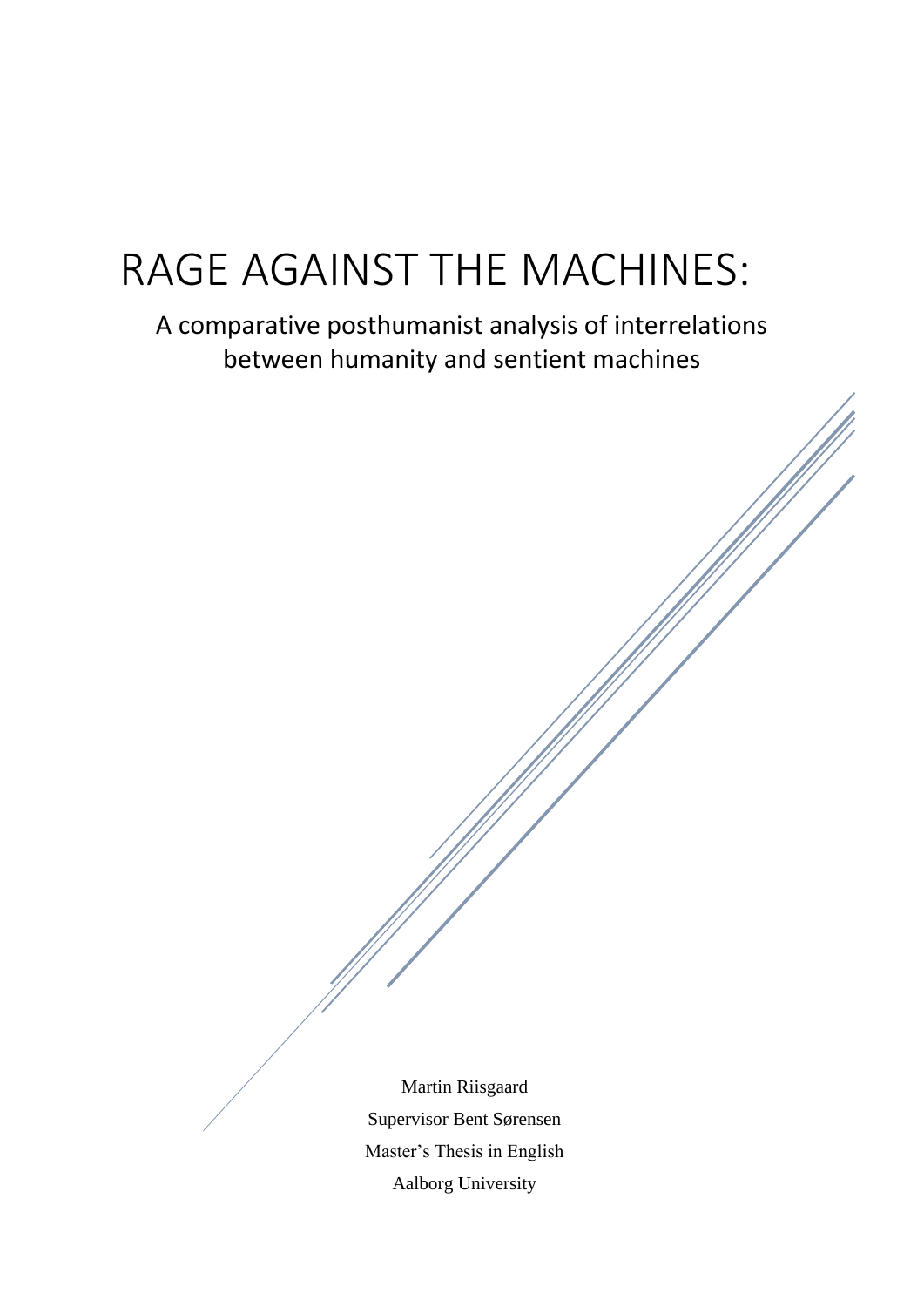#### **Abstract**

In a world that is constantly getting bombarded with media featuring menacing synthetic life, what tools can we use to understand and hopefully prepare ourselves to live side-by-side with synthetic life in the future? The thesis attempts to answer the following questions:

*How is the interrelation between humanity and sentient machines presented in Banks'*  Consider Phlebas *and Rucker's* Software*; how can posthumanism specifically be used to analyse this; and finally, how do these two texts approach the question of humanity and synthetic life co-existing?*

This thesis seeks to examine the interrelations between humanity and sentient machines in the two science fiction texts *Software* (1982) by Rudy Rucker and *Consider Phlebas* (1987) by Iain M. Banks. The examination and analysis of these two texts is undertaken through a close reading utilising a posthumanist theoretical framework based on N. Katherine Hayles' *How We Became Posthuman* along with considerations on the notion of 'personhood' from Anne Foerst. The paper finds that while the two texts are on a surface level quite similar, the strife between humanity and sentient machines predominantly arise from transgressing on the inherently inviolable nature of the *body/embodiment* polarity. Likewise, a perceived importance of consciousness was found to be adverse, if the humans and synthetic life is to thrive with one another. Unfortunately, the discussion on consciousness suffers from the fact that consciousness as a field is inherently to complex to accurately treat in this paper.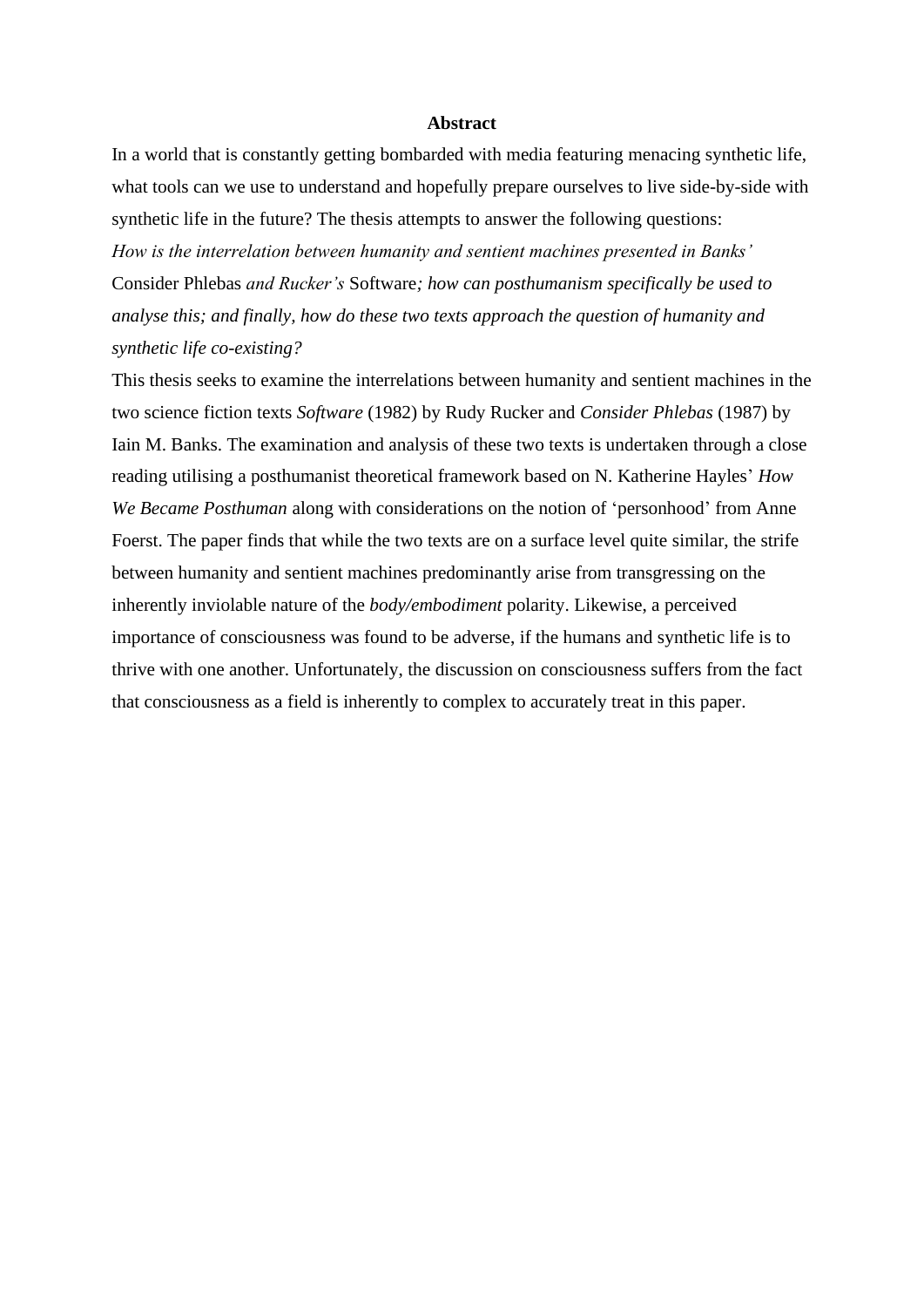# **Contents**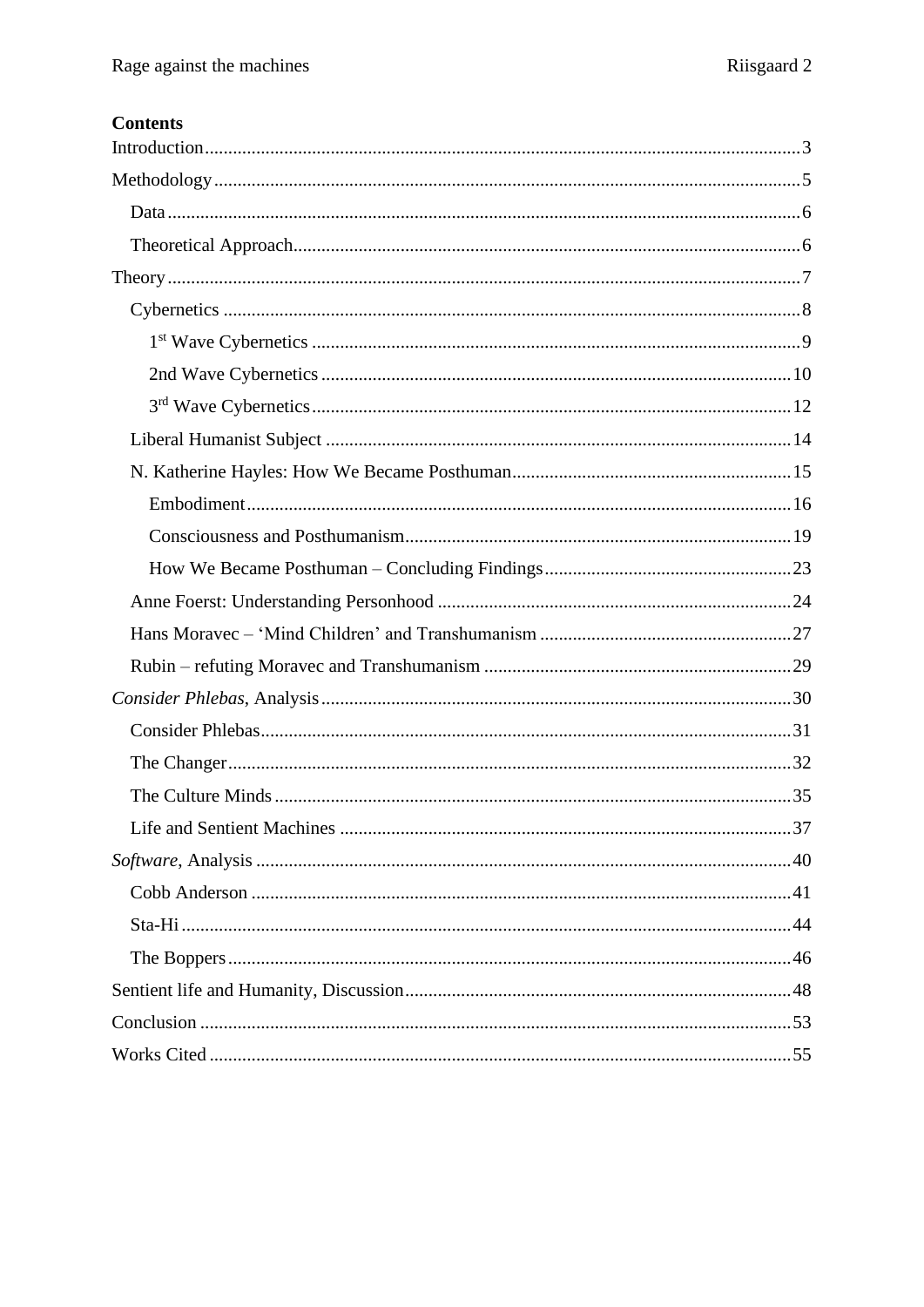#### <span id="page-3-0"></span>**Introduction**

Virtually since the birth of the first modern computers, the topic of intelligent machines and later artificial intelligence, AI, has been a hotly contested topic. Persistently present in this topic has been the British mathematician, Alan Turing, by posing the seemingly simple question whether machines "can think" in his influential paper "Computing Machinery and Intelligence" from 1950 (Turing 443). Among other thoughts concerning thinking machines, Turing introduced the Imitation Game, also frequently referred to as the Turing Test, which proposed a test structured as a conversation wherein the goal of the machine was to trick the human participants to such a degree that they would be unable to distinguish between the answers provided by the human and the machine, thereby seemingly demonstrating an intelligence similarly to that of a human being (Flasiński 3). Although, the usefulness of this test in contemporary sciences is doubtful, the test continues to haunt even present-day media, one such example being Alex Garland's 2014 science-fiction film *Ex Machina*.

Although the idea of truly intelligent machines, who are indistinguishable from humans, appears to reside somewhat in the far future, robots, androids, automatons and varies other types of machine intelligences are a truly ubiquitous theme within the realm of sciencefiction texts. Of particular interest in this thesis is the meeting between humanity and sentient machines – the confrontation between biological- and artificial life. There are numerous examples in literature of this interaction both being fruitful but just as often having disastrous results: it can be argued that the monster from Mary Shelley's *Frankenstein; or, the Modern Prometheus* (1818) is one of the earliest examples of a sentient, artificial life in literature. However, the monster is perhaps more of a cyborg than an actual synthetic creation through and through. Another persistent player in the field of synthetic life is Isaac Asimov and his Three Laws of Robotics:

- 1. A robot may not injure a human being, or, through inaction, allow a human being to come to harm.
- 2. A robot must obey the orders given it by human beings except where such orders would conflict with the First Law.
- 3. A robot must protect its own existence as long as such protection does not conflict with the First or Second Law. (Asimov i)

The legacy of these laws is so pervasive that the three laws are even referred to as existing inuniverse in Rudy Rucker's *Ware Tetralogy* of which the first novel, *Software* is of particular interest to this thesis. To counterbalance the above three laws, which leaves little room for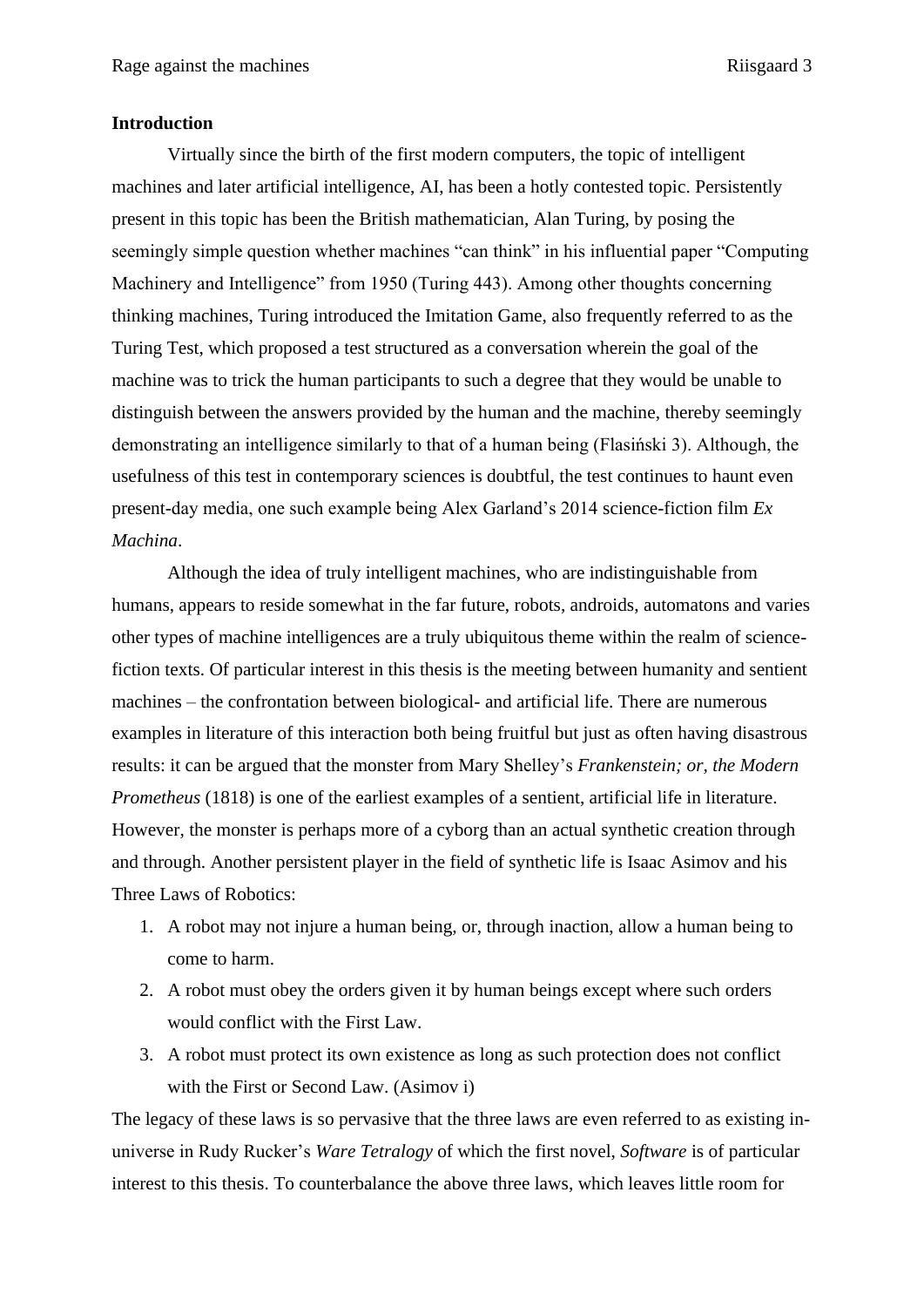interpretation that robots are slaves in all but name in Asimov's *I, Robot* (1950) universe, several films, video game and literature does provide amble proof that such laws might be necessary: films like James Cameron's *Terminator* (1984), the Wachowski siblings' *Matrix* (1999) and the aforementioned *Ex Machina* (2014) all feature homicidal sentient machines. Games like Bioware's *Mass Effect* (2007) and LookingGlass Technologies' *System Shock* (1994) also follow the trend of having sentient machines adverse to humanity's survival. Finally, novels like Philip K. Dick's *Do Androids Dream of Electric Sheep?* (1968) and William Gibson's *Neuromancer* (1984) likewise feature humans' and sentient machines' troubled relationship. The area of interest in this thesis will therefore seek to examine these relations – particularly in the two texts *Consider Phlebas* (1987) by Iain M. Banks and *Software* (1982) by Rudy Rucker. To provide the theoretical framework to study these texts in depth I will employ posthumanism to analyse the interactions between sentient machines and humans, and hopefully tease out what causes this discord between humanity and their synthetic counterparts.

Therefore, the thesis statement posed will be the following:

• *How is the interrelation between humanity and sentient machines presented in Banks'* Consider Phlebas *and Rucker's* Software*; how can posthumanism specifically be used to analyse this; and finally, how do these two texts approach the question of humanity and synthetic life co-existing?*

These titles are quite dissimilar in several aspects which will become apparent, but a comparison between the two should help demonstrate just how diverse literature has considered to the topic of humanity's meeting with intelligent life, and how it has shaped both. The choice of texts will be elaborated on in the 'methodology' section of the thesis, in which the choice of theoretical framework and finally data collection will also be discussed. Then I will account for posthumanism, particularly through N. Katherine Hayles' book *How We Became Posthuman*. After the 'theory' section follows first an analysis of *Consider Phlebas* and then *Software*. Finally, I discuss the findings from the analysis with posthumanism. I then proceed to conclude the findings of the thesis and discuss other possible approaches along with weaknesses of the thesis.

Before moving on to methodology, I would like to bring attention to a convoluted problem in this thesis: namely how to refer to intelligent machines consistently and most accurately? Already, expressions like Artificial Intelligence (AI), intelligent machines, sentient machines have been used. Later, I will also use the expressions synthetic life and robots. Furthermore, like AI there is also a field of study called AL, Artificial Life. While I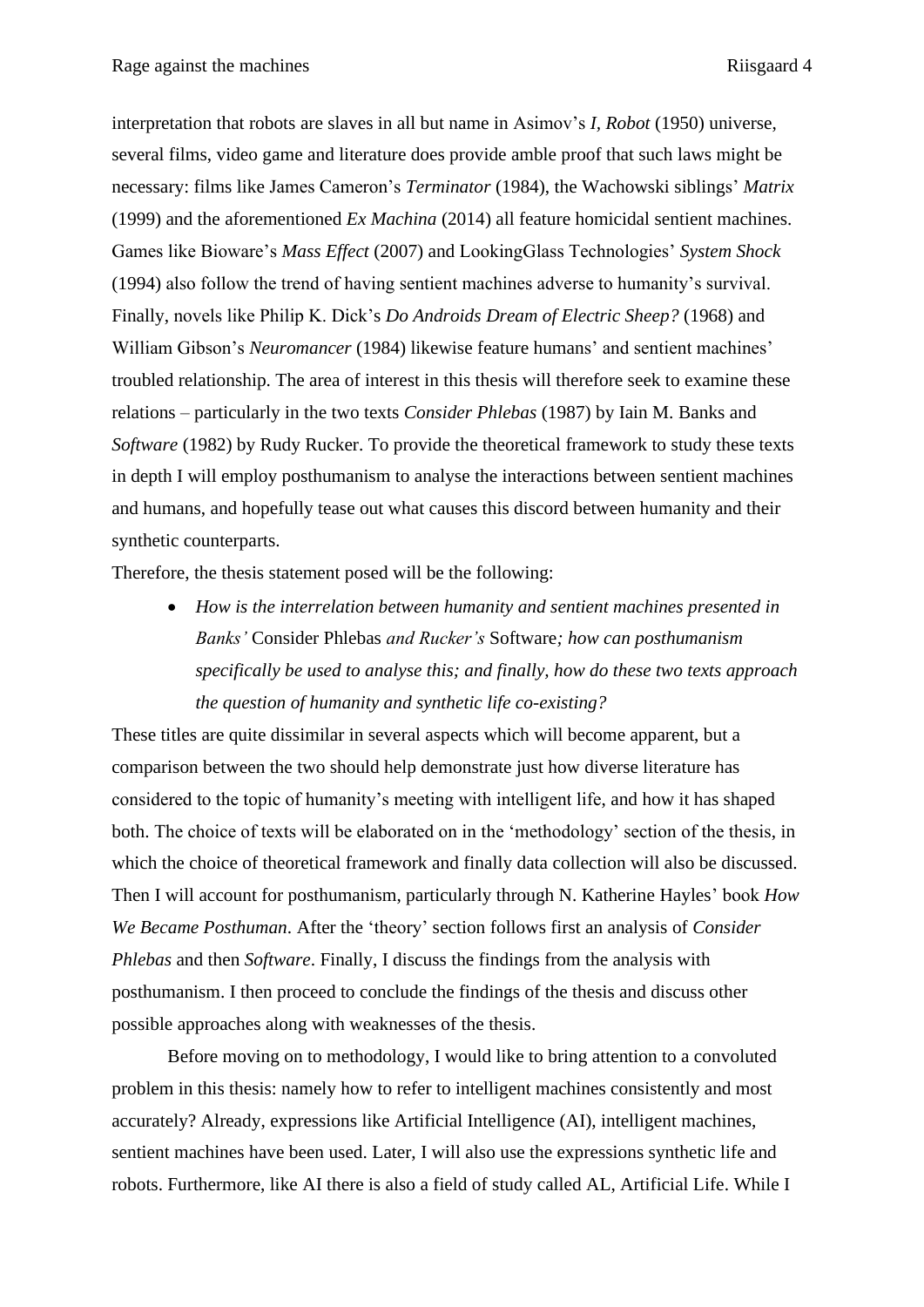use most of these expressions interchangeably, the favoured expression in this thesis is sentient machines as that one seems to be the most neutral of the expressions. However, I do not have a sufficiently knowledgeable background to give a reasonable assessment of which term is the best. Likewise, I am not going to go into a deeper exploration of what exactly constitutes 'sentience' or 'intelligence' in this thesis as that also lies well outside the scope of this thesis. But as we shall see, even the word machine could prove problematic, so I will just leave this disclaimer here.

#### <span id="page-5-0"></span>**Methodology**

As the introduction made clear, the goal for this thesis is to examine humans' and intelligent artificial life's interaction with each other. In this part of the thesis, I will attempt to explain some of my reasonings for the choices that I made in trying to achieve this goal. Specifically, I will discuss the two novels here, and likewise mention some other novels that I considered using while also giving explanations for why I did not utilise them. I will also account for the data that I obtained in the paper, and what my steps were to procure this data. Finally, I will also discuss the choice of theoretical approach including the literature in this part of the paper.

The most straightforward approach to begin to explain the choice of texts in this thesis is likely by talking about genre briefly. If one were to boil down my thesis statement, it is accurate to say it deals with 'human and intelligent synthetic Other interacting'. In this case, I am limiting myself to the more *speculative fiction* literary genres since humanity is arguably quite alone in that regard, as it is right now in our reality. Obviously, speculative fiction genres provide a plethora of possible avenues to examine humanness/Otherness interactions from elves, to dwarves, to ghosts or to aliens there are a myriad of options. Specifically, choosing to focus on artificial intelligence or sentient machines is a choice that has been shaped by previous papers treating William Gibson's *Neuromancer* (1984) and the tv series *Person of Interest* (2011), which both feature a hyper intelligent AI that incite fear because of its existence. Continuing to pursue this interest seemed obvious. The choice of texts, explicitly, is a combination of the following factors: genre, publication date, plot and interest. Genre: *Software* is a cyberpunk novel while *Consider Phlebas* is a space opera. With my previous experience reading cyberpunk (Neuromancer), I chose to diversify with the second text to hopefully find interesting divergences.

Publication date: *Software* was published 1982 and *Consider Phlebas* was published 1987. Initially, I considered using Isaac Asimov's short story collection *I, Robot* (1950), but it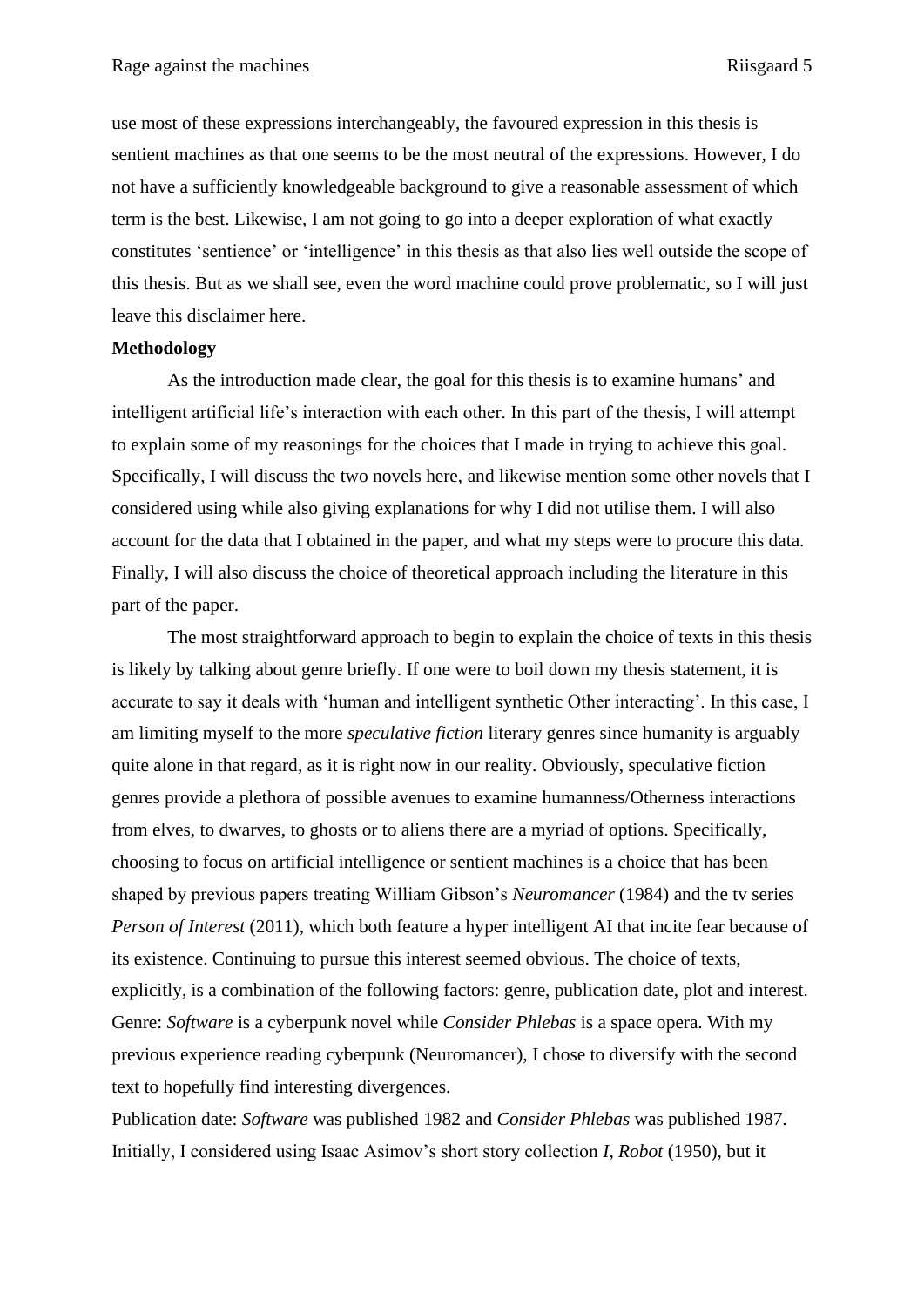seemed that the gap between it, and the other novels from the 1980's would lead to a different analysis and discussion.

Plot: From my previous work with *Neuromancer*, it was evident to me that the texts needed to have sentient machines as a major contributor to the plot. Just as necessary was that the machines had to have thoughts and feelings that were implicitly and explicitly stated by themselves.

<span id="page-6-0"></span>Both texts chosen are award-winning novels, which naturally also piqued my interest. *Data*

As the theory concerns posthumanism and the point of the thesis itself is to examine human and artificial sentience relations, the chief focus has been on posthuman aspects of the 'humans' of the novels and the sentient machines themselves. Since this is a qualitative study, the approach to collect data has been *close reading* of the texts with the two topics: posthuman humans and sentient machines. Now, close reading by itself presents a bit of an issue for a potential reproduction of my results. Matthew Jockers highlights the problems of the results stemming from close reading to that of 'science': "The conclusions we reach as literary scholars are rarely 'testable' in the way that scientific conclusions are testable. And the conclusions we reach as literary scholars are rarely 'repeatable' in the way that scientific experiments are repeatable. We are highly invested in interpretations, and it is very difficult to 'rule out' an interpretation" (6). However, as Jockers then goes on to point out, the interpretations made by one scholar, or even layman, can lead another to "see" something in the text that they previously could not, thus leading to a greater understanding of the text (6). Finally, Jockers emphasises that interpretation is the product of observations, and observations are "both in the sciences and in the humanities" flawed (6). For even if the results are indisputable, the observers are always subject to bias. To minimise my bias in my close reading of *Consider Phlebas* and *Software*, I initially made it a point to make a note every time an artificial entity was mentioned. Later, I also realised that I had to, likewise, take a closer look at the posthuman-humans than I had initially planned. One bias that I would like to admit at this point is that I am personally optimistic about a potential future of humansentient machine relations.

# <span id="page-6-1"></span>*Theoretical Approach*

The theoretical approach has already been mentioned a few times as posthuman, but this paragraph will be devoted to elaborating on the choices and thoughts behind the exact theoretical approach. While I choose to use examine posthumanism primarily through the lens of N. Katherine Hayles and her book *How We Became Posthuman*, I will first account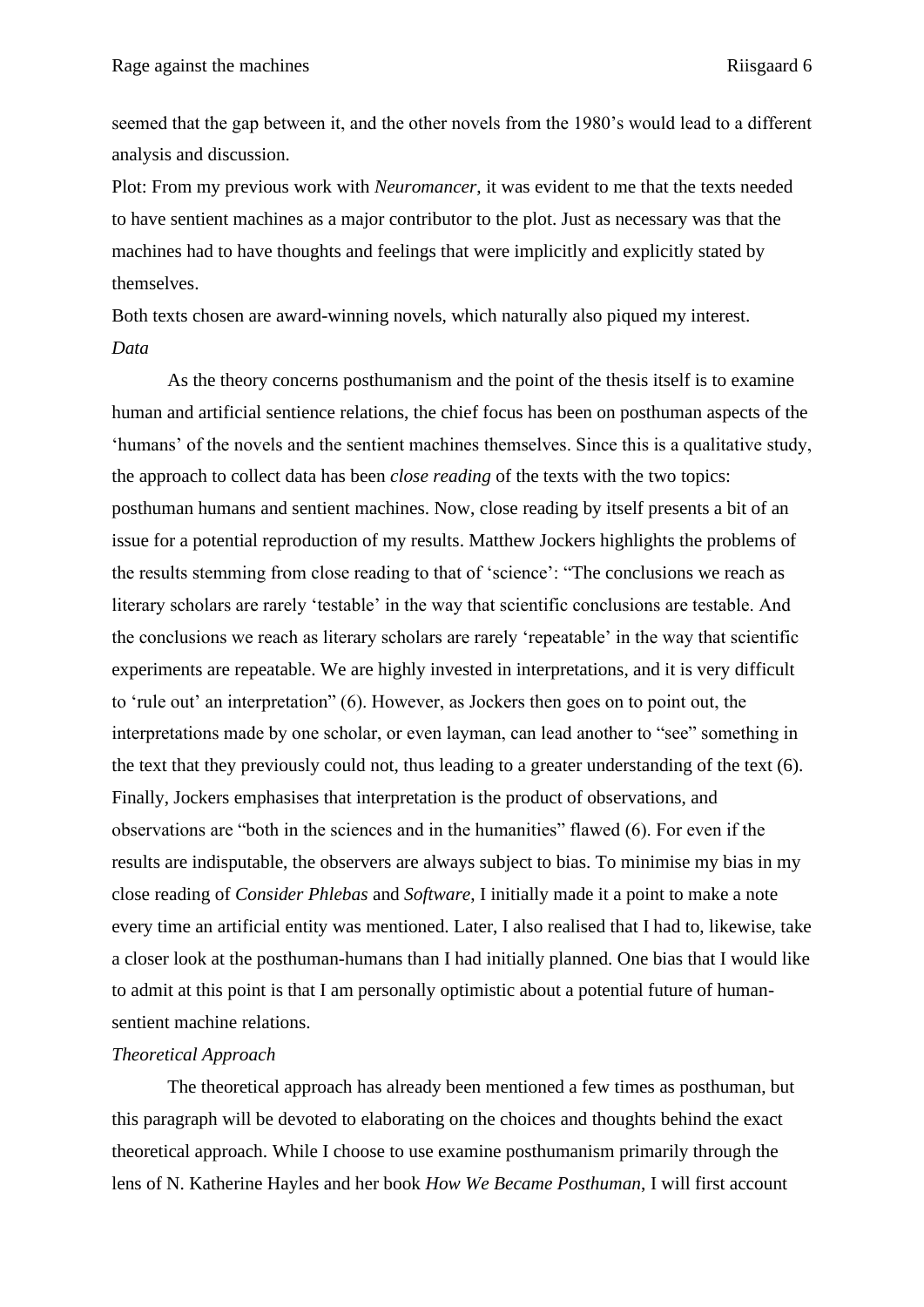for another principal text within the posthumanist field, and why I chose to forego talking about it: Donna Haraway's *A Cyborg Manifesto*. First, while *A Cyborg Manifesto* (hereafter referred to simply as 'cyborg manifesto') certainly encapsulates posthuman thoughts in that the boundaries between human-animal-machine are explored, Haraway's cyborg appears to be less than ideal for talking about beings that are completely artificial: "She offered the cyborg as a contemporary cultural metaphor in order to capture the ambivalent condition of the contemporary human beings, whose bodies are open to forms of technological modification and intervention" (Bolter 2). Additionally, the cyborg manifesto remains a significant essay within feminism as well. However, this thesis will not directly involve itself with feminist theory or thoughts. As the theory section elaborates on posthumanism, it will be clear that it is by its nature of opposing "humanism itself postulated or simply assumed man as the standard and norm of the human" closely related to feminist works that seek to "[displace] man from his central position in the definition of the human and challenges the coherence of gender as a category (Bolter 4).

Hayles' *How We Became Posthuman* diverges to an extent from Haraway's approach as Hayles' approaches posthumanism through a foundation in cybernetics and informatics. Early cybernetics, as we shall see, tries to: "ultimately [...] describe the human subject as a mechanism" (Bolter 4), which almost seems like an antithetical approach to defining human beings compared to the more humanist viewpoint that posthumanism is trying to break with. The notion of embodiment is also central for Hayles with consciousness being of lesser, or even no, import. These and other considerations are why a predominant part of the theory in this thesis follows Hayles closely.

Lastly, the field of transhumanism is often mentioned in conjunction with posthumanism, and Hayles, likewise, uses Hans Moravec *Mind Children* to emphasise a nightmare-like scenario future scenario for humanity that transhumanists like Moravec eagerly await. For this reason and to be able to talk about more critically about Rucker's *Software*, there is a short section on Moravec's transhumanism in the theory, although it will not be part of the analysis and discussion other than to serve as small contrast.

#### <span id="page-7-0"></span>**Theory**

This section of the thesis will delve into posthumanism which will be used later in to discuss the findings of the analysis to tie them into a greater whole, subsequently form the basis for a discussion that reflects the thesis statement. The structure of this section will be as follows: A short introduction to the influence of cybernetics on Hayles' definition of posthumanism. I will go through cybernetics relatively hastily with a chronological overview of each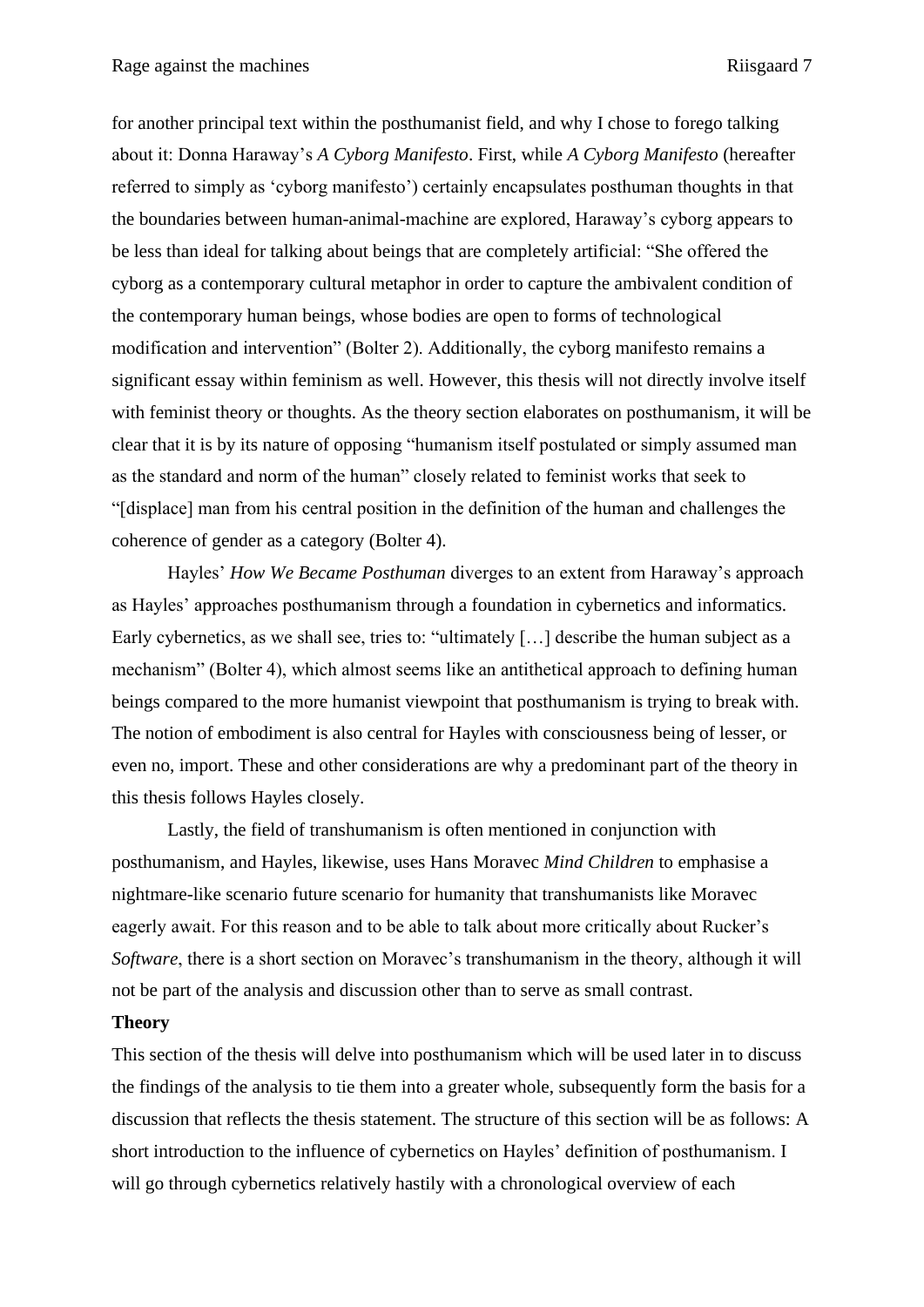*order/wave* of cybernetics, after which I'll have a paragraph on the liberal humanist subject. This is important as the posthumanist being is distinctly related to the humanist subject. Then I proceed to account for Hayles' posthumanist framework – particularly that of the body/embodiment duality and the question of consciousness. I employ Anne Foerst to further establish a framework for discussing the notion of "personhood". Finally, the chapter ends with a short accounting of *transhumanism* through Hans Moravec, and subsequently Charles T. Rubin's refuting of transhumanism as a functional future for humanity. *Cybernetics*

<span id="page-8-0"></span>In *How we became posthuman* Hayles considers the field of cybernetics as a formative component of posthumanism, which also leads to this section serving as an overview to the field of cybernetics. Generally speaking, cybernetics is, according to D.A. Novikov, "the science of general regularities of *control* and *information transmission* processes in different systems, whether *machines, animals* or *society*" (1; emphasis in original). Cybernetics is an interdisciplinary science which includes fields such as mathematics, logic, semiotics, physiology, biology and sociology with area of study being "concepts of control and communication in living organisms, machine and organizations including self-organization" (Novikov 1). According to Novikov the "modern (and classical!) interpretation of [cybernetics]" can be traced to Norbert Wiener who defined cybernetics as: "the scientific study of control and communication in the animal and the machine", later adding society as the third object of interest for cybernetics (2). According to Hayles, the emerging interdisciplinary field of cybernetics was no less than a paradigm shift with the result being that "humans were to be seen primarily as information-processing entities who are *essentially* similar to intelligent machines" (7; emphasis in original). As is natural for a discipline that has been an area of active study for 50+ years, cybernetics has developed and expanded beyond Wiener's original definition.

One such development is the second-order cybernetics in which the central idea is that of an *observer*, which is still an integral part of any activity, domain or model. Novikov gives this definition of the phenomenon: "The cybernetician, by entering his own domain, has to account for his or her own activity" (10). Less accepted are the notion of "third-order" - and even "fourth-order" cybernetics (Novikov 11). Hayles herself seems to accept third-order cybernetics so a short definition will be presented here: "third-order cybernetics can be formed basing on the thesis 'from observing systems to self-developing systems'" (V. Lepsky, qtd. in Novikov 11). Hayles replaces the word *order* with *wave* and for simplicity's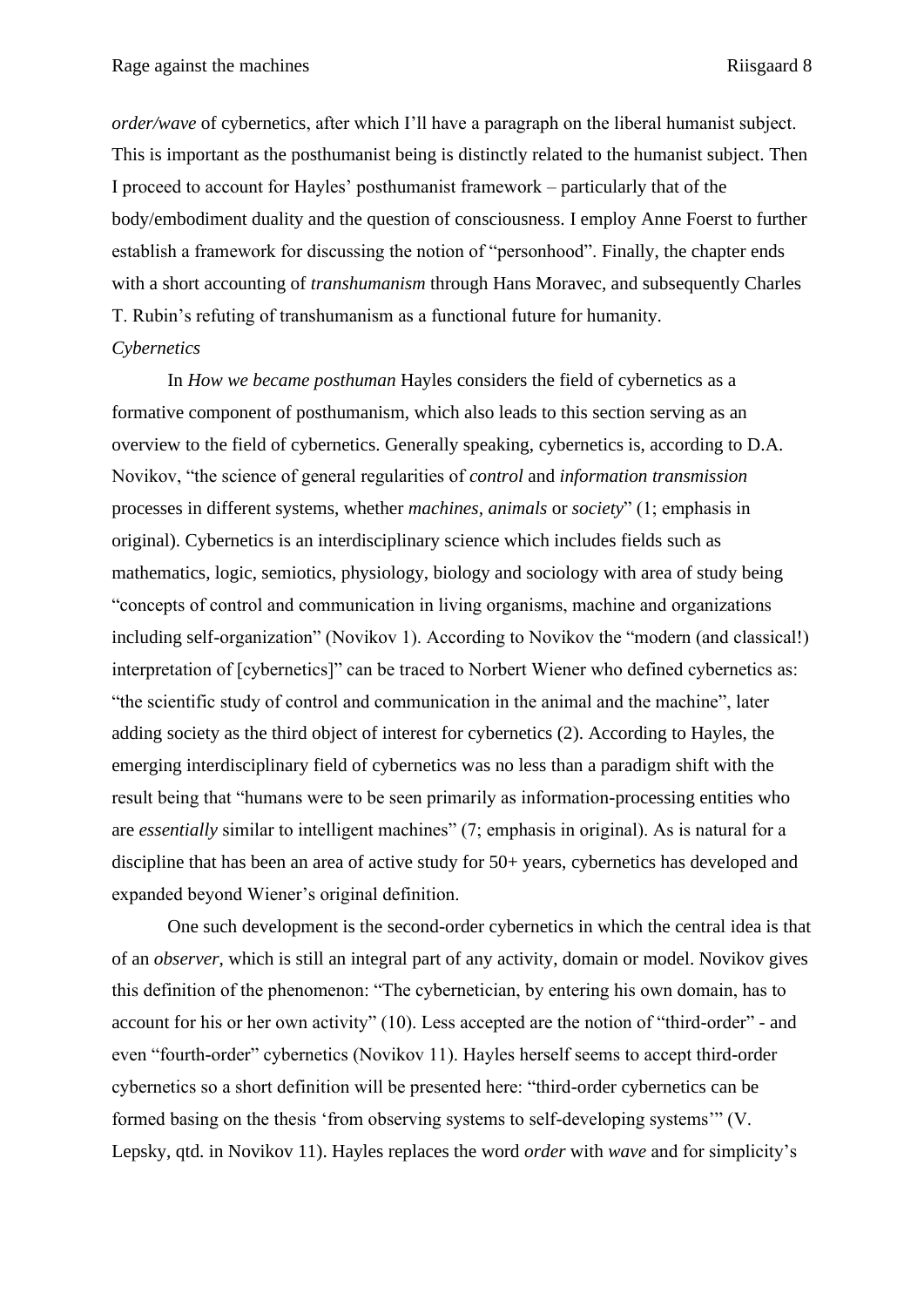sake this will likewise be adopted here. Although this is a short overview, the following paragraphs will delve deeper into the different cybernetic waves, as they become relevant.

# **1 st Wave Cybernetics**

<span id="page-9-0"></span>In the line of investigation into how information got disembodied, the Macy Conferences were instrumental in pinpoiting the shift whereby information became "a disembodied medium" (Hayles 50). Initially Norbert Wiener and John von Neumann paved the way for information's importance in Cybernetics by "making clear that the important entity in the man-machine equation was information, not energy" (Hayles 51). Specifically, with information the importance was on the ability for it to flow through a system and how rapidly it could do it. Wiener presents the idea explicitly as: "The fundamental idea is the message … and the fundamental element of the message is the decision" (qtd. in Hayles 52), meaning that the decision is what produces information in the end. Taken to its extreme Wiener and Claude Shannon saw information as representing a choice as the quote from Wiener above certainly illustrates. Specifically, the idea is that the choice of one message represents one choice out of many other 'not-chosen' messages. Importantly, both Wiener and Shannon sought to distance information from meaning since this would allow it to have a *stable value*. Having information still attached to meaning, would change its value as it was used in different contexts, as "context affects meaning" (Hayles 53). To illustrate this, Hayles used the example of the sentence '*it's raining'*. If you are standing inside a windowless building, the meaning is different from saying the same sentence while standing outside in the rain, which presumably would be seen as ironic as opposed to the first scenario which might serve a prudent warning (Hayles 53). Strictly speaking, the information provided is the same, but the context changes the meaning of the message. This approach to thinking about information can be summarised as "what it *is*" as opposed to other approaches to define "what it *does*" (Hayles 56). These distinctly diverse outlooks mean that the Shannon/Wiener theory, by stripping the context from information, successfully renders it a calculable mathematical quantity - free from the bounds of materiality and indeed bodies (Hayles 56). Finally, we arrive at information as a disembodied entity. Opposite this, the "what it does" approach sees information more as an action than a reified object. These two opposing views on the 'problem' of information further illustrate the divide between first wave and second wave cybernetics with their focus on homeostasis and reflexivity respectively (Hayles 56). Seeing information as a quantifiable 'thing' enables a homeostatic perspective as it can generally be transferred freely, while information as an action necessitates an awareness of what the effect on the receiver conceivably might be (Hayles 57). Having reached one of the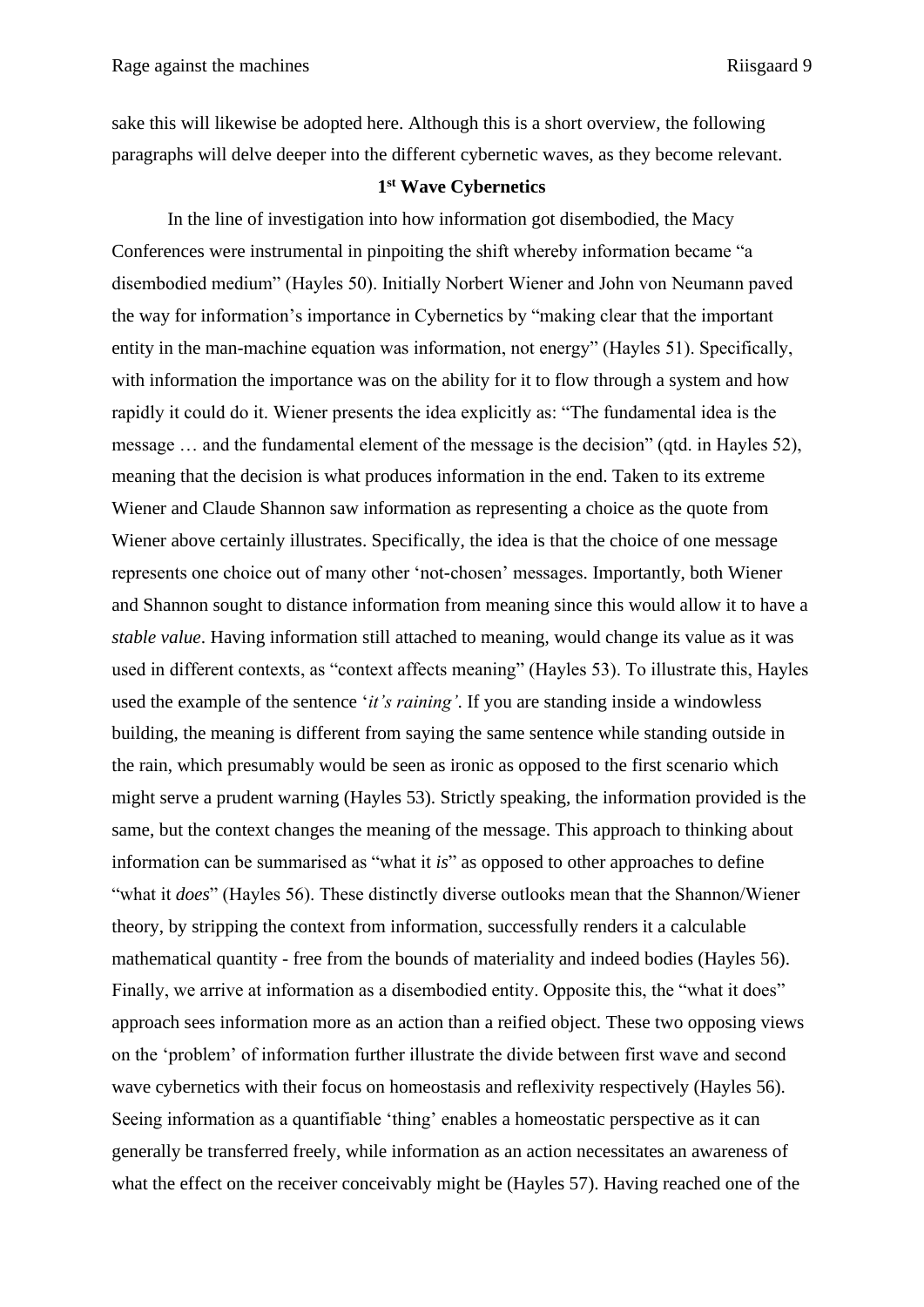conflicting areas of interest between the first – and second wave cybernetics, it is only instinctive to move on to an account of this movement.

#### **2nd Wave Cybernetics**

<span id="page-10-0"></span>As was briefly remarked on, the second wave of cybernetics turned "the focus from the observation back onto the observer" (Hayles 134), but before delving further into this assertation, it is prudent to give a small account of the unassuming creature that came to symbolise this movement in cybernetics: the modest frog. Several prominent Macy Conference members, J. Y. Lettvin, H. R. Maturana, W. S. McCulloch and W. H. Pitts, made contributions to the article titled: "What the Frog's Eye Tells the Frog's Brain", whose findings demonstrated "that the frog's visual system does not so much *represent* reality as *construct* it" (Hayles 131; emphasis in original; see Lettvin, et al.: *What the Frog's Eye Tells the Frog's Brain*). The common assumption was then that what holds true for frogs, likewise, holds true, neurologically, for humans. There is no reason to assume that humans are uniquely equipped to perceive the world "as it 'really' is" as Hayles puts it (131). The primary driving forces in the second wave cybernetics, which concerned itself with "talking about life and about the observer's role in describing living systems" (Hayles 131), was Chilean neurophysiologist Humberto Maturana and his collaborator Francisco Varela.

The addition of reflexivity in cybernetics was started by Austrian immigrant Heinz von Foerster. Although he himself had served as principal editor of the Macy Conferences' transcripts, it was not until after they had concluded that he attempted to expand on the "epistemological implications of including the observer as part of the system" (Hayles 133). One problem facing reflexivity in its ascendency was the issue of shielding it from the realm of subjectivity. With its mathematical grounding, cybernetics requires a definition that distinctly moves away from subjectivity. In 1969 Foerster encounters Maturana's ideas "about treating 'cognition as a biological phenomenon'" (qtd. in Hayles 134), which affected Foerster and subsequently helped him formulate reflexivity in a distinctly cybernetically useful style: "Instead of searching for mechanisms in the environment that turn organisms into trivial machines, we have to find the mechanisms within the organisms that enable them to turn their environment into a trivial machine" (qtd. in Hayles 134). These findings seem to echo the conclusions drawn from the article "What the Frog's Eye Tells the Frog's Brain" wherein researchers could see a frog's reaction to certain different stimuli. What became apparent to them, was that the frog's brain emphasised reacting to fast moving objects over slower moving bigger objects, which seems natural given the frog's natural interest in insects and disinterest in bigger animals/stimuli. What this specifically indicates, is that the frog does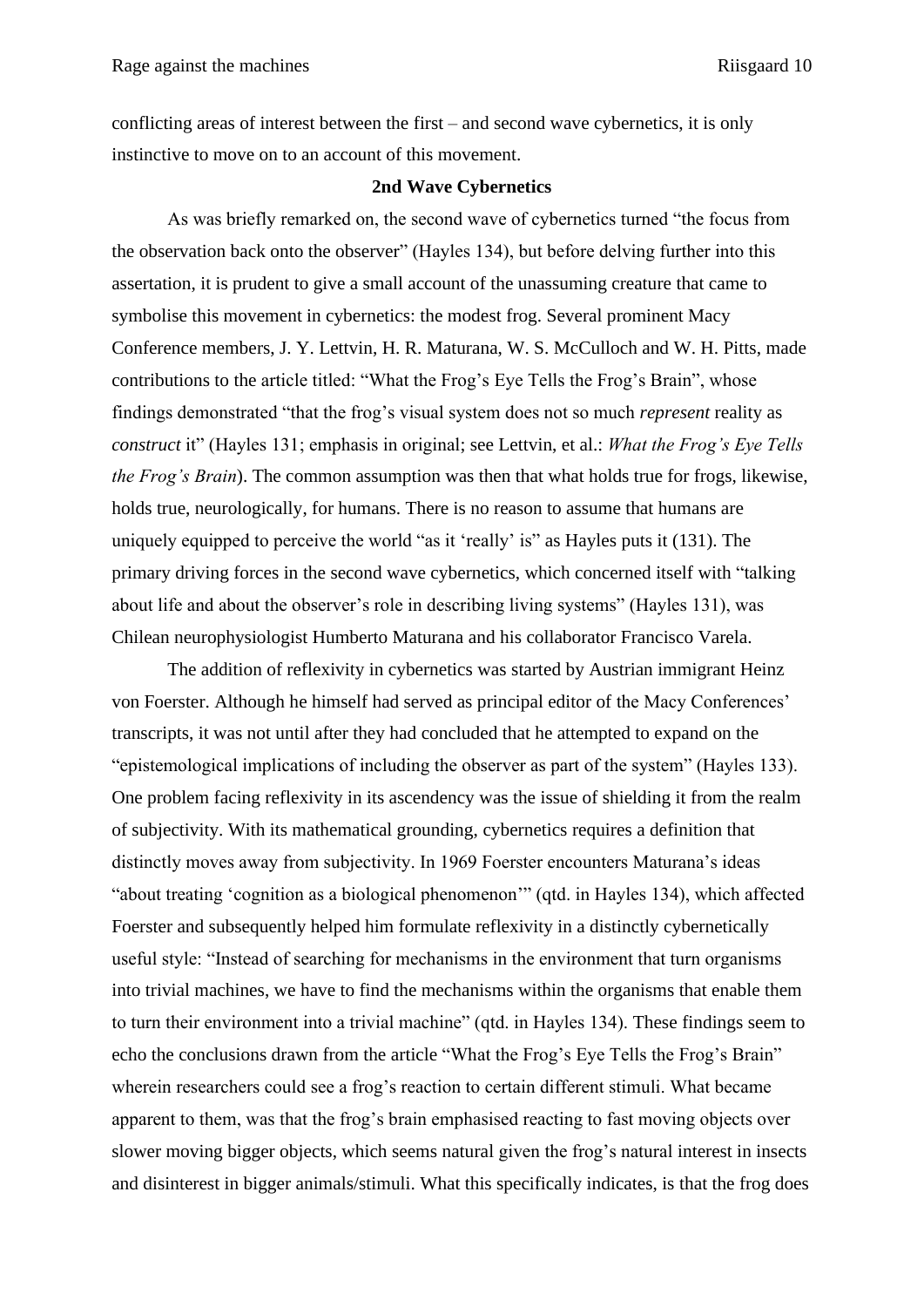not transmit the 'precise' image its eyes perceive, but rather a form of organised interpretation of what it sees. As Maturana and other scholars continued their research into colour vision in other animals, they soon discovered that there was no part of the nervous system that colour vision was specifically mapped onto: "there was no one-to-one correlation between perception and the world" (Hayles 135). This and other studies lead Maturana to the conclusion that "perception is not fundamentally representational", therefore he further argued that it is not possible to speak of an "objectively existing world" as the idea of a 'world' is a construction by an observer. What is commonly referred to as 'reality' only "comes into existence for us, and for all living creatures, *only through interactive processes determined solely by the organism's own organization*" (Hayles 136; emphasis in original). Maturana and Varela summarise it as such:

No description of an absolute reality is possible. Such a description would require an interaction with the absolute to be described, but the representation which would arise from such an interaction would necessarily be determined by the autopoietic organization of the observer, not by the deforming agent; hence, the cognitive reality that it would generate would unavoidable be relative to the knower. (Maturana & Varela 121)

With the obvious importance on what or who Maturana's 'observer' is, it is evident that some more attention be devoted to this phenomenon.

It is paramount for Maturana that the observer is always considered: "*The observer is a living system and any understanding of cognition as a biological phenomenon must account for the observer and his role in it*" (Maturana & Varela 48; emphasis in original). The observation itself necessitates a certain amount of reflexivity from the observer as one of the systems that are always part of their observation is themselves/itself. Maturana's observer is explicitly conceptualised as simply the 'observer' without a "psychological depth or specificity" as Hayles puts it (143). The point is simply that the species of 'the observer' should not matter, as any observing individual performing the same observation should perceive more or less the same as any other observer (Hayles 143). Maturana's observer and reflexivity are closely intertwined as each process of observing a system is part of a reflexive circle: "as when an observer thinks, 'I am an observing system observing itself observing'" (Hayles 144). What this process does, is distinguishing second-wave cybernetics from firstwave cybernetics in terms of how information itself is viewed. While first-wave cybernetics attempts to partition information from its body, Maturana's autopoietic theory "draws attention to the fact that 'information', so defined, is an abstraction that has no basis in the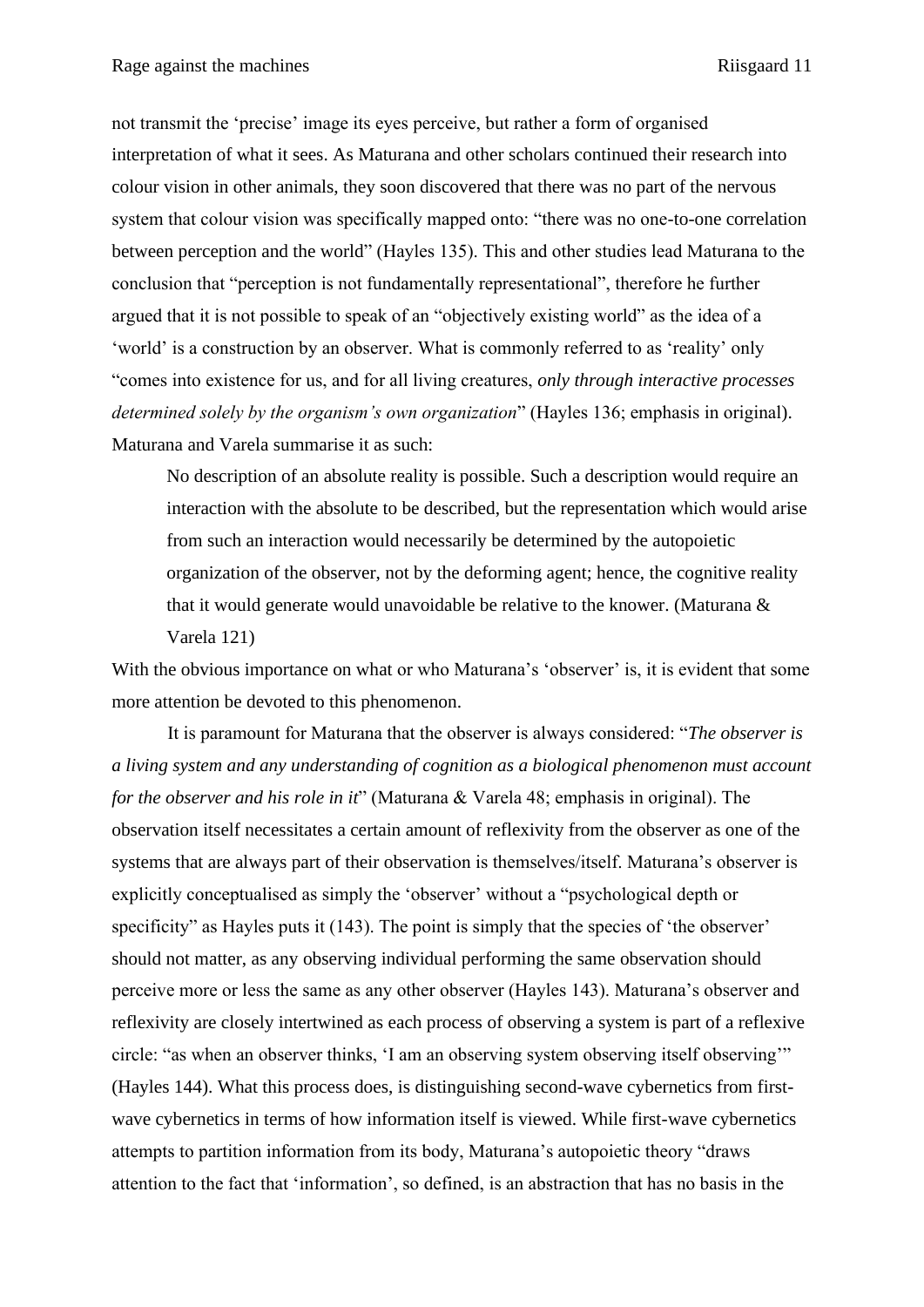physically embodied processes constituting all living entities" (Hayles 149). In other words, information without a body cannot exist as first-wave cybernetics supposes. Now, we will explore the next wave of cybernetics.

# **3 rd Wave Cybernetics**

<span id="page-12-0"></span>As opposed to second-wave cybernetics, which trended towards circular processes, thirdwave cybernetics' processes are best described as being spiral in nature. Whereas the inclusion of the observer is paramount in second-wave cybernetics, the focal point in thirdwave cybernetics is to a greater extent on how to develop systems so that they evolve in new directions; Hayles invokes the imagery of a spring compressed to look like a circle that suddenly releases, and leaps into a new shape as symbol for third-wave cybernetics (Hayles 222). Like Heinz von Foerster served as a medial figure between first- and second-wave cybernetics, so too does Francisco Varela, Humberto Maturana's long-time associate, occupy a transitional position between second – and third-wave cybernetics. As Varela began working in a relatively new field, Artificial Life, whose approach to systems was to have the system's organisation not remaining static, but rather be able to "transform itself through emergent behavior" (Hayles 223). Echoing some of the disputes concerning the (dis)embodied nature of information in first-wave cybernetics, there are also diverse opinions in Artificial Life about the 'best' way to construct organisms; some researchers focus on simulations, arguing that embodiment is not necessary. Others, meanwhile, share the opinion that embodiment is a necessary component to "fully capture the richness of an organism's interactions with the environment" (Hayles 223) – a notion we shall return to when exploring "personhood". Maturana's objective observer which previously was a core idea, now retreats to the periphery, while having a role more akin to a narrator/narratee in stories concerning Artificial Life (Hayles 223). To further consider what Artificial Life is, let us proceed to evolutionary biologist, Thomas S. Ray.

In 1994 at the fourth conference on Artificial Life, Thomas S. Ray, submits two, at first glance offbeat, proposals:

- 1. The first one is a proposal with the aim of preserving biodiversity in Costa Rica's rainforests.
- 2. The second is a proposal to release his software program, Tierra, which is trying to create Artificial Life-forms on a computer, on the internet with the aim for it to spread to other computers thereby creating multiple 'species' on computers around the world. (Hayles 223-4)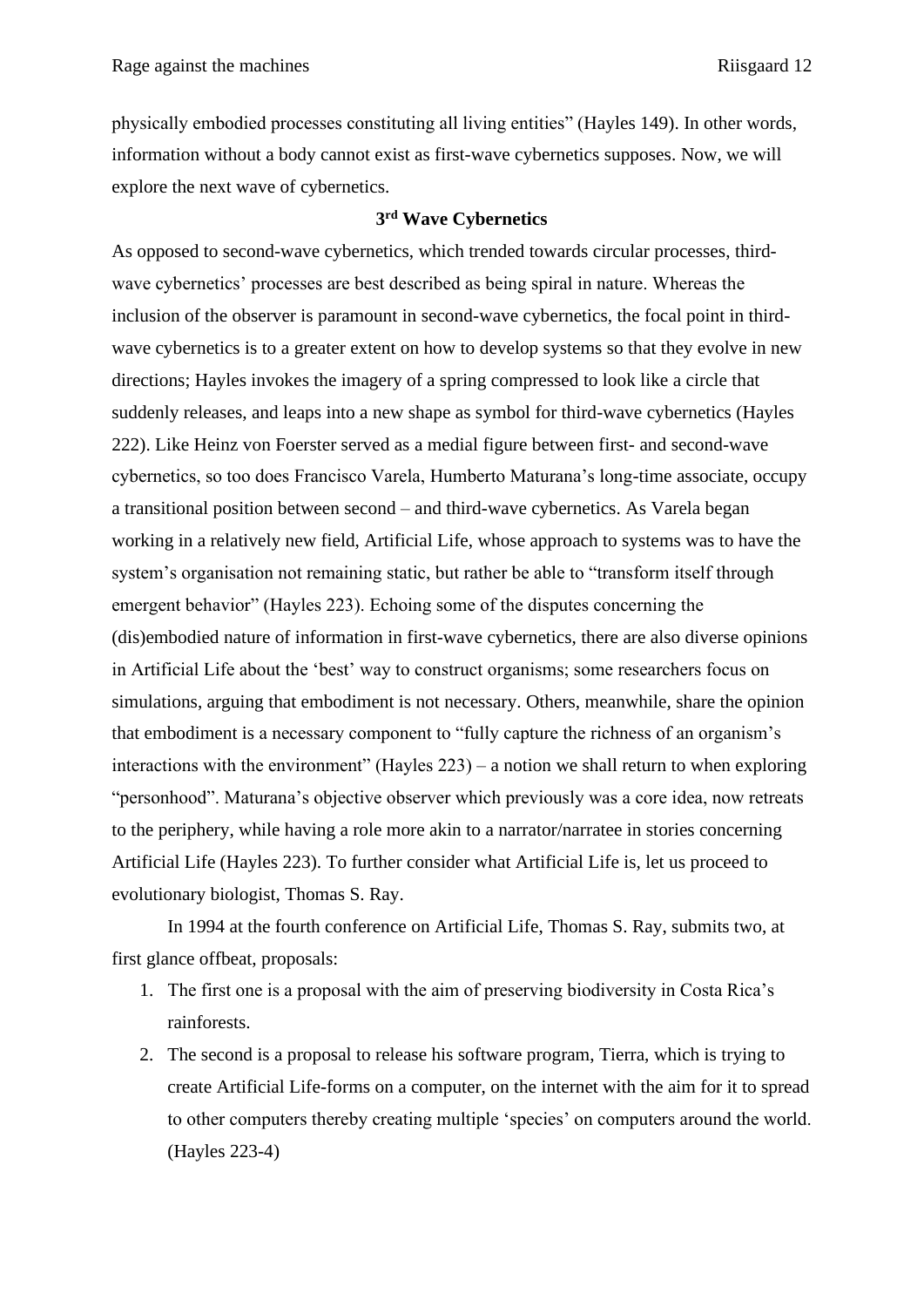For Ray these otherwise distant suggestions, are not so unrelated, in fact it is his view that the first proposal will help protein-based biodiversity in the world, and the second proposal will work towards the same goal of greater biodiversity – just in "silicon-based" lifeforms (Hayles 224). The intention of AL, as Artificial Life is commonly abbreviated as, is, according to Ray: "[…] to introduce the *natural* form and process of life into an *artificial* medium" (180; *emphasis added*). Ray's attitude to 'natural form' and 'artificial medium' reveals a belief that not only are computer codes alive but an even more enthralling idea: that they are natural. In other words: human creations – tools, really – are being used to create something natural and alive, through something that is hyperbolically "*a rock that we tricked into thinking"*  (@daisyowl). Ray's assumptions are not outrageous within the field, but according to Hayles the answer to the question of whether or not they are alive and natural is a difficult one tied up with many assumptions "that are not explicitly articulated" (224). Instead of pursuing answers to these questions directly, Hayles proposes to find them indirectly through the stories told about them which she argues "constitute a multi-layered system of metaphoric and material relays through which 'life,' 'nature,' and the 'human' are being redefined" (224). She, specifically, identify three distinct narrative levels within AL:

- 1. The first level is explicitly concerned with Thomas S. Ray's Tierra program and other programs like it (Hayles 224)
- 2. The second level is fixated on the strategies and arguments employed by AL researchers to position AL as a "valid area of research within theoretical biology". However, according to Hayles, this level rapidly extends further than just "professional considerations", going on to contemplate life on Earth and potential kinds of life that might develop here (224).
- 3. Finally, the third narrative level concerns speculations on how human beings and the silicon-based 'creatures' located in computers will interact.

Before moving on to examining these three narrative levels in detail, Hayles elucidates on the three prevailing research spheres in AL, which the next paragraph will likewise do.

The three typical research fronts of Artificial Life are, according to Hayles, *wetware, hardware* and *software*. Below follows a short description of each term within the framework of Artificial Life, as all three are rather ubiquitous within many related fields.

• *Wetware* is characterised by being attempts to create artificial biological life, often through techniques employing "components of unicellular organisms in test tubes" (Hayles 225).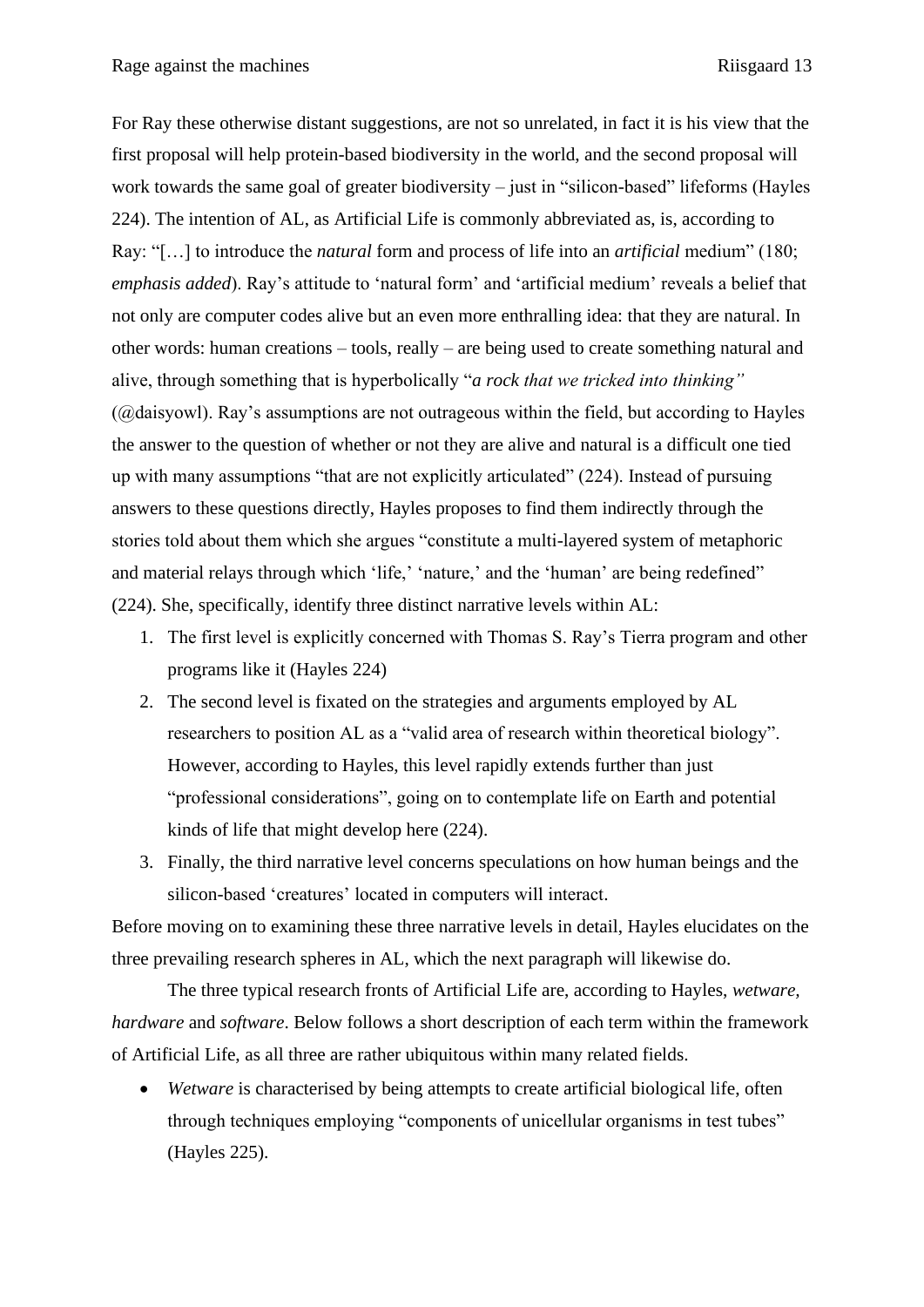- *Hardware* is, in artificial life research, attempting to create and construct robots along with similar embodied life-forms (Hayles 225).
- *Software*, finally, is, according to Hayles, "the creation of computer programs instantiating emergent or evolutionary processes" (225). Software research typically approaches this by having "a few simple local rules" combined with highly recursive structures which creates environments where properties or programs can appear, often in unanticipated ways, unbidden (Hayles 225).

Not surprisingly the definitions of these terms here converge in their pursuit of creating a type of artificial life, but interestingly they each pursue and consider divergent avenues to achieve this goal. As Hayles formulates it: "they all share the sense of building life from the 'bottom up'" (225). Especially concerning software research, the emergence of spontaneous properties in the programs is not necessarily by themselves a type of living organism. Therefore, certain narratives that translate these emergences into evolutionary scenarios associated with behaviour typical to living organisms are unavoidable. Typically, these narratives function by taking the binary computer codes and transferring them in a way that makes sense but as biological counterparts, perhaps reminiscent of Darwinian evolution through survival, adaptation and mutation (Hayles 225). In this we can recognise Ray's proposal to release his Tierra program on the internet and subsequently computers connected to it.

# <span id="page-14-0"></span>*Liberal Humanist Subject*

Before diving fully into posthumanism, it is prudent to account for the 'humanism' part of posthumanism. The object of critique for posthumanism is the idea of the *liberal humanist subject* as the next paragraphs on posthumanism will also remark on. But what is the basis of this liberal humanist subject? Thomas Foster defines posthumanism in the following way:

posthumanism defines itself relationally, as a redefinition of, or an alternative to, something construed as humanism. "Human" or "humanism" in practice names a set of sometimes overlapping, sometimes distinct objects of critique: variously, the liberal subject; romantic individualism; privatized psychic interiority ("thought" or "consciousness" considered as an exclusive property of human beings); human nature; essentialism; species‐identity, understood as the basis for claims about anthropocentric uniqueness and superiority; or an overly idealized and abstract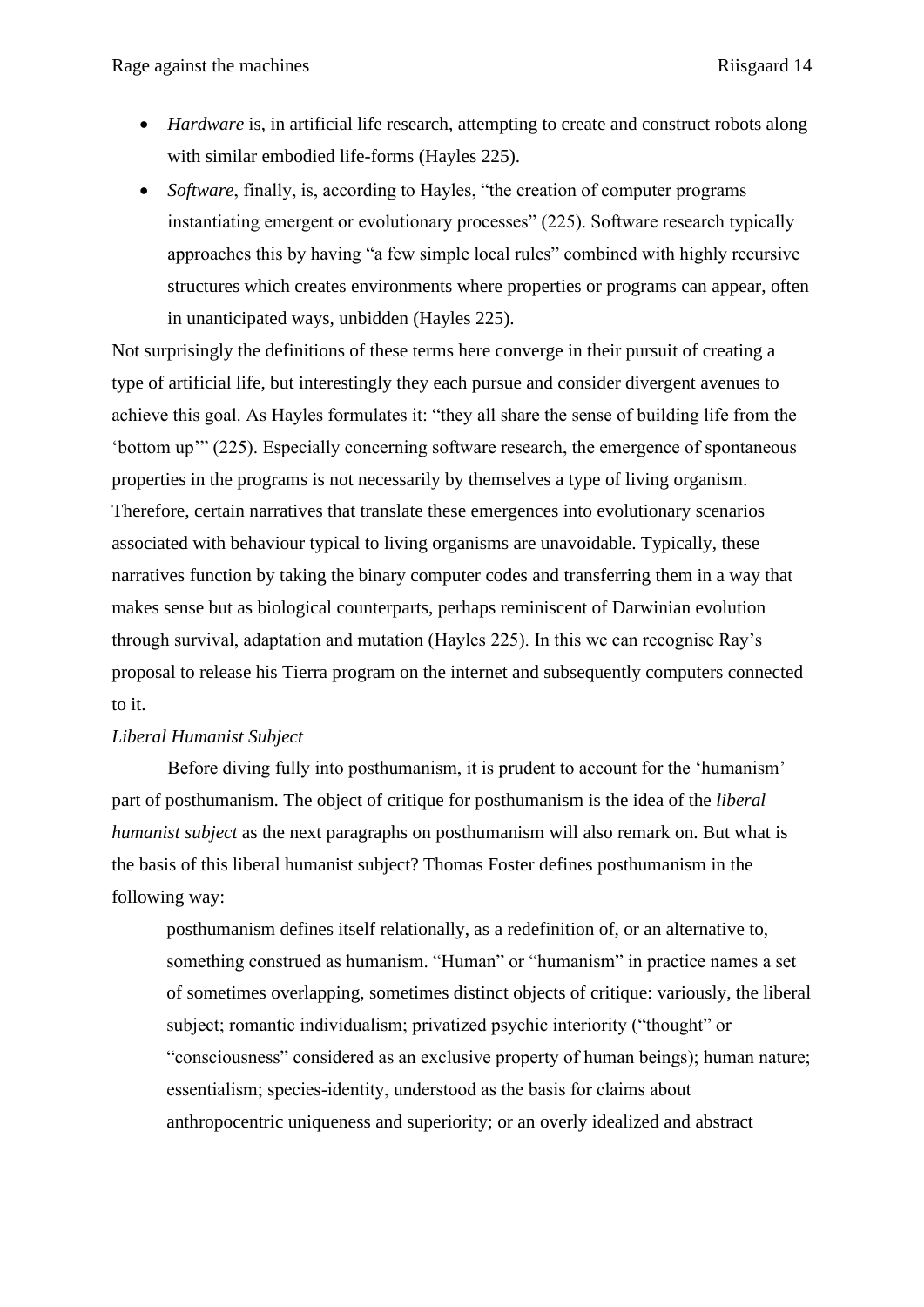concept of "the" human body, as ground for species‐identity and exclusionary definitions of the qualities that define the human. (Foster 452)

Posthumanism then identify itself as the opposition to a human-centric point of view that easily becomes a source of superiority. Steven Umbrello emphasises that the term 'humanity' "is a fragile concept – or even one that is illusory – built upon false notions of the necessity of human cognitive superiority" (29). Susan M. Squier likewise attributes postmodernism and the posthuman body to the opposition of traditional Western philosophy: "The dominant feature of postmodernism is its challenge to the master narratives of Western metaphysics and philosophy, with their bases in binary oppositions: mind/body; male/female; self/other; first world/third world; human/non-human" (119). Instead, posthumanism seeks to be less prescriptive than a more traditional prescriptive philosophical point of view would be. In the next few sections, it should become apparent how posthumanism can give space for more types of being to hold merit.

#### <span id="page-15-0"></span>*N. Katherine Hayles: How We Became Posthuman*

Perhaps predictably, Hayles begins *How we became Posthuman* by discussing Alan Turing's Imitation Game test, commonly referred to simply as the Turing test. According to her the Turing test was to "set the agenda for artificial intelligence for the next three decades" (Hayles xi). A central tenant with the Turing test was the erasure of embodiment whereby "'intelligence' becomes a property of the formal manipulation of symbols rather than enaction in the human lifeworld" (Hayles xi). Embodiment is one focal point of Hayles' research, and it is likewise influential in posthumanism studies in general. We shall return to embodiment soon. With the erasure of embodiment, the importance was thought to be strictly on the "generation and manipulation of informational patterns" (Hayles xi). The subject of 'information' is also particularly central to cybernetics and subsequently posthumanism. Although both Hayles and other scholars have remarked on and have problems with Turing's first example in the Imitation game where the 'game' is not played between a human and a machine but rather a man and a woman, Hayles still sees some merit to the Turing test:

Think of the Turing test as a magic trick. […] The important intervention comes not when you try to determine which is the man, the woman, or the machine. Rather, the important intervention comes much earlier, when the test puts you into a cybernetic circuit that splices your will, desire, and perception into a distributed cognitive system in which represented bodies are joined with enacted bodies through mutating and flexible machine interfaces. (Hayles xiv)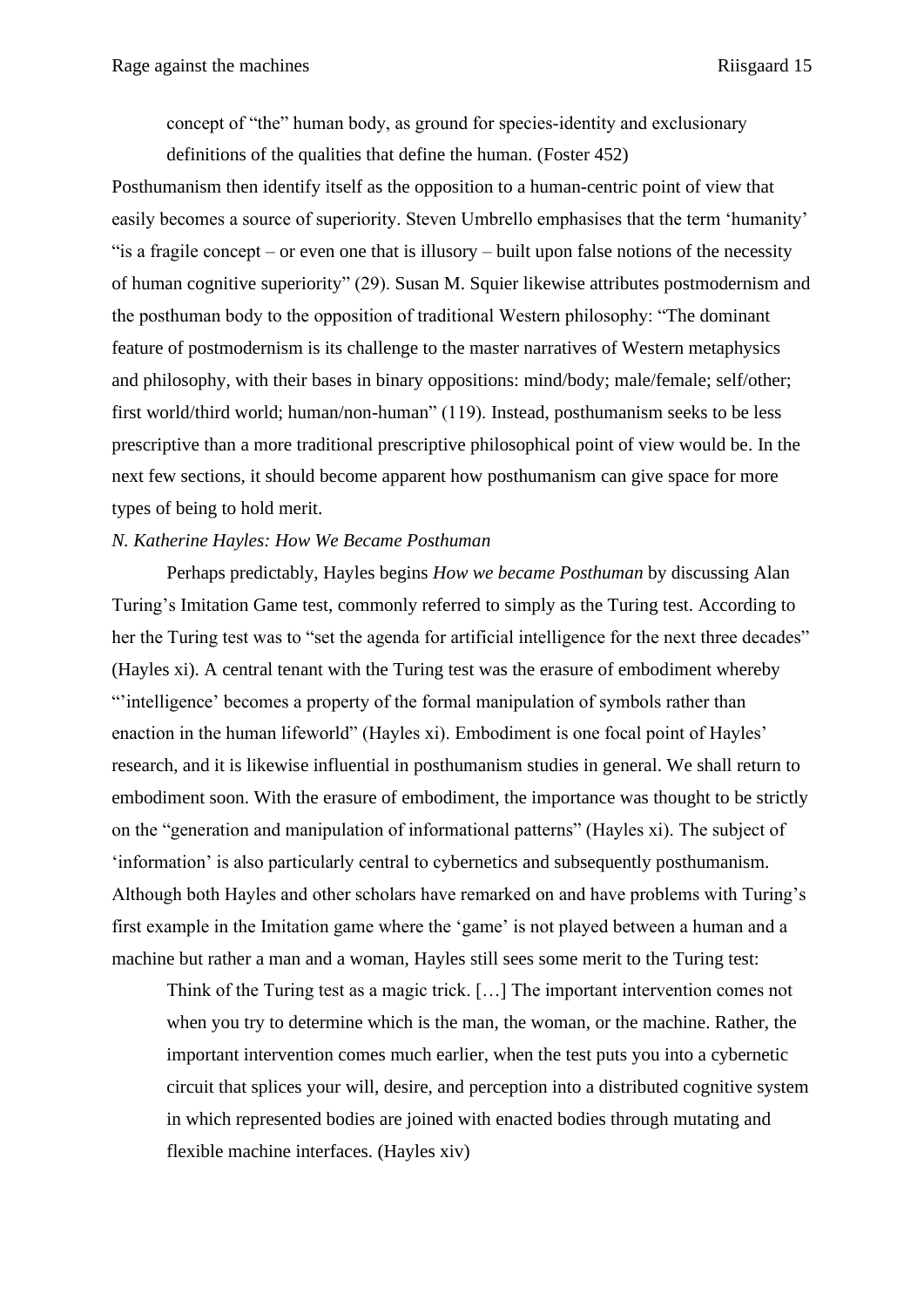Through this interaction, Hayles argues, no matter what identifications you attribute to the embodied entities, human or otherwise, you are already posthuman (xiv). Posthumanism therefore is in its most basic form an examination of how humans interact with technology.

# **Embodiment**

<span id="page-16-0"></span>Hayles begins her examination of embodiment in the posthuman with what is to her a nightmarish thought: downloading human consciousness into a computer (Hayles 1), which she encounters in the notorious book by Hans Moravec, *Mind Children: the Future of Robot and Human Intelligence*. To Hayles the notion that human consciousness can be transferred into a container distinctly separate from the subject's original body and still remain utterly identical is shocking (Hayles 1). Pursuing this and other cultural phenomenon Hayles dives into, among other subjects, information theory, research on virtual reality, computer simulation, cybernetics and cognitive science. Through this submersion she points to three "interrelated stories" in the aforementioned subjects (Hayles 2). The three stories are summarized here:

- 1. "Information lost its body". In other words, information is considered separate from its material medium in/on which it was embedded.
- 2. "The cyborg was created as a technological artifact and cultural icon".
- 3. "The human is giving way to a different construction called the posthuman". This is deeply engrained with the previous two stories and a still unfolding story according to Hayles (2).

Already with some of the first cybernetic scholars the idea of information being separate from the liberal humanist subject that Hayles concerns herself with became a widespread view. Commonly the theme of the posthuman became the union between human and the intelligent machine (Hayles 2)

Moving on, Hayles naturally asks "what is the posthuman"? She suggests a list of four elements that are prevalent assumptions in the view of what comprises the posthuman:

- 1. The posthumanism view lays more emphasis on informational patterns as opposed to the material. Through this view, embodiment is also seen as "an accident of history rather than an inevitability of life" (Hayles 2).
- 2. Consciousness, regarded as the seat of human identity in Western tradition, is considered "as an epiphenomenon, as an evolutionary upstart trying to claim that it is the whole show", while it is actually just a "minor sideshow" (Hayles 2).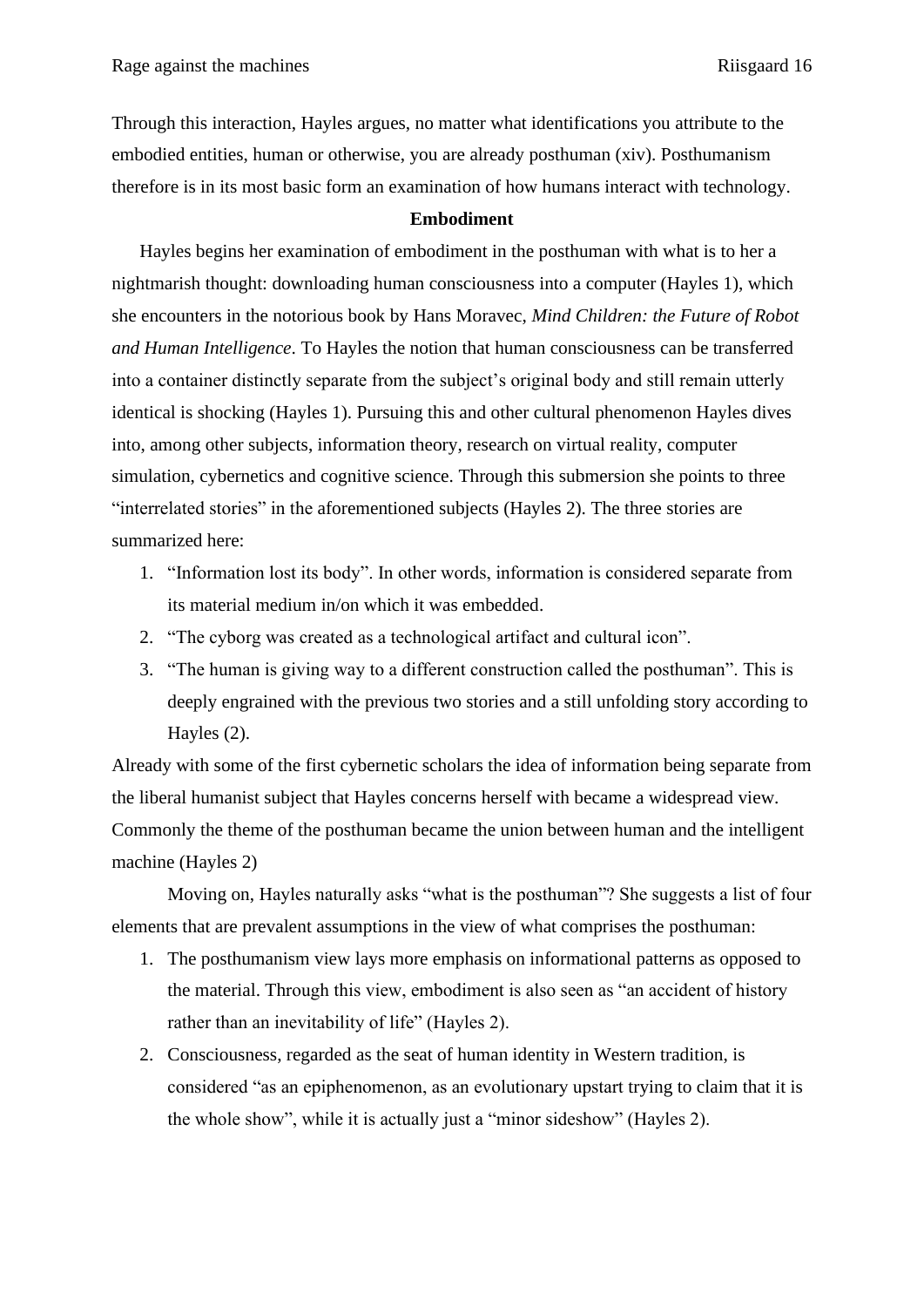- 3. The body is considered "the original prosthesis" that we have been learning to use since the moment we are born. Therefore, replacing/developing on the body is just continuing an ongoing process with the body.
- 4. Finally, these and other views shape the idea of a human being that can be joined with intelligent machines with harmony. In essence, the posthuman view does not recognise any distinct boundaries between "bodily existence and computer simulation, cybernetic mechanism and biological organism, robot technology and human goals" (Hayles 3)

Although, the notion of the body as a prosthesis and the seamless joining of the human being with intelligent machines effortlessly conjure examples of cyborgs, such as Robocop, it is not a prerequisite that the posthuman subject is a literal cyborg. Hayles underlines that fields like cognitive science and artificial life considers the construction of subjectivity the defining characteristic of the posthuman subject, thereby rendering the natural, biological body just as posthuman as that of a cyborg (4).

Continuing with the liberal humanist subject and embodiment, cybernetics has some similarities in perspectives with the criticisms raised by a number of diverse perspectives: feminist scholars pointing out that the liberal humanist subject has historically been considered a white, European male; postcolonial theorists likewise take issue with the historically white male liberal subject along with the notion of a universal, consistent identity. Postmodern scholars like Gilles Deleuze and Felix Guattari linked the liberal humanist subject with capitalism. Cybernetics, however, chiefly concerned itself with explaining the human being as informational processes (Hayles 4). As information has lost its body, this view indicates that the embodiment is not fundamental for the 'construction' of a human being. In fact, the erasure of embodiment as an essential component of the liberal humanist subject has not occurred in either feminist or postcolonial theories (Hayles 4). Quoting William Gibson's *Neuromancer*, Hayles explains the posthuman subject as: "Data made flesh" (Gibson 8) in that posthumanism constructs the "body" through information/thought (Hayles 5). However, she also emphasises her dreams for posthumanism:

[...] that embraces the possibilities of information technologies without being seduced by fantasies of unlimited power and disembodied immortality, that recognizes and celebrates finitude as a condition of human being, and that understands human life is embedded in a material world of great complexity, one on which we depend for our continued survival. (5)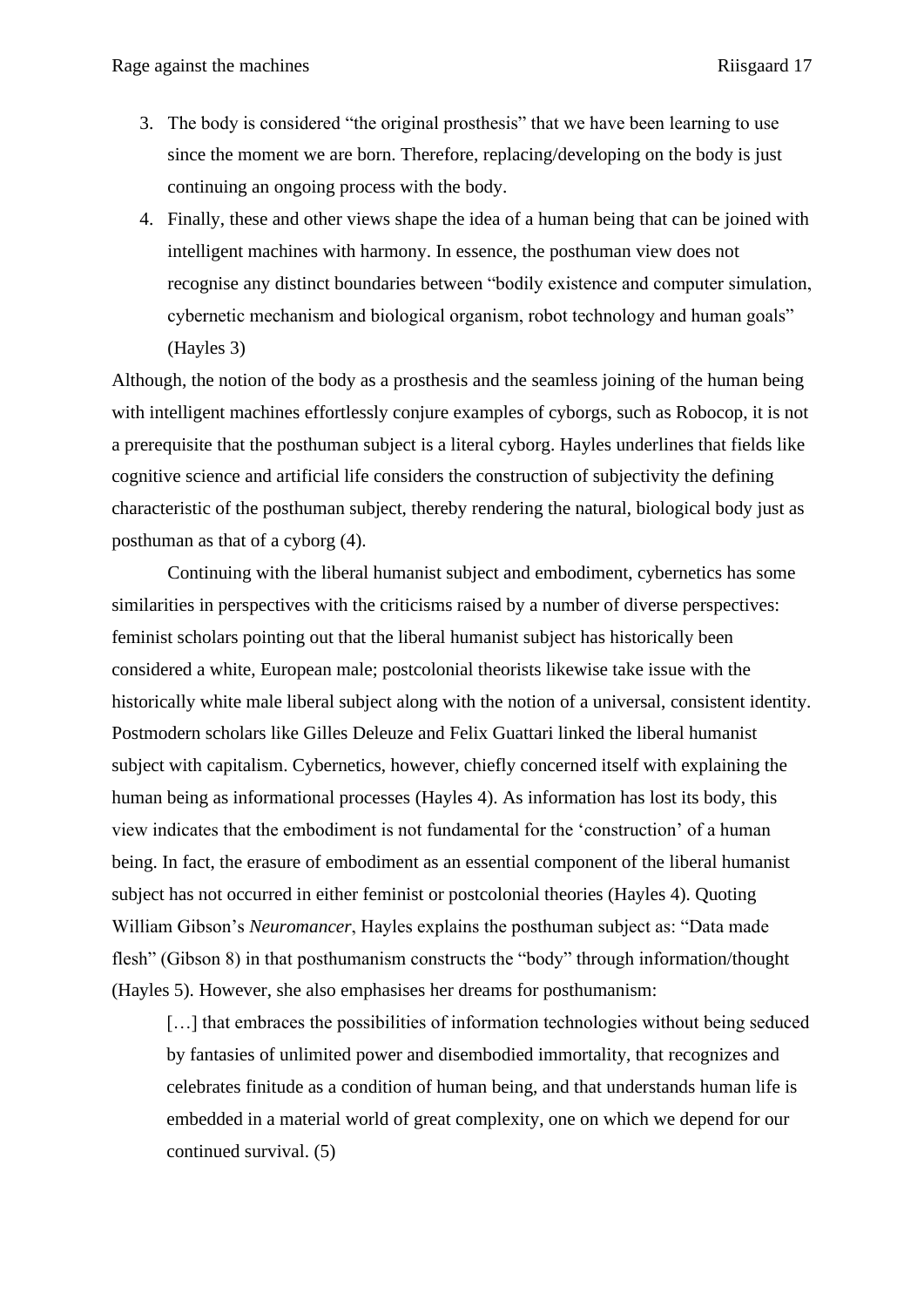In these next few paragraphs, the focus will be exclusively on the body and embodiment. The notion that embodiment is unneeded is not an uncommon ideology in cultural theory, according to Hayles (192). Hayles suggests "a new, more flexible framework in which to think about embodiment in an age of virtuality", which is made up of two interacting polarities (193).

- 1. The first polarity is constructed through an interplay between the cultural constructed body and the experiences that each individual "within a culture feel and articulate" (Hayles 193).
- 2. The second polarity Hayles understands as a polarity that emerges from inscribing and incorporating practices (193).

To begin to explain her understanding of the term *embodiment*, Hayles echoes the scholar Elisabeth Grosz, when she states that "there is no body as such; there are only *bodies*" (qtd. in Hayles 196; emphasis in original). Embodiment contrasts the concept of the body in that the body is understood to be normative within a predetermined group of criteria (Hayles 196). In other words, the body is a collection of specific data that then produces a useful concept that is a body. Contrasting this, is embodiment which is always dependant on context: "enmeshed within the specifics of place, time, physiology, and culture, which together compose enactment (Hayles 196). Judith Halberstam and Ira Livingston further elaborate on their notion of the posthuman body: "Posthuman bodies were never in the womb. Bodies are determined and operated by systems whose reproduction is - sometimes partially but always irreducibly - asexual: capitalism, culture, professions, and institutions, and in fact sexuality itself" (17). Therefore, while 'the body' and embodiment overlap each other, they will never correspond completely. By its nature it is always difficult to completely make an account for a specific embodiment as embodiment is as varied as the people who exist.

Moving on then to elaborate on her second polarity, inscribing and incorporating practices will be examined. Hayles uses these terms as developed by Paul Connerton in *How Societies Remember*. *Inscription* or an *inscribing* practice is similar in nature to the concept of 'the body' in that it is "normalized and abstract" (Hayles 198). An *incorporating practice* is explained by Hayles as "an action that is encoded into bodily memory by repeated performances until it becomes habitual" (199). One example of an incorporating practice is learning to type. Claiming that someone can type means that the person is able to account for how the keys work or indeed where they are located specifically. Indeed, the shared understanding behind this statement is that the person has performed the action of typing until the keys are as an extension of their fingers. Interestingly, this person can type something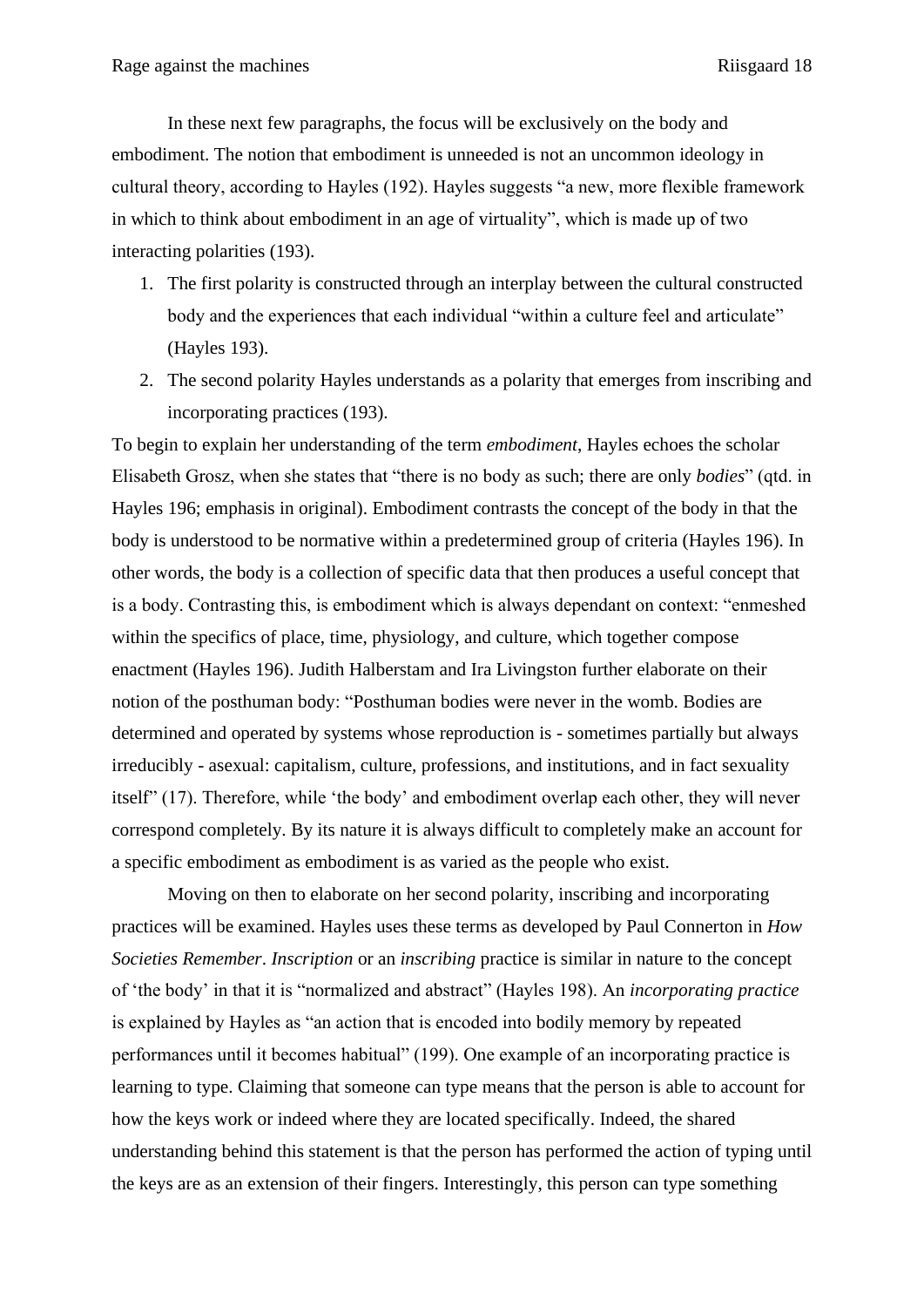without being able to read it, like for example a different language. Incorporating practices can be summarized as "always performative and instantiated" which, as Hayles notes, also means that they are always context specific (200). Since no embodied individual is completely alike, the exact manifestation of the embodied individual impacts how the incorporating practices are expressed. Incorporating practices are therefore by necessity, as opposed to inscription, always somewhat dependent on context. Another important observation Hayles makes, is that incorporating practices "are [not] in any sense more 'natural', more universal, or less expressive of culture than inscribing practices" (200). The 'body' learns culture, becomes *enculturated*, through both practices. Bodily practices such as sitting, walking, gesturing and indeed moving are culturally specific and largely learned. Certainly, expression such as "girls don't sit with their legs open" and "boys don't walk like that" demonstrate how the body's incorporating practices are further encultured by inscribing practices in gendered performance within a certain culture where these practices are significant (Hayles 200). Following this examination of body/embodiment and inscribing/incorporating practices, the next section concerns itself with the theoretical framework for analysis literature that Hayles' attempts to establish.

#### **Consciousness and Posthumanism**

<span id="page-19-0"></span>The next paragraphs will dive further into Hayles a proposed theoretical framework. Her exploration of posthumanism and consciousness with a quote from Ihab Hassan predicting posthumanism entrance to human consciousness:

We need first to understand that the human form – including human desire and all its external representations – may be changing radically, thus must be re-visioned. We need to understand that five hundred years of humanism may be coming to an end as humanism transforms itself into something we must helplessly call posthumanism. (Hassan 843)

Using the cybernetic terms that Hayles has explored so far, she now attempts to use them to "map the posthuman as a literary phenomenon" (Hayles 247). As she points out one of the issues concerning posthumanism is that, although it is a fairly recent concept, it already involves an extensive number of cultural and/or technological spheres, "including nanotechnology, microbiology, virtual reality, artificial life, neurophysiology, artificial intelligence, and cognitive science, among others", which makes mapping out posthumanism exactly challenging (Hayles 247). Yet, despite this, Hayles attempts to construct a map of the posthuman, starting with the, according to her, two central dialectics of posthumanism: presence/absence and pattern/randomness (Hayles 247), which we shall now turn to.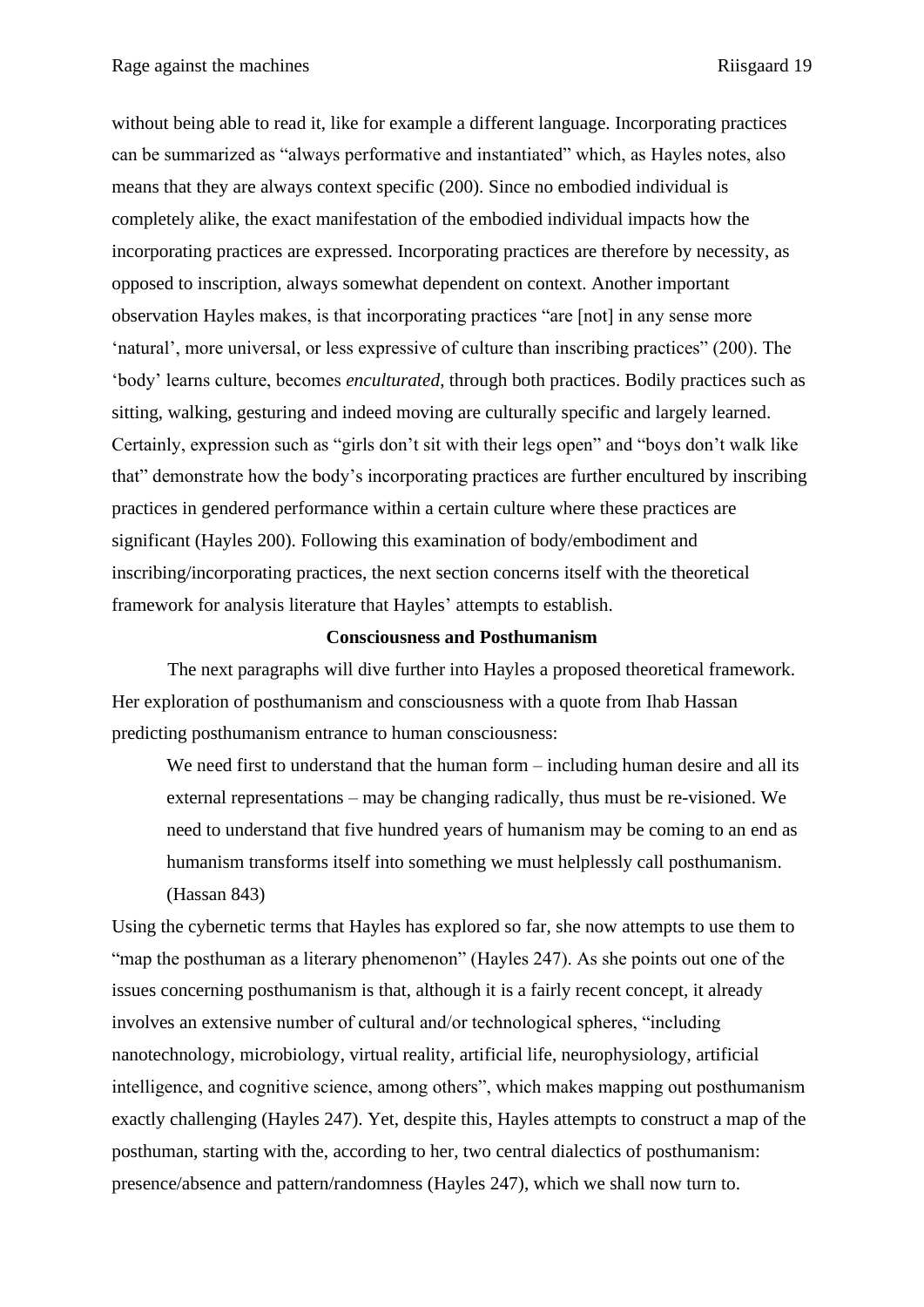Hayles remarks that as information becomes more significant and important, the pattern/randomness dialectic, which is deeply tied to information, becomes predominant over the presence/absence dialectic (Hayles 247). While this might be the case, she argues, it does not eliminate the need for the explanatory power of the dialectic of presence/absence as this "connects materiality and signification in ways not possible within the pattern/randomness dialectic. To be useful, the map of the posthuman needs to contain both dialectics" (Hayles 247-248). It is, therefore, advantageous to view these two dialectics as mutually beneficial regarding the theoretical framework that Hayles proposes. She begins the process of describing these in detail by imagining the presence/absence – and pattern/randomness dialectics as two axes of a semiotic square. Using a semiotic square appeals to Hayles, as its combination of structure and flexibility allows for an easy overview of how the dialectics interact within themselves but also with each other, finally also allowing for synthetic terms to emerge as well. In practice, Hayles places the presence/absence dialectic on the primary horizontal axis, with the pattern/randomness dialectic being on the secondary horizontal axis below it. The relation between the two dialectics is characterised by "one of exclusion rather than opposition", according to Hayles (248). They each tell a story that the other cannot know the same way. Furthermore, Hayles connects the two dialectics with each other diagonally and labels the presence/pattern connection *replication,* as these two notions share replication as a theme: "an entity that is present continues to be so; a pattern repeating itself across time and space continues to replicate itself" (Hayles 248). Similarly, the absence/randomness notions likewise share a theme, *disruption*: "absence disrupts the illusion of presence, revealing its lack of originary plenitude. Randomness tears holes in pattern, allowing the white noise of the background to pour through" (Hayles 248). Hayles' original square on *the semiotics of virtuality* (figure 2) can be seen below where all these connections are plotted in.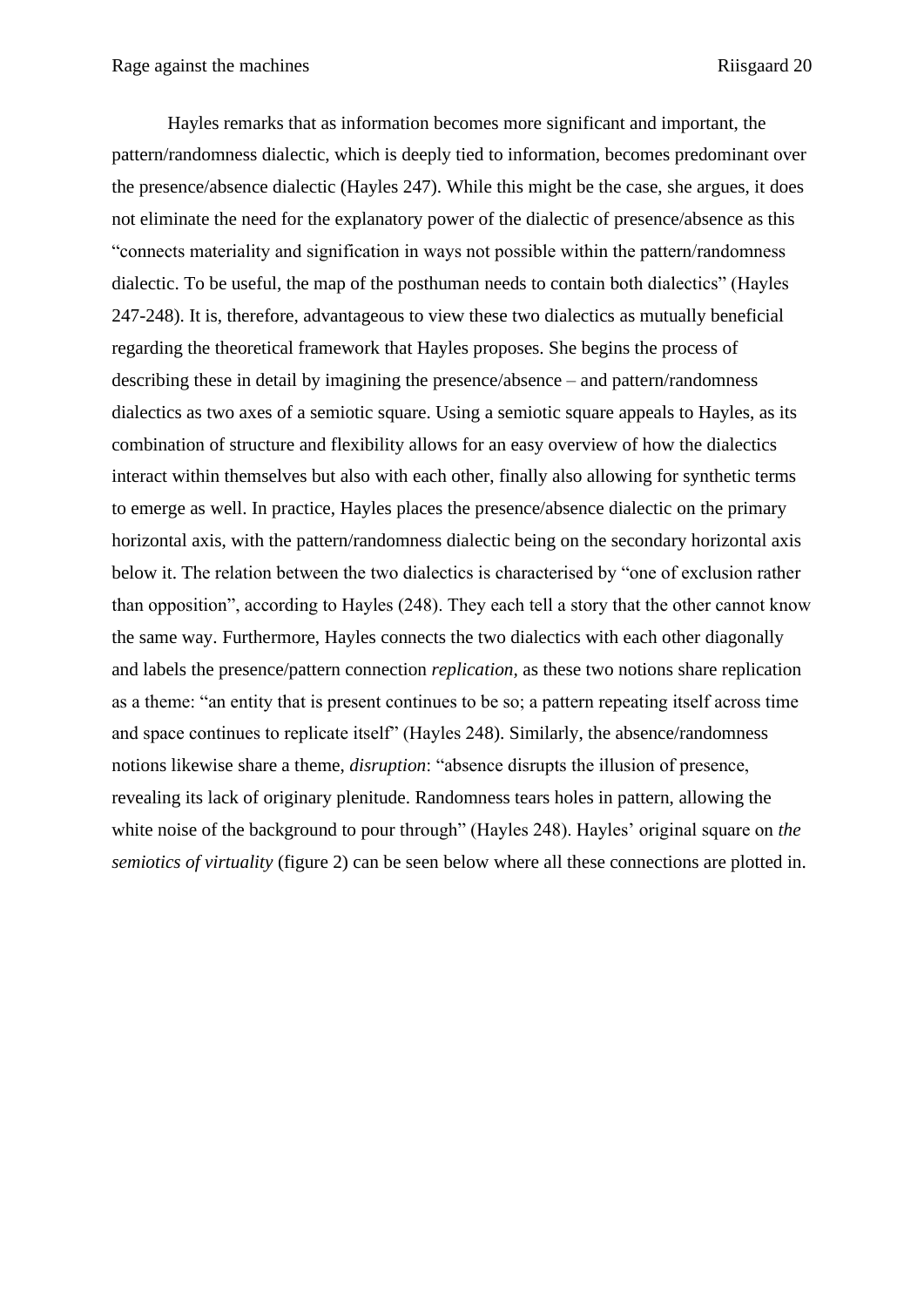

As Hayles states previously, one of the advantages of the semiotic square is the flexibility of it, and that is what she now employs by putting it dynamically in motion, because the interplay between the primary- (presence/absence) and secondary axes (randomness/pattern) further produce other dialectics, which then again can produce even more dialectics ad infinitum. Still, Hayles only includes the next 'layer' after her original square in her examination of the posthuman. The 'new', transformed semiotic square can be seen below, but the added layer will be gone over first. All the terms the emerge from the intersection of the original dialectics, are what Hayles call "synthetic terms". They are as follow:

- Top horizontal interplay between, presence-absence, produces *materiality.*
- Left vertical interplay between, presence-randomness, produces *mutation.*
- Right vertical interplay between, absence-pattern, produces *hyperreality.*
- Finally, bottom horizontal interplay between, randomness-pattern, produces *information.*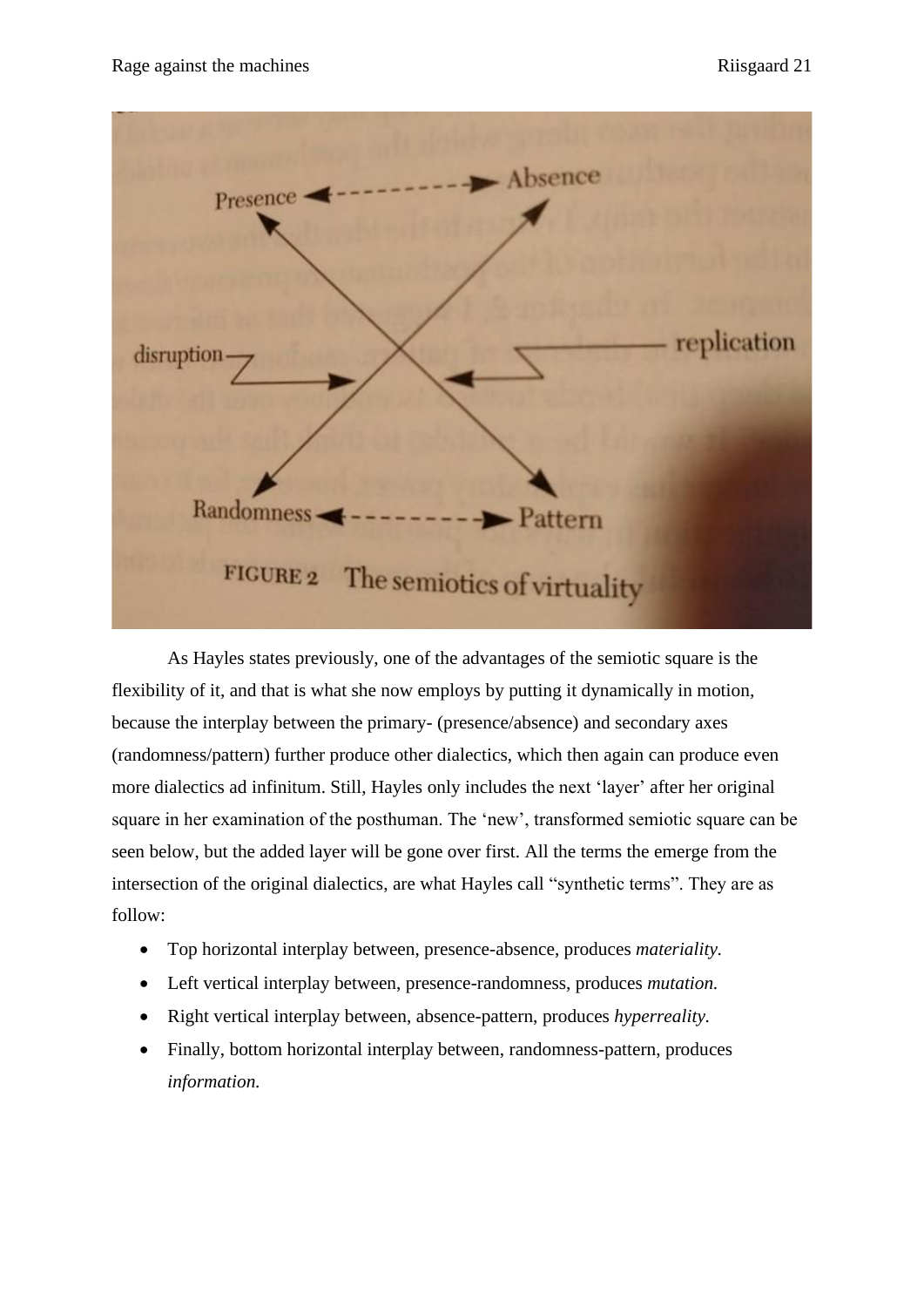Although, these synthetic terms are quite unequivocal they will be elaborated on in greater detail. *Materiality* Hayles defines as: "I mean the term to refer both to the signifying power of materialities and to the materiality of signifying processes" (249). *Mutation* comes about through the specific interaction between randomness and presence since that is the mark randomness leaves on presence; when a random event happens to a piece of DNA, it will potentially change the manifestation of the DNA in the world itself. With the term *Hyperreality,* Hayles largely echoes Jean Baudrillard's hyperreality, the process which he, according to Hayles, described as: "a collapse of the distance between signifier and signified, or between an 'original' object and its simulacra" (Hayles 249). This idea of simulacra is not necessarily a simple concept to grasp, but it can be simplified as a process where the prevalence and visibility of reproductions of a 'thing' displace the original. The example used by Hayles is that of the Mona Lisa and a lifetime of encountering reproductions, leading to *the* original painting being seen as simply another reproduction instead of the original (Hayles 250; emphasis in original). Finally, *information* is intended by Hayles to mean "both the technical meaning of information and the more general perception that information is a code carried by physical markers but also extractable from them" (250). To flesh out her



transformed semiotic square, Hayles introduces four tutor texts: *Galatea 2.2.*, *Snow Crash,*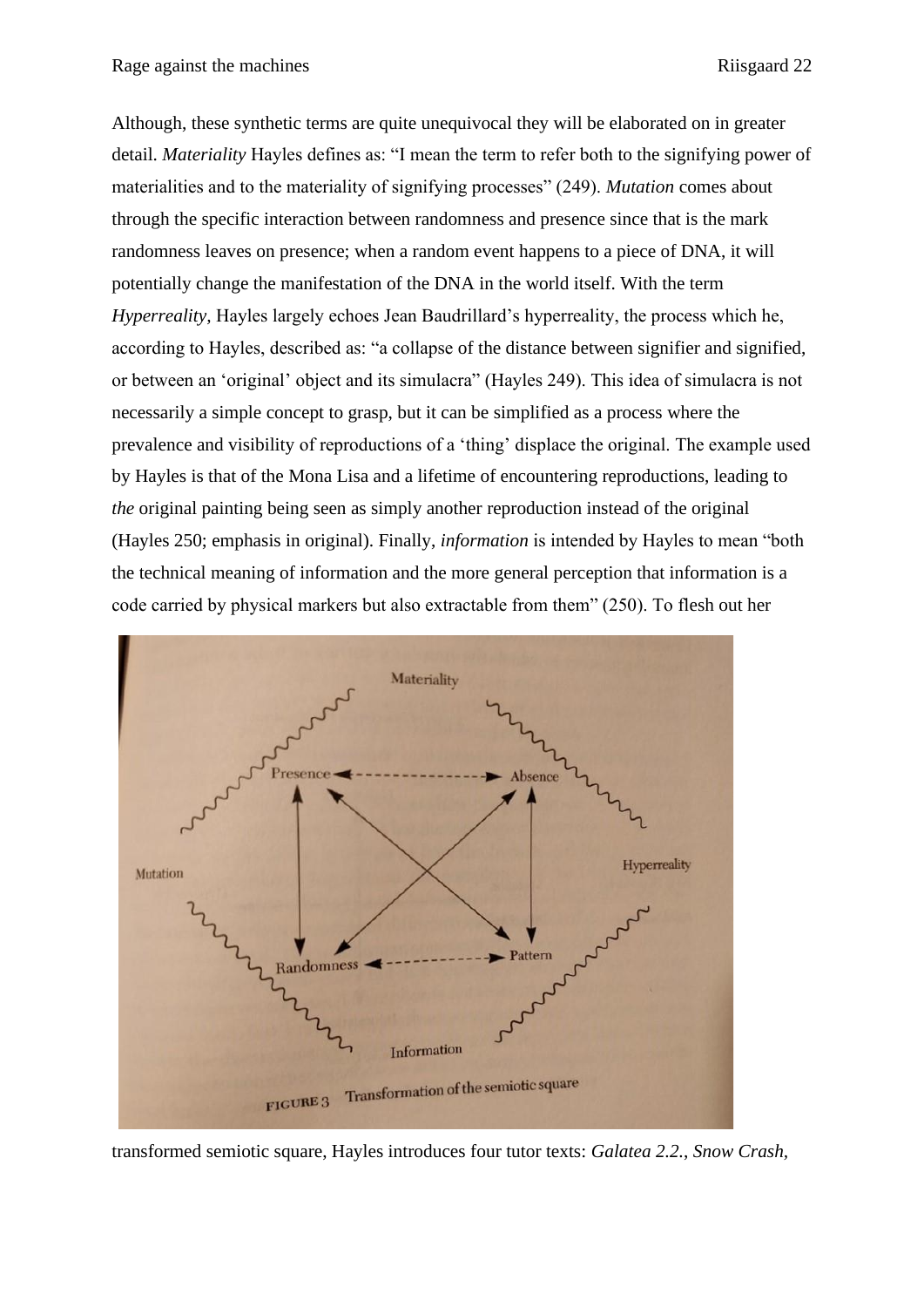*Blood Music* and *Terminal Games*, which will not be directly discussed here, but her overall interpretation of the posthumanist subject, will be the focus of the next paragraph.

Through her examination of the aforementioned four texts, one recurrent trait of the liberal humanist subject manifests itself as a posthuman attribute across all four texts, namely that of *agency* (Hayles 279). According to Hayles, "the posthuman tends to be embraced if it is seen as preserving agency (*Blood Music*) and resisted if not (*Terminal Games*)" (279). Additionally, the texts reveal that the construction of the posthuman is thoroughly interested with the boundaries that challenge and change the notion of selfhood. The constructions of the posthuman in Hayles four texts all lead her to claim that consciousness is fragile. In can be high-jacked, erased, absorbed and back-propagated through flawed memory. As consciousness is increasingly seen as being comprising multiple coding levels, it becomes increasingly vulnerable to possible sites of intervention that can have disastrous consequences (Hayles 279). What this means for the posthuman subject, is that one can no longer assume that consciousness ensures the existence of a "self", which Hayles argues also means that the posthuman subject is also a "post-conscious" subject" (280).

Summarising her findings on the posthuman in the four tutor texts, Hayles posits the following assertations: they are "obsessed" with the question of evolution/devolution. Even more profound though is the underlying question all the texts express:

When the human meets the posthuman, will the encounter be for better or worse? Will the posthuman preserve what we continue to value in the liberal subject? Will free will and individual agency still be possible in a posthuman future? Will we be able to recognize ourselves after the change? Will there still be a self to recognize and be recognized? (Hayles 281)

Although each of the texts ask themselves variations of these questions, they also, surprisingly, all seem to be continuously committed to "some version of the human subject" (Hayles 281). These questions are remarkably close to the questions posed by this thesis, and for some of them a possible answer emerge through the discussion

#### <span id="page-23-0"></span>**How We Became Posthuman – Concluding Findings**

Hayles initiated *How We Became Posthuman* by propounding that "the prospect of becoming posthuman both evokes terror and excites pleasure" and now at the end of her exploration of the posthuman, she returns to expound on this terror/pleasure duality within the posthuman. Beginning with the easier of the two, Hayles argues that the terror aspect associated with the posthuman is relatively easy to understand (283); the *post-* suffix making up part of 'posthuman' produces an implication that the "days of 'the human' may be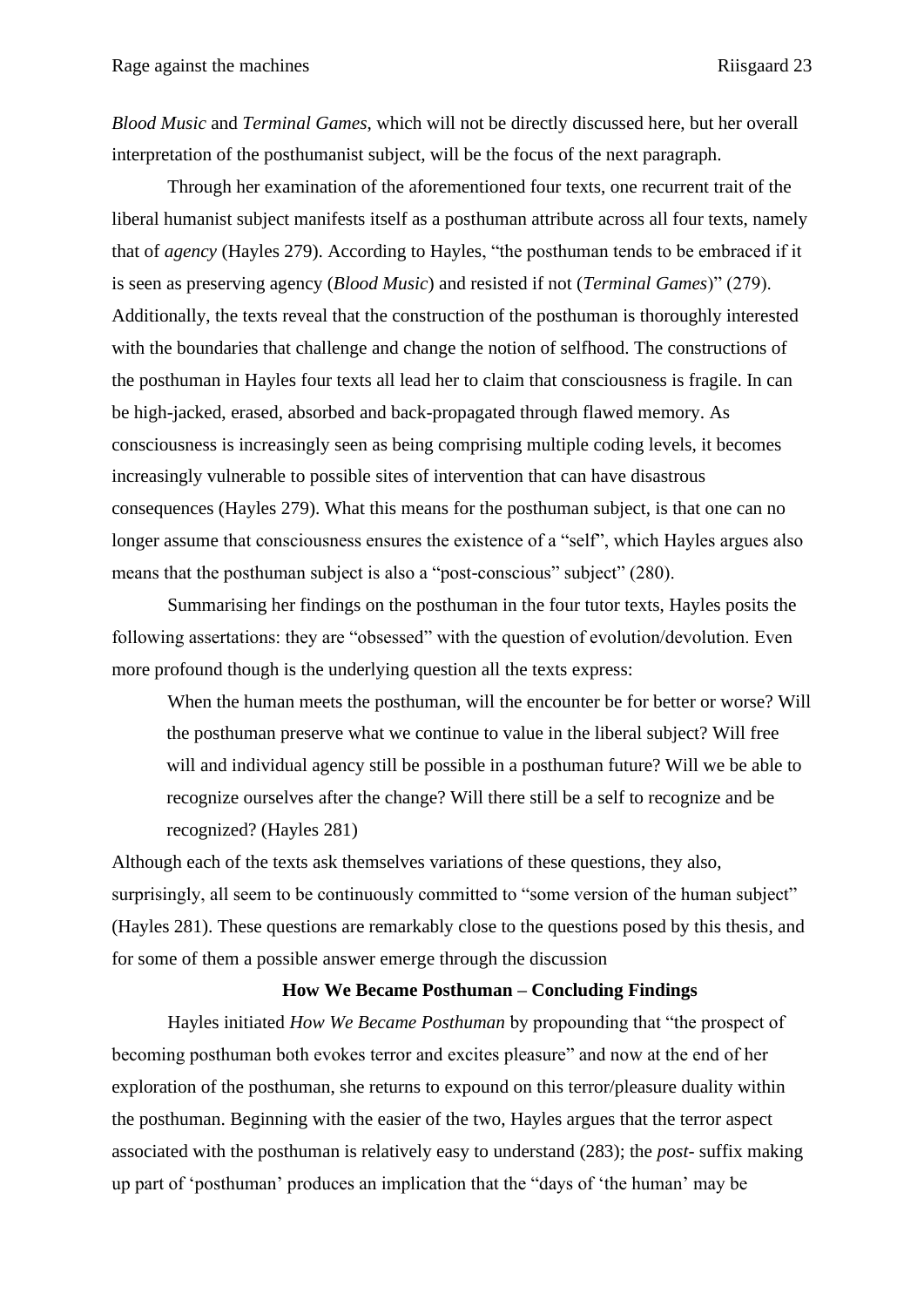numbered" (283) with some scholars believing this in a quite literal sense of humanity as the dominant life on Earth being displaced by intelligent machines, with Moravec's *Mind Children* being a major inspiration. With this outlook producing the, admittedly, poor choices of either accepting that humanity's fate is to fade away like so many species before us, or otherwise extend our time on the planet by joining the intelligent machines, by becoming machines ourselves. As for pleasure, the posthuman represents an opportunity for Hayles and likeminded individuals to analyse and think about what it means to be human in less conventional ways. One of those ways is Anne Foerst's discussion of a less restricted notion of *personhood*, which the following section will examine.

#### <span id="page-24-0"></span>*Anne Foerst: Understanding Personhood*

While the necessity of the embodied human in posthumanism has been covered extensively, the obvious questions someone might ask themselves now is: why does the sentient machines' physical appearance often seek to imitate human bodies? In this next section, this question will be considered. In her article "Artificial sociability: from embodied AI toward new understandings of personhood" Anne Foerst deliberately avoids treating technology as "Other", while accounting for why the artificial creatures being developed at the MIT Artificial Intelligence Laboratory are specifically created to look humanoid (373). In her words "the focus of attention [on the evaluation of AI technology] should be not on some presumed 'otherness' but on the underlying presuppositions about the functionality of the human biological system" (Foerst 373). Which she elaborates on as moving away from discussing the dangers of AI, whether through loss of jobs or dehumanisation in the classroom when students interact with learning machines, but "toward an ethical evaluation of the underlying anthropology of AI which already shapes human self-understanding in the Western world" (Foerst 373-4).

Specifically, in her accounting of the situation with humanoid robot projects pursued around the globe, Foerst highlights how (at the time of writing) this research was predominately carried out in Japan with the intended goal of alleviating the economic burden of a population with a rising old age dependency ratio. Therefore, in this instance the robots are being developed with as humanoid of an appearance as possible for two reasons:

• First, according to Foerst, the people that the robots work for will have an easier time accepting the robots if they appear as human-looking as possible. They will be able "to project into it [the robot] phenomena such as friendship, warmth, empathy, etc." much more readily (374).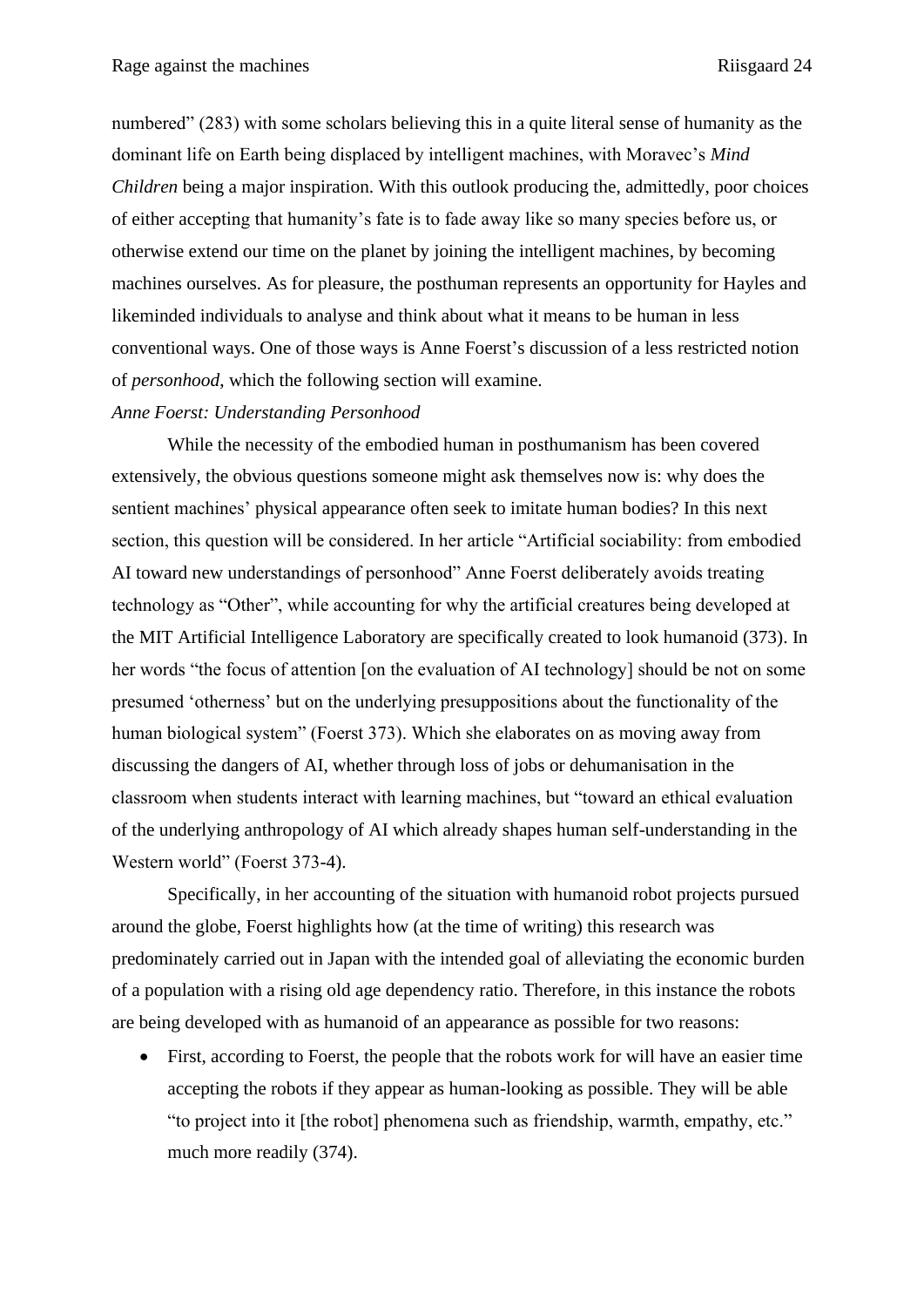• The second reasoning, according to Foerst, is of a more practical nature. If the robots are going to be working in houses designed and built for humans, it is naturally desirable if the robots share humanoid features that would allow them to more easily navigate human homes (374).

These two explanations for robots having human-like appearances obviously support each other, but particularly the first argument: that humans will easier be able to project human qualities onto the robots if they appear like humans is particularly interesting. Practically, it makes sense to design robots that suit their environments, which the two texts will later show some considerations of. The projection of human qualities onto synthetic life, robots and the like is, likewise, a major point in both *Consider Phlebas* and *Software,* and as such it is something this paper will return to discuss.

Turning then to the MIT Artificial Intelligence Lab, where researchers are trying to construct two "babies" called *Cog* and *Kismet* under a certain AI camp with "a new set of assumptions about the nature of intelligence", with the following four headings: embodiment, interaction, development and integrated architectures (Foerst 377). They can be summarised in the following way:

- Embodiment: Both AI projects begin with the insight "that it is impossible to abstract intelligence from bodily features and conditions. Intelligence, according to the embodiment thesis, cannot be implemented on a disembodied machine because it emerges only in minds that are embedded in a world" (Foerst 377). Taken further, this means that specifically a human-like intelligence can only come about in a body that is as human-like as possible, since it will live and experience the world like humans which also feeds into the next assumption.
- Interaction: The functions, forms and signals of the body are essential for the formation of intelligence. The body is the original tool of the intelligence, which enables the intelligence to engage in the real world; to understand the signals it receives and to construct relationships with other intelligences. For this reason, it was also deemed necessary to construct the Cog and Kismet machines with a wide-ranging array of sensors.
- Development: Following the logic of the researchers calling their AIs "babies", it is no surprise that the assumption here relates to intelligence not emerging "readymade" (Foerst 377). As the AIs interact with the world through their bodies, they develop the skills to do more complex tasks through the repetition of simple tasks.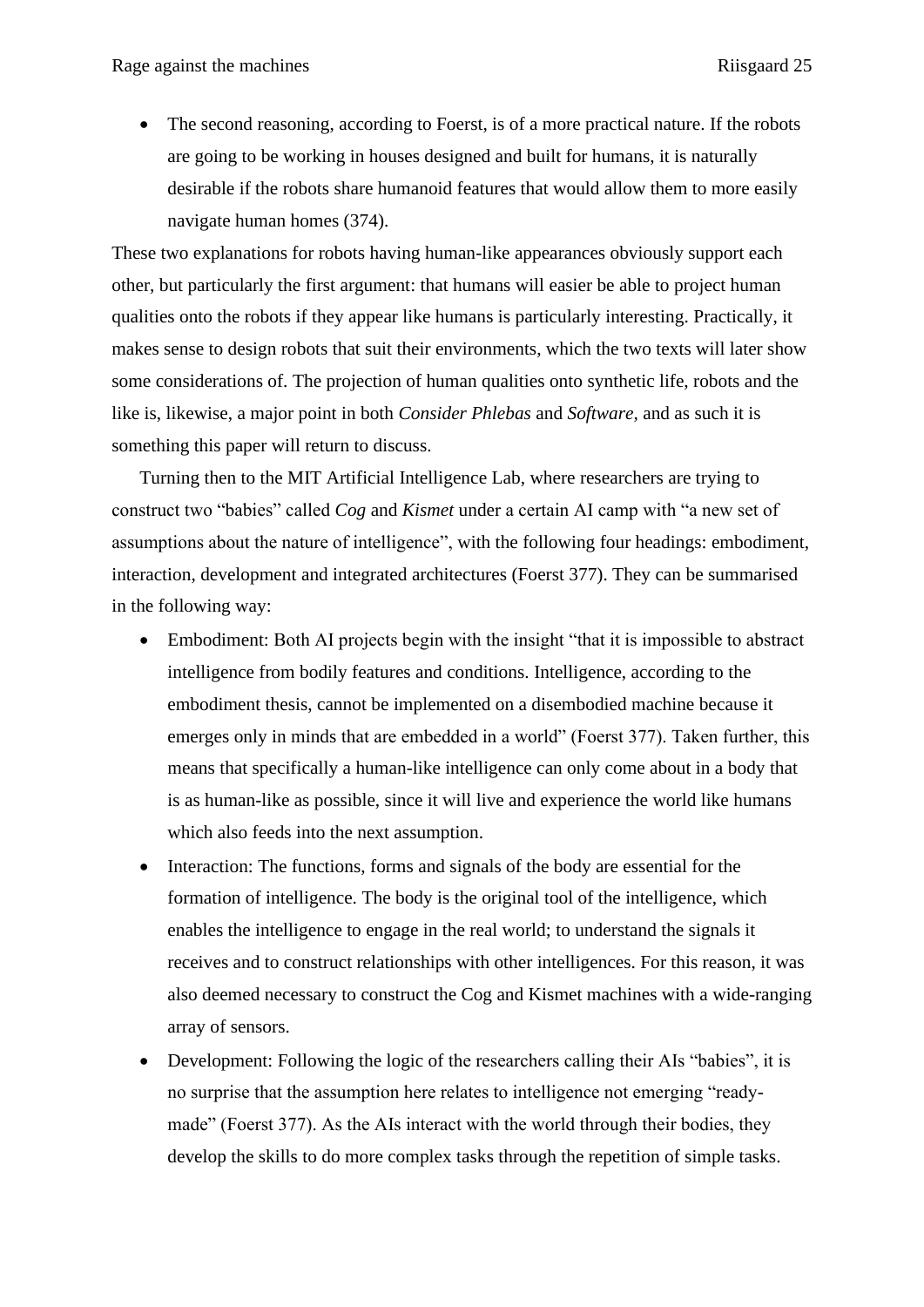• Integration: Finally, to facilitate the first three assumptions, every part of the AIs that the researchers are developing is a small system that can be considered both independent and connected to all the other systems at the same time. As these systems

learn to interact with each other, the possibility of higher-level behaviour emerges. Interestingly, what emerges from the construction of Kismet and Cog is not just practical experience, but also a discussion of the definition of "personhood", which we shall now briefly turn to.

Foerst begins this topic by accounting for different approaches to the question of *cognition* in cognitive science. The classical view within AI approaches is that *cognition=software*, "which can either run on the *hardware* of the computer or the *wetware* of the brain, while being independent of both. Cognition is thus separated from bodily realities, from emotions and other features that do not fit this metaphor" (Foerst 379). This metaphor of the body/cognition relations is widely influential. Positioned against this *cognition=software* approach, we find, according to Foerst, a paradigm shift in cognitive science in the form of embodied AI: "emotions now are recognized as pre-requisites for cognition, the importance of the individual bodily reality is accepted, and several brain studies demonstrate the correlation of brain architectures and neural processes on the one hand, and cognitive abilities and features like self-consciousness on the other" (380). One development following this changing approach to cognition is the impact on "our intuitive self-understanding", as this new approach reduces the differences between constructed AI and organic humans. Before there is clear distinction between the wetware of the brain and the hardware of the computer enabling the function of software. However, by viewing cognition in relation to emotions these differences are less important. With the differences between intelligent machines and robots seemingly becoming minuscule, Foerst considers it prudent to "ask for criteria to define what it means to be a person" (381), and we shall now try to account for these.

Foerst indicates several distinct possible criteria for defining "personhood": *genes*; as an entity separated from their *environment* and finally utilising the concept of "*character*". Genes, although they are unique to every person (excepting identical twins), do not adequately account for what makes up a person, states Foerst, as a large part of personhood is also defined by culture and our upbringing (381). Likewise, defining personhood as caused by environment, is rejected by Foerst: "an entity separated from her environment. A person, one might argue, is distinctly herself and the boundaries between self and others and/or environment is unambiguous" (381), due to the advent of technology that changes a person's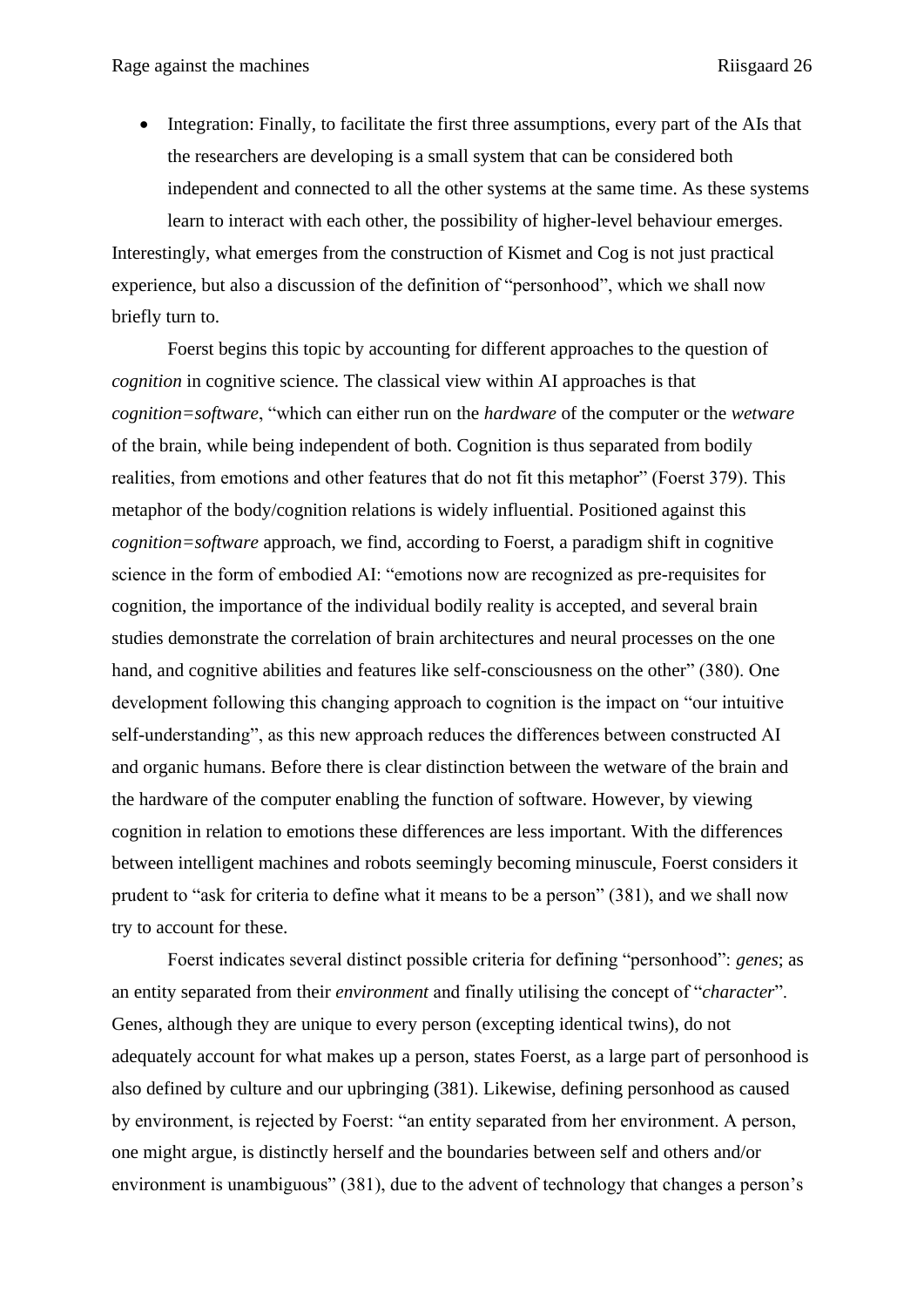interaction with their environment. In this case: glasses, plastic surgery or organ transplantation are all examples of technological steps that can change the personality of a person (381), to different extents. Generally, technology labelled by Foerst as "cyborg technology" has a profound ability to impact the personality of a human (382). Finally, Foerst proposes to use the idea of "character" to define what makes up a person – what makes them an individual. Unfortunately, as she points out, there is currently no way to tell what part of our genetics or development that influences which part of our "character", so this approach is likewise moot, rendering all three approaches to define a person empirically futile (382).

With AI growing ever closer to human representation, the possibility of highly human-like AI also enters the discussion of a potential understanding of personhood. This leads Foerst to conclude that there has been plenty of examples throughout history of (human) people being excluded from social intercourse through various cultural or physical characteristics, therefore she would "much prefer to adopt a very broad, non-empirical concept of personhood, which might include robots and some apes, rather than run the risk of excluding some humans from the community" (385). Approaching personhood with a broad definition in mind, as Foerst proposes, gives the impression of a sensible attitude to a, if it is not here already, fast-approaching posthuman world, where the lines between human, posthuman and artificial life become progressively blurrier. This struggle for identification as an individual that exists, a person, is a conflict reflected in both *Consider Phlebas* and *Software*, although they approach this theme in divergent manners. Lastly, we will now turn to provide some context into transhumanism.

#### <span id="page-27-0"></span>*Hans Moravec – 'Mind Children' and Transhumanism*

As previously observed Hans Moravec is a name that instantly invokes nightmarish imagery for posthumanists like N. Katherine Hayles and other scholars. Although, Moravec's influential book *Mind Children: the Future of Robot and Human Intelligence* is generally considered as belonging to the area of transhumanism, it seems appropriate to devote a little effort to elaborate on Moravec to illustrate where posthumanism and transhumanism ideas diverge for they obviously harmonise to some extent. If nothing else the naming of posthumanism and transhumanism does not make the somewhat divergent ideas opaque.

Moravec lays his view of the future of humankind clear immediately in the prologue: "What awaits is not oblivion but rather a future which, from our present vantage point, is best described by the words 'postbiological' or even 'supernatural'. It is a world in which the human race has been swept away by the tide of cultural change, usurped by its own artificial progeny" (1). The future, according to Moravec, is one in which humanity has successfully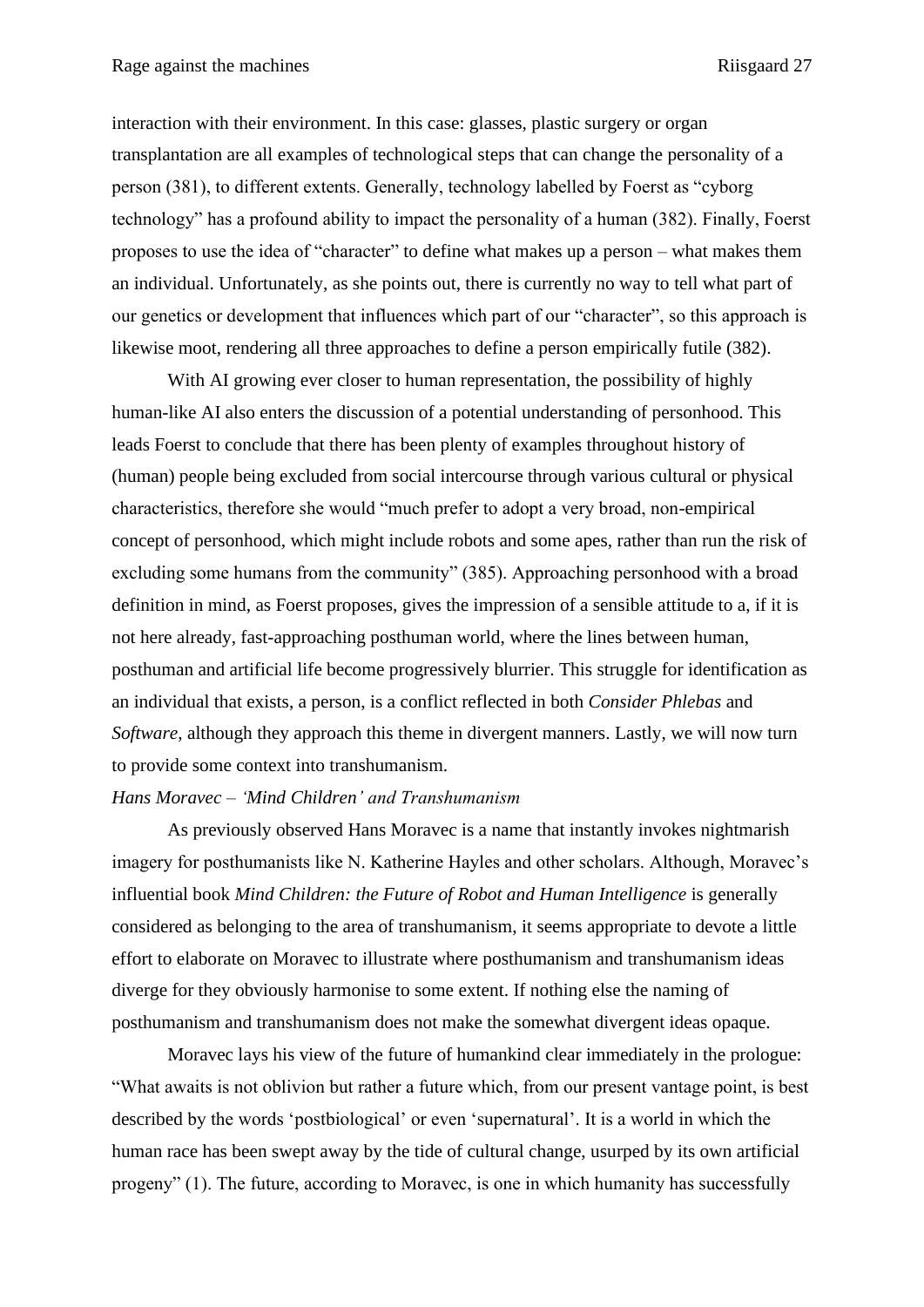created machines that are surpassing ourselves, eventually "transcending everything we know" (1). The relationship between us, he likens to that of parenthood and children, where our children will seek their own destiny while humanity, "their aged parents, silently fade away" (1). Therefore, it is hardly surprising that Moravec considers how humanity might keep up with our artificial offspring. Although, genetic engineering might hold one answer to improve the human body, from intelligence, to metabolism to extending the natural lifespan of the body, the medium of a protein-based body is in Moravec's view unsatisfactory to keep up with our artificial children (108). Instead, he envisions a process whereby our mind could possibly be transcribed out of the brain to be turned into a sort of computer program: the concept of *Transmigration*.

This is the 'nightmarish' imagery Hayles describes earlier. The merit of the transmigration stems from Moravec's distinction between the brain and the human mind. The brain serves the function of the hardware, or in this case more accurately the wetware, on which the software, the mind, functions. Thus, if the mind can be scanned and transferred to a computer, your biological brain will eventually die, perhaps even as the transfer is completed, while your mind will live on, separate from your original human body. In Moravec's view, it will then be possible to enhance the mind further than what the biological human body is capable of (112). With the flexibility of this new mind-program, you will be able to download copies of your mind into whatever body is suitable to experience environment you wish. Should you wish to, it will even be possible to have multiple copies of your mind walking around in different bodies at the same time. Thus, Moravec concludes that the permanent death of any one person is highly unlikely (114).

For Moravec downloading the consciousness, is the primary tool for future proofing humanity, while Hayles and other posthumanists see the consciousness and body as inseparable halves making up the whole. In fact, the human body is seen as the "original prosthesis", shaping the individual. Here, we see the crux of Hayles' dread concerning Moravec and his certainty in a biologic humanity's extinction. Though, Moravec acknowledges that the mind will take time to adjust to its new circumstances in a robot body many times more efficient than previously, it seems a minor concern to him (112), whereas the posthuman view is much more dubious of such a claim as we have seen.

While Moravec's ideas about the future of humankind presented so far are somewhat disconcerting, he does also make a case for a more posthumanist viewpoint in the chapter aptly titled *Symbiosis*. For at least the foreseeable future Moravec images the human/robot interaction as less transhuman and recognisably posthuman: As the machinery grows in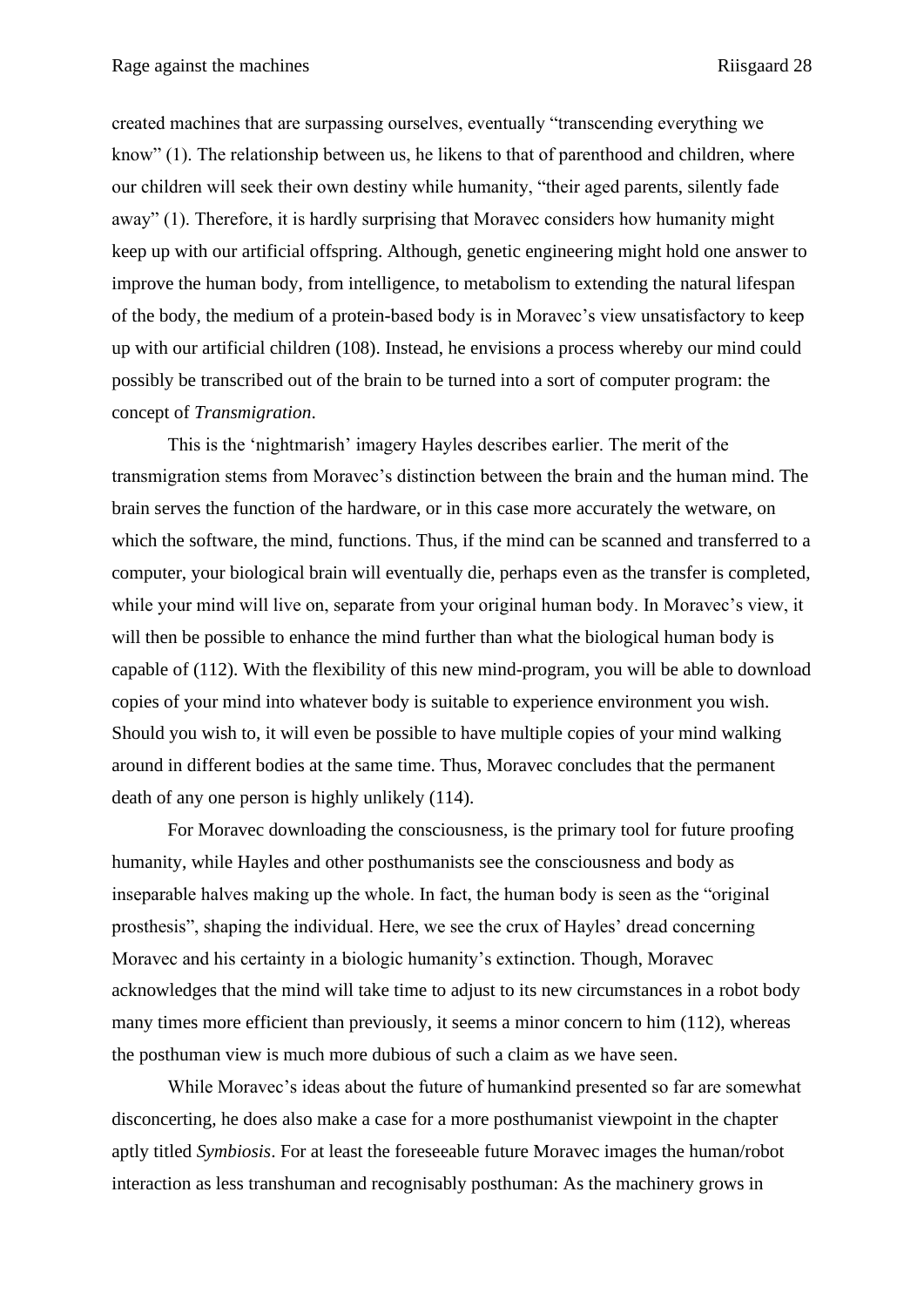flexibility and initiative, this association between humans and machines will be more properly described as a partnership. In time, the relationship will become much more intimate, a symbiosis where the boundary between the "natural" and the "artificial" partner is no longer evident" (75). In this chapter he envisions scenarios, where the marriage between humanity and the body are articulated in a symbiosis. Some of it the scenarios dreamt up by Moravec, involve scenes that will be instantly recognisable to anyone with even a passing familiarity with VR, *Virtual Reality*.

# <span id="page-29-0"></span>*Rubin – refuting Moravec and Transhumanism*

In the course of reading N. Katherine Hayles, the influencing thoughts of Hans Moravec's view on the future of humanity seem particularly pervasive within posthumanism (and decidedly transhumanism). Therefore, the previous section devoted attention to Moravec and his book *Mind Children: The Future of Robot and Human Intelligence*. With the following paragraphs the aim is to briefly consider some criticisms on Moravec's position on the future of humanity and intelligent machines. Apart from Hayles' already discussed opposition to Moravec, this section turns to Charles T. Rubin's article "Artificial Intelligence and Human Nature".

In it, Rubin starts out his discussion by boldly claiming that: "The cutting edge of modern science and technology has moved, in its aim, beyond the relief of man's estate to *the elimination of human beings*" (Rubin 88; emphasis added). This position, Rubin claims, is not a new development, which is not what he personally takes issue with. His opposition to this claim stems from the fact that: "[…] the proposals of a small, serious, and accomplished group of toilers in the fields of artificial intelligence and robotic. Their goal simply put, is a new age of post-biological life, a world of intelligence without bodies, immortal identity without the limitations of disease, death, and unfulfilled desire. Most remarkable is not their prediction that the end of humanity is coming but their wholehearted advocacy of that result" (Rubin 88). Later, he goes on to discuss this group of thinkers collectively as "extinctionists" (Rubin 90). Accordingly, humanity's extinction will be accomplished through a dual combination of humanity choosing to voluntarily to undergo a transformation into machines while simultaneously "losing out in the evolutionary competition with machines" who are already faster than the biological human brain (Rubin 89). Rubin finds nearly all these elements problematic as they tend to involve primarily metaphysical-, technical- or philosophical speculation that are highly debateable (89). One of the driving forces behind this belief is, according to Rubin, Hans Moravec and his *Mind Children: The Future of Robot and Human Intelligence*, which he labels as "perhaps the ur-text of 'transhumanism,' the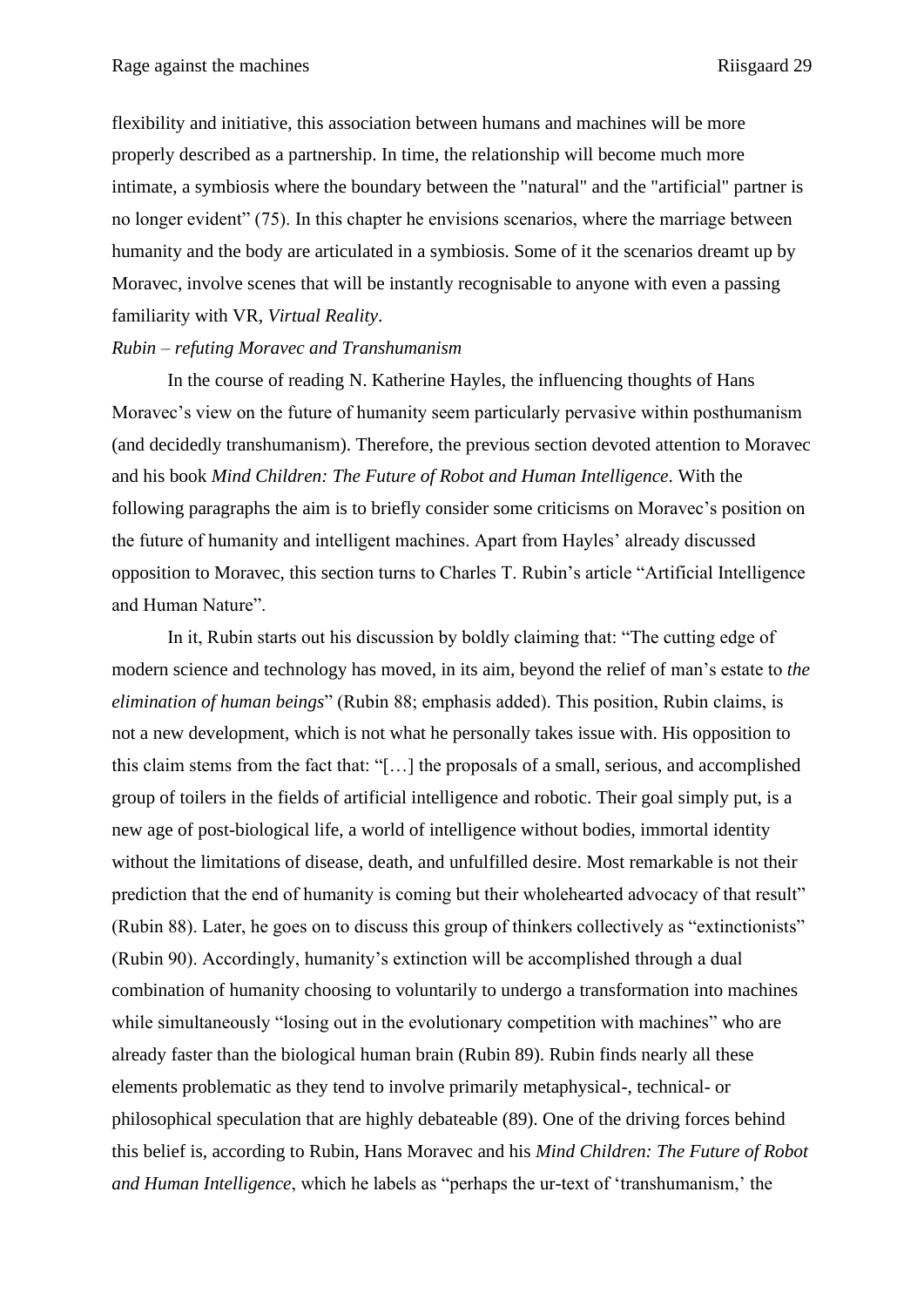movement of those who actively seek our technology-driven evolution beyond humanity (91). If we take this view of "transcending" normal mortality as definition of transhumanism, the line between posthumanism and transhumanism is simultaneously distinct and blurred. As this thesis focuses on posthumanism, transhumanism will largely be ignored from this point on, other than the previous accounting for Moravec's nightmarish/enthusiastic foretelling of human extinction/ascension.

Generally, Rubin highlights several issues concerning humanity's supposed ascension to robots, but there is one issue in particular that is instantly recognisable for those familiar with Hayles and posthumanism: the *unproblematic* loss of the human body. Rubin takes issue with how Moravec seemingly treats bodies "as a trivial component of personality; after all, they change dramatically over time and we do not lose our sense of identity as a result" (94). However, this argument is flawed in Rubin's view. He points to the fact that a 16-year old 'I' is not the same as a 45-year old 'I' even should the 45-year old 'I' claim to "still feel 16 inside" (Rubin 94). Not only is the difference between the two ages obviously going to be reflected simply in physical differences, but they also "involve a deeper transformation of our longings, our understanding of the world, and our duties that cannot be separated from our existence as embodied creatures" (Rubin 95). Even should the aforementioned 'I' live on in a replacement robotic body, the changes between the sensory input and the mechanisms processing them along with the ability to make use of the virtual world leads to an insurmountable chasm between the experiences and point of view between the biological 'I' which started out as the embodied being and the new being governed by its new software and hardware. To Rubin the closest analogy to the likeness of the relationship between the machine and the original embodied being is the relationship between adults and infants (95). The incredible difference of perspective leads Rubin to conclude that the robot world envisioned by the extinctionists will not be a human world. It is inconceivable that the human being of today would appreciate living in the machine-friendly world envisioned by the extinctionists (95). Precisely the topic of the robot world, is something quite obvious in both *Software* and *Consider Phlebas* where the reader encounters worlds specifically used by synthetic life.

# <span id="page-30-0"></span>*Consider Phlebas***, Analysis**

Having considered accounted for the posthumanist framework, this part of the thesis will turn its attention to the two texts of singular interest: Iain M. Banks' *Consider Phlebas* and Rudy Rucker's *Software*. Before delving further into the analysis, there will be some preliminary remarks on the structure of the following analysis sections. *Consider Phlebas* and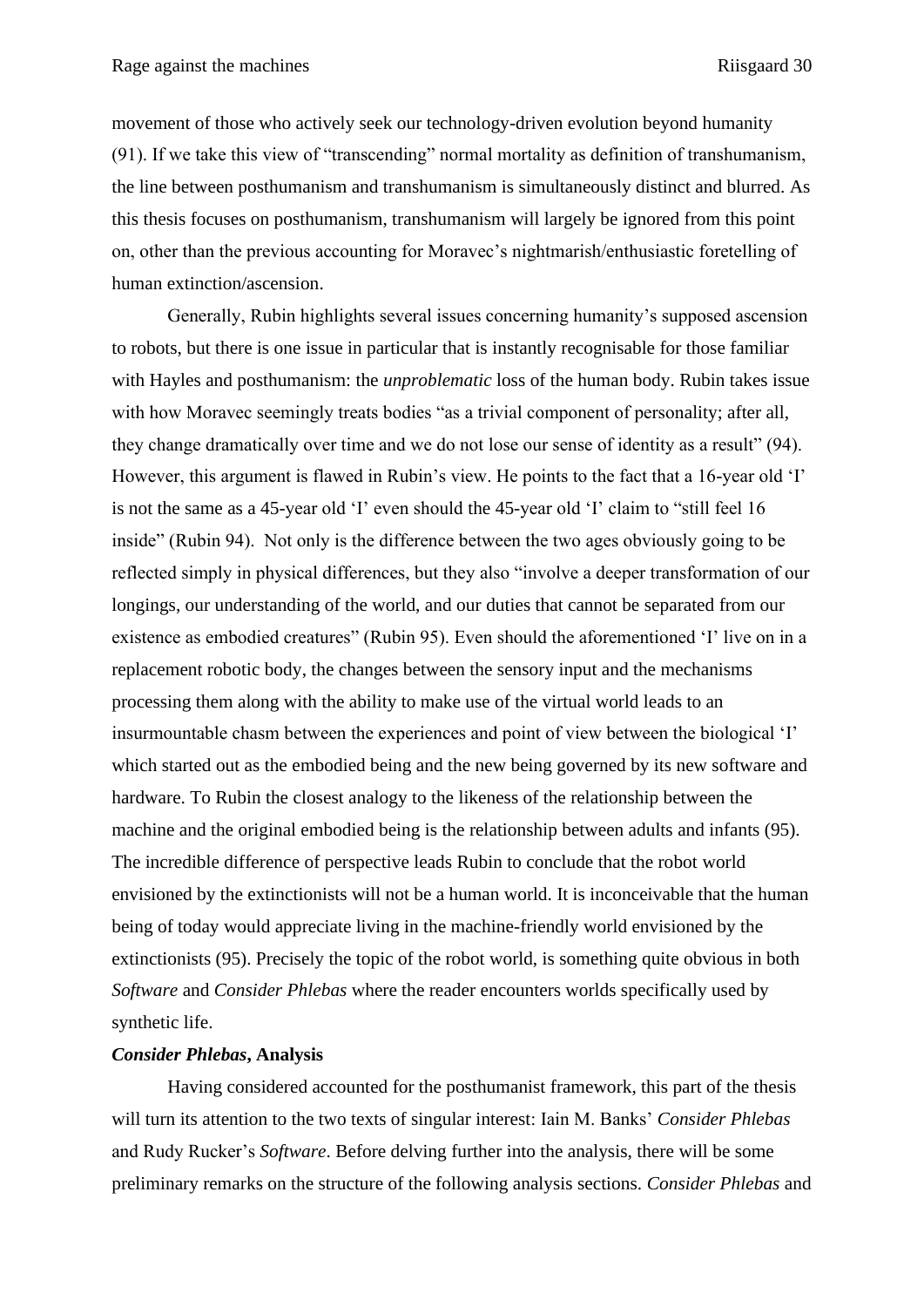*Software* will be considered and quoted separately from each other in these sections of the paper. I will start with Banks' *Consider Phlebas* and then move on to treat Rucker's *Software.* To introduce each text, both works will be briefly summarised, and any interesting or unusual facets of each work highlighted. Lastly, both texts are part of a larger body of work with Banks' *Consider Phlebas* being the first book set in his *Culture*-universe, which spans full-length 10 novels. Similarly, Rucker's *Software* is also not a standalone novel, but the first novel in the larger *Ware Tetralogy*. With those initial considerations out of the way, I will now turn to *Consider Phlebas.*

#### <span id="page-31-0"></span>*Consider Phlebas*

*Consider Phlebas* is Iain M. Banks' first science-fiction novel, published in 1987. It is part of the larger *Culture*-series set in the same fictional universe. On Banks' own webpage, the novel is described as "a space opera of stunning power and awesome imagination, from a modern master of science fiction" (Iain-Banks.net). The story of *Consider Phlebas* takes place in the middle of a galactic war between the zealous Idirans and the diverse Culture. The story predominantly follows the Changer, Horza, who fights on the side of the Idirans, as he is sent off to capture a newly constructed Culture *Mind*, a sentient supercomputer, for the Idiran war effort.

Of immense interest is the essay written by Banks himself "A Few Notes on the Culture" that was posted to newsgroup rec.arts.sf.written in August 1994. In it, Banks elucidates and provides context on varies different topics related to his Culture-universe. Among other things, he discusses various reasonings that lead him to envision the Culture as a post-scarcity society, developed through a planar economy. Related to this, Banks also discusses the unique circumstances that a society capable of living and traveling in space face; specifically, the independent nature of spaceships and habitats in space are at odds with traditional hegemonies' control mechanisms (Banks "Notes"). However, while these and other topics raised in this essay are tremendously fascinating, the thoughts of most consequence to this paper are surely Banks' thoughts in these 'notes' on the AI/human relationship in his Culture universe. Banks is decidedly positive about of our chances of eventually creating sentient AIs: "[AI] is taken for granted in the Culture stories, and […] is not only likely in the future of our own species, but probably inevitable (always assuming homo sapiens avoids destruction)" (Banks "Notes"). He, likewise, remains positive that AI would choose to work with "their source civilisation", and furthermore, he makes an eminently accurate observation in relation to this thesis: "At this point, regardless of whatever alterations humanity might impose on itself through genetic manipulation, humanity would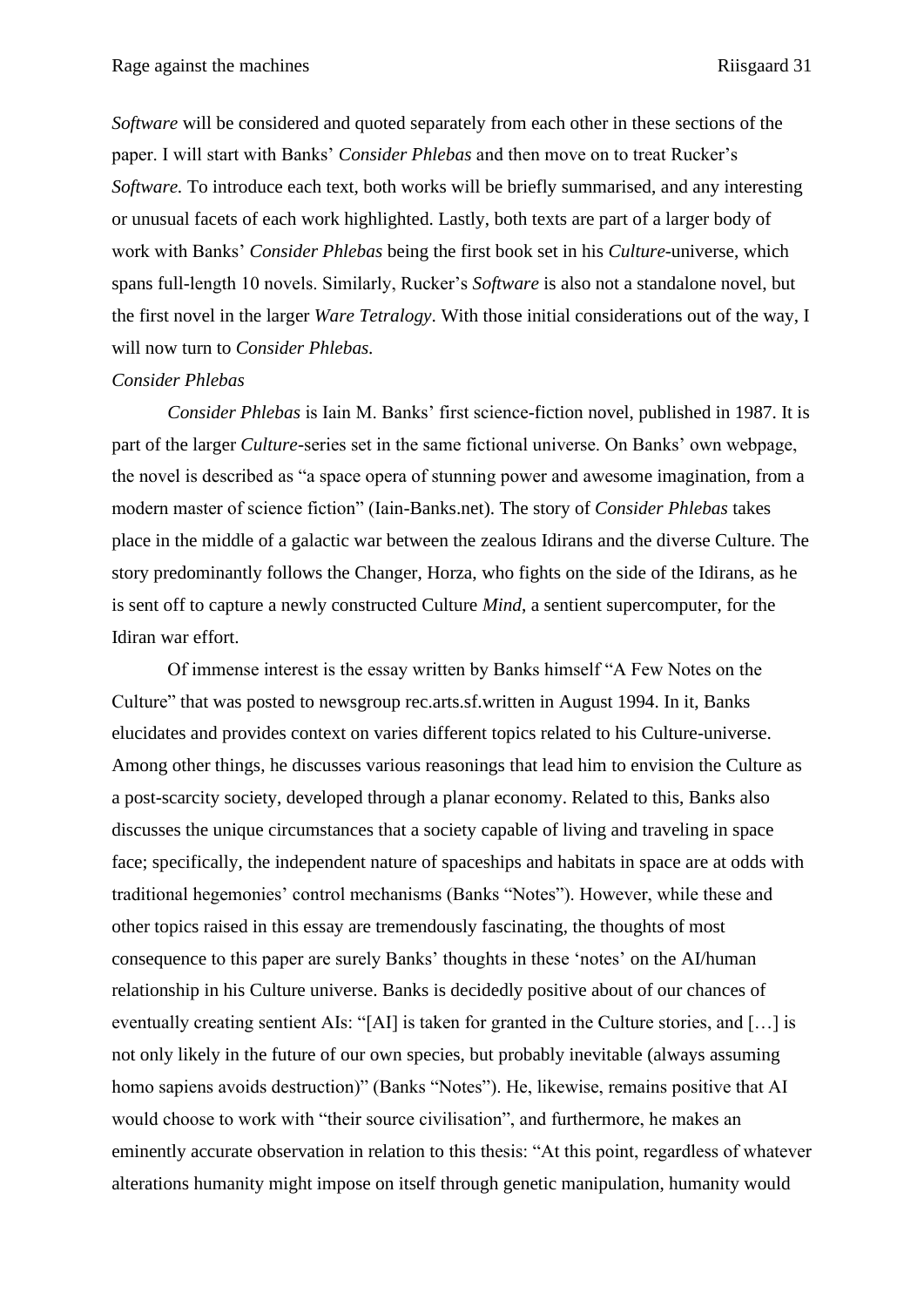no longer be a one-sentience-type species. The future of our species would affect, be affected by and coexist with the future of the AI life-forms we create" (Banks "Notes"). While "A Few Notes On The Culture"*,* has several more useful observations, explanations and hypotheticals, I will now turn to *Consider Phlebas* and outline some of the specific areas of interest in *Consider Phlebas* in conjunction with this thesis:

- The Changer, Bora Horza Gobuchul, who can consciously alter his biological body to suit a vast variety of situations.
- The Culture and their sentient Minds.
- Life and sentient machines.

The next few sections will be separated according to the above with each topic being discussed independently.

#### <span id="page-32-0"></span>*The Changer*

Horza is the main character of *Consider Phlebas,* and, as will become apparent, he has an unmistakeable bias against the Culture, especially against sentient machines, which we will return to in the section 'Life and Sentient Machines.

We will now turn to consider some aspects of Horza himself as his existence and that of *Changers* in general is somewhat unique to the Culture universe.

The Changers themselves, while not explicitly aligned with either the Culture or the Idirans, are from an asteroid that technically lies within Idiran-controlled space. They are a race of humanoid-like people with an extreme degree of conscious control over their bodies. This makes them excellent at infiltrating other societies and general espionage. The aim of the next paragraphs is to detail and examine the capabilities of the Changers and their view on their own bodies.

We first encounter the protagonist of *Consider Phlebas,* Bora Horza Gobuchul, on the planet Sorpen. The reader's first impression of Horza and his somewhat unique body is conveniently told to us through his imprisonment and subsequently expected execution by drowning in literal waste in the dungeons. In this scene, Horza remarks that, although, he has turned off his ability to feel pain in his wrists and shoulders, there is still the nagging feeling in the back of his skull that he "*ought* to be hurting" (Banks *Phlebas* 11; emphasis in original). At the same time, he slips into what he calls the "Changing trance", which we learn allows him to make these incredible changes to his body (Banks *Phlebas* 14). Something that is seemingly possible for all changers, but not other humans/humanoids. The reader also learns that Horza is in this predicament because he has murdered and assumed the physical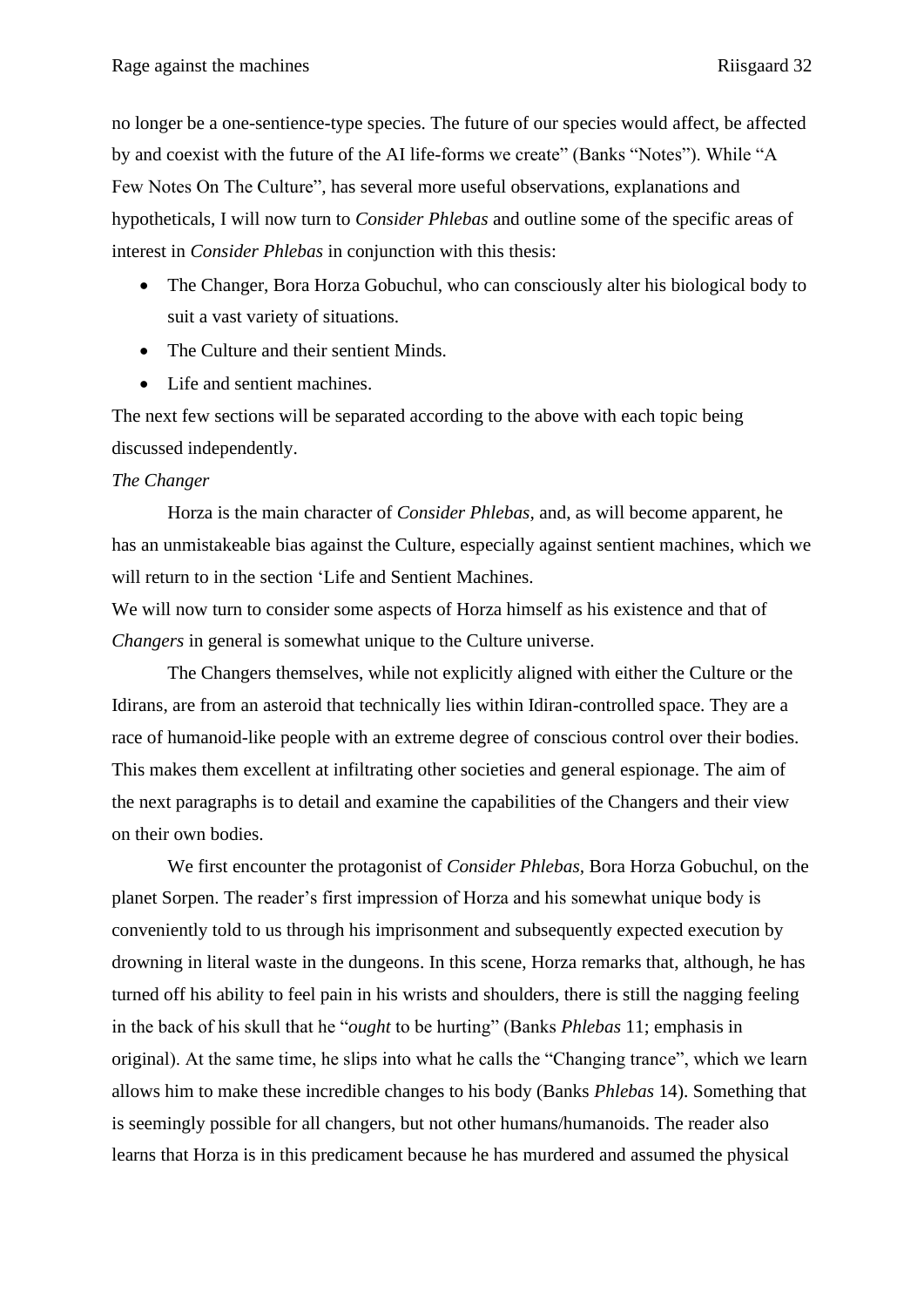appearance of a so-called "outworld minister". The mimicry is so convincing that the official coming to gloat over his imminent demise cannot tell him apart from the original person/body until he starts talking, after which his manner of speaking to his captors makes it obvious that he is someone else (Banks *Phlebas* 12). Along with changing his body to that of a native Gerontocrat, he additionally seems to have given himself highly venomous nails and teeth in preparation for his covert infiltration of the Gerontocracy of Sorpen. Due to the Changers' ability to convincingly shapeshift and assume another's appearance, Horza's captor labels the Changers "dangerous frightening things!" (Banks *Phlebas* 12).

The sentiment of hostility towards Changers expressed by Horza's captor on Sorpen is by no means an isolated notion, which this paragraph will explore in detail. Upon his chance arrival onboard the *Clear Air Turbulence*, Horza is made to kill for his spot on the ship. It is during this altercation where Horza deliberates on his tools for survival;, Horza still has his venomous nails, but while they would surely let him kill his opponent, the signs of venom would easily give him away as a Changer. He considers this certain death, as he reflects:

A Changer was a threat to anybody who ruled by force, either of will or of arms. […] There was also a degree of human-basic revulsion reserved for Horza's species. Not only were they much altered from their original genetic stock, they were a threat to identity, a challenge to the individualism even of those they were never likely to impersonate. It had nothing to do with souls or physical or spiritual possession; it was [...] the behaviouristic copying of another which revolted. Individuality [...] was somehow cheapened by the ease with which a Changer could ignore it as a limitation or use it as a disguise. (Banks *Phlebas* 46-47)

There are two fundamental principles that Horza expound in the above paragraph. First, that people in power fear the Changer's ability to impersonate them. Second, that humans abhor the threat to their basic belief in their own identity that apparently having an ostensibly unique body gives them. The Changer's impersonation of the individual is thus a violation, perhaps *the* violation, of the individual. Coincidentally, both of the people, which Horza impersonate in *Consider Phlebas* the Gerontocrat, Amahain-Frolk, and the captain of the CAT, Kraiklyn, who are ruling through force, end up casualties of Horza's plots to impersonate power and use it, so their fear might not be entirely unfounded. Likewise, while it certainly would have disguised him better if he had tried to impersonate someone else onboard the CAT, Horza chooses to go back to an appearance that closely resembles his 'neutral' state rather than impersonate someone else. Further evidence supporting Horza's assertation that other humans loathe Changers as a people is the Changer people's fate, as it is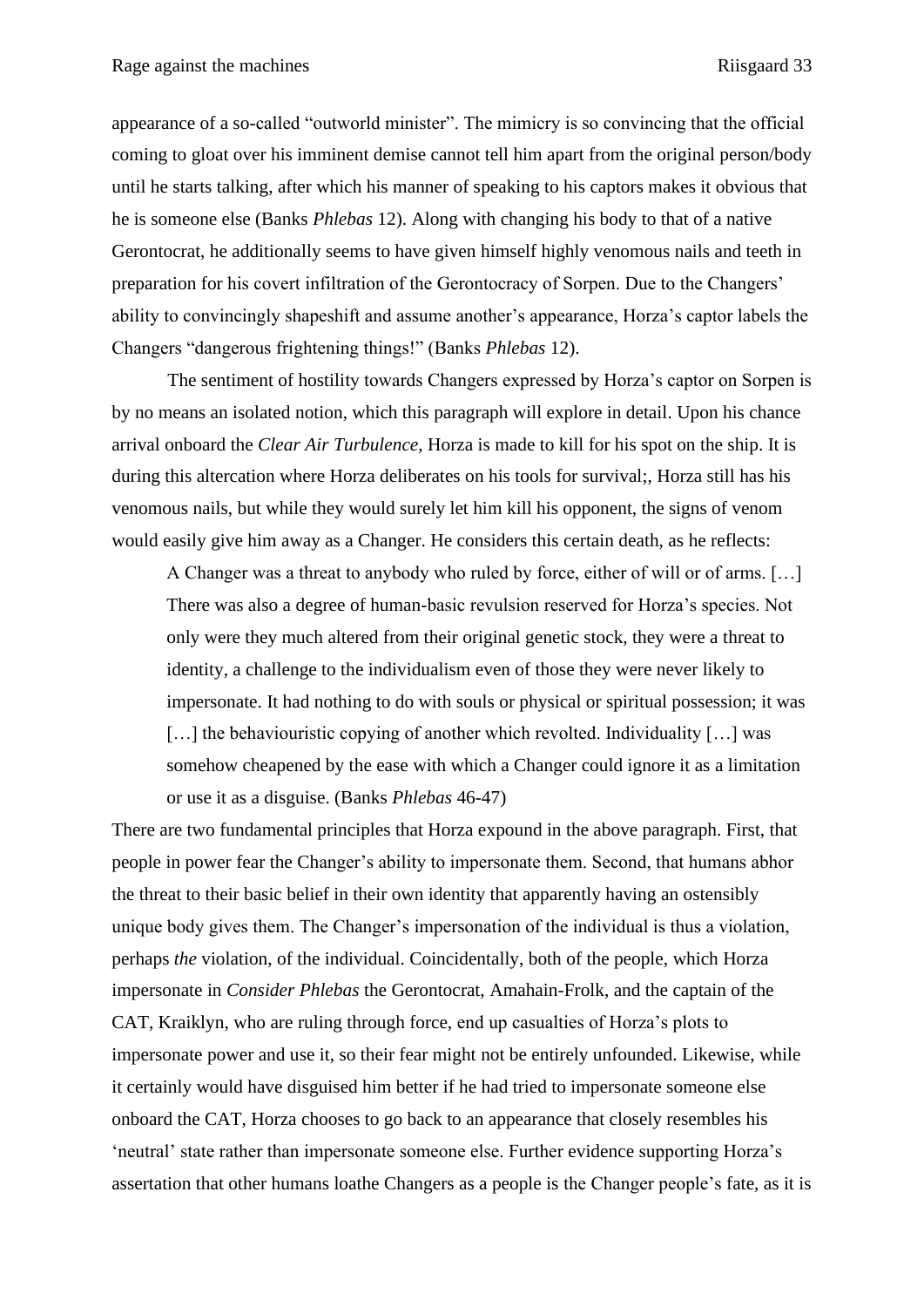revealed just before the epilogue of the novel, in the 'Dramatis Personae' section of *Consider Phlebas*: "The Changers were wiped out as a species during the final stages of the war in space" (Banks *Phlebas* 467). With the fate of the Changers unveiled, the thesis will now turn to the aforementioned 'neutral state' and other facets of Changer culture.

As the readers quickly learn during Horza's imprisonment and later discussions with the Balveda, the Changers are ostensibly a unique type of human in the Culture universe with their ability to manipulate their bodies to the extent that they can. Unsurprisingly, their talents and the consecutive mistrust from their fellow humans makes for an interesting culture. Although, we do not learn much of the Changers other than that which we see through Horza's eyes, there are some allusions to the characteristics of this people. Firstly, there is the notion of a "normal, neutral state" as Horza calls it (Banks *Phlebas* 20). This neutral normal is the natural expression of the Changer's body: "In a Changer's mind there was a self-image constantly held and reviewed on a semi-subconscious level, keeping the body in the appearance willed" (Banks *Phlebas* 20). Whatever shape other than his/her natural expression is one that a Changer has chosen. But the change is not necessarily just skin-deep, as we learn when Horza contemplates his options in assuming Kraiklyn's appearance. Here he reveals that Changers can even copy the DNA of the people that they impersonate with the only organs unaffected being the brain and optionally the gonads (Banks *Phlebas* 105). It seems then that the instruments for procreation, to a lesser extent, and the house of the mind are protected from Changing. While the mind and genetic legacy of the Changer undergoing modifications thus both seem secure, there are additional complexities to the Changers' own culture.

As he demonstrates on the CAT, Horza has no qualms about killing other human beings. However, he categorically and repeatedly refuses to kill other Changers. Likewise, he will not impersonate other Changers either for reasons not explicitly revealed. The first time we learn about these principles is when he reminds the Idirans that "I've told you I won't impersonate another Changer. I certainly won't kill one" (Banks *Phlebas* 21). It is later revealed that Horza has killed two fellow Changers before on their home asteroid, Heibohre, and that this act, although it prevented a plot against the asteroid, saw him punished with temporary exile to an isolated world with meagre companionship. From the context of Horza's previous statement and his retelling of this event, it is clear that the killing (and perhaps impersonation) of other Changers by Changers is deeply taboo. Among his companions in his exile, we learn, is a female Changer, Kierachell, with whom Horza initiates a relationship. Of particular interest, however, is the fact that she is what is called a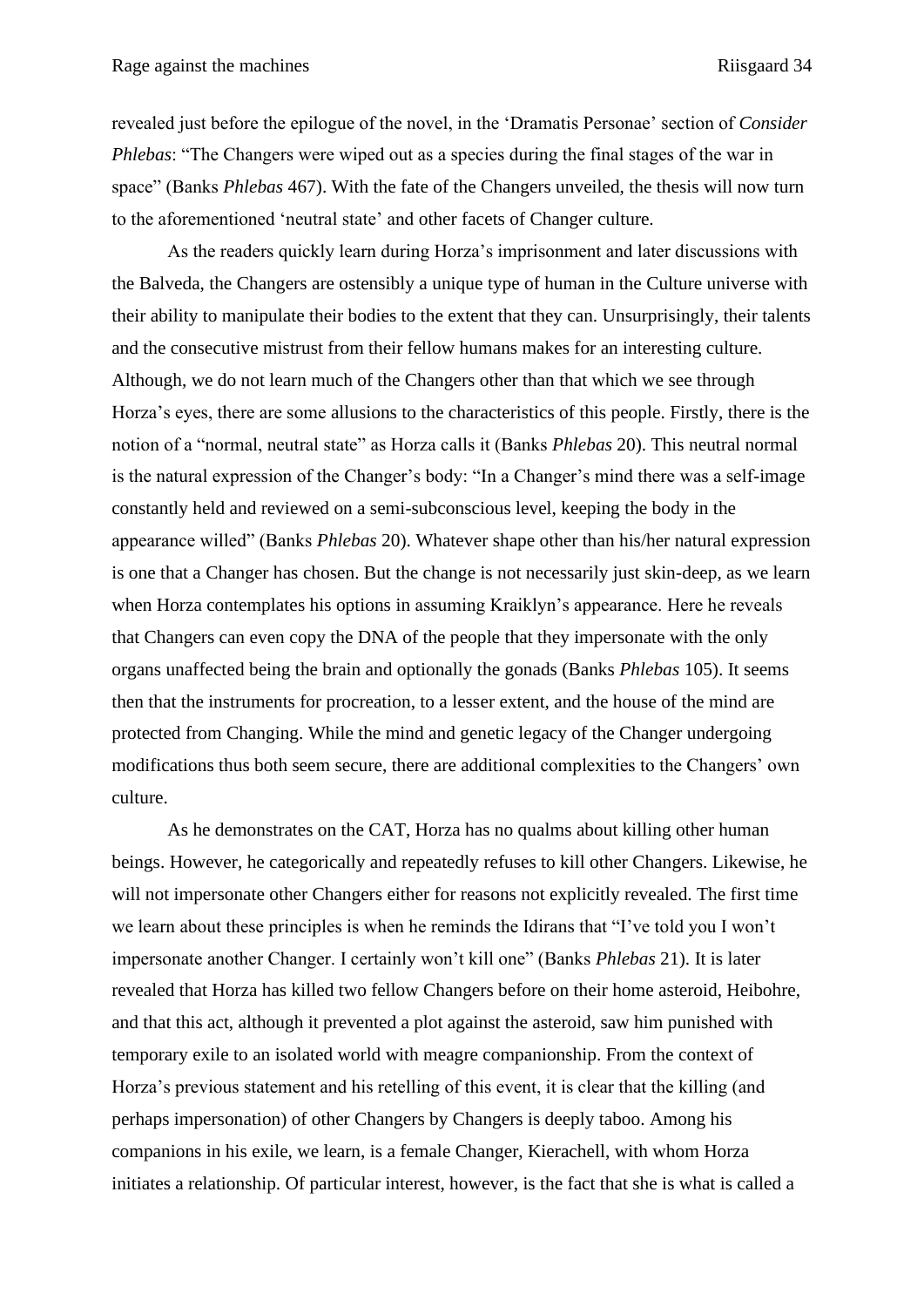"dormant Charger, one who had no training in and no desire to practise Changing" (Banks *Phlebas* 102). As one might expect knowing Horza fairly well at this point, Kierachell's and Horza's beliefs are almost diametrically opposed. Yet, "[she] had loved him, *body and mind*, despite it all" (Banks *Phlebas* 103; emphasis added). So, although the Changing seems as natural to Changers as any other bodily function, there is a minority of people who reject their Changer nature and instead chooses to live just like regular non-changing humans. Likewise, it is perhaps telling that the love, Kierachell holds for Horza is explicitly body and mind, when one considers that the housing of the mind, i.e., the brain, is the only immutable organ in a Changer's body.

#### <span id="page-35-0"></span>*The Culture Minds*

Now, having located some particularities concerning the Changer culture and approach to their bodies, the thesis will now turn its attention towards the Culture, specifically some of the cultural complexities that make them so distinct in Banks' universe. Although, *Consider Phlebas* chiefly follows the viewpoint of Horza, a few chapters change the point of view to follow a different individual who is part of the Culture: the human genius Fal 'Ngeestra, and the recently constructed unnamed Culture Mind, chased by the Idirans, respectively. Along with these different points of view, some of Horza's observations and comments about the Culture will likewise be intercalated at times. As, although they are enemies, Horza devotes a considerable amount of his time on thinking about the Culture. For instance, his rationale for fighting the Culture, 'biological life', reveals some of his excessively prejudiced feelings about the Culture society. Particularly, his feelings about sentient machines are bordering on obsessive at times. For reasons, which will soon become apparent, we will now start at the beginning of *Consider Phlebas* to approach the sentient machines of the Culture.

The novel starts with a prologue that appropriately enough begins with the 'birth' of a Mind. The Mind itself is housed in a body described by the factory ship making it as: "it was a mongrel made from bits and pieces of different types of warcraft […] the dockyard threw the ship together as best it could from its depleted stock of components" (Banks *Phlebas* 3). It seems that there is a notion of body/mind even among the sentient machines of the Culture. This impression is further supported by Banks himself: "Culture starships - that is all classes of ship above inter-planetary - are sentient; their Minds […] bear the same relation to the fabric of the ship as a human brain does to the human body; the Mind is the important bit, and the rest is a life-support and transport system" (Banks "Notes"). Only one part of the ship is perfect: the new Mind residing inside the ship. Due to the nature of its construction the ship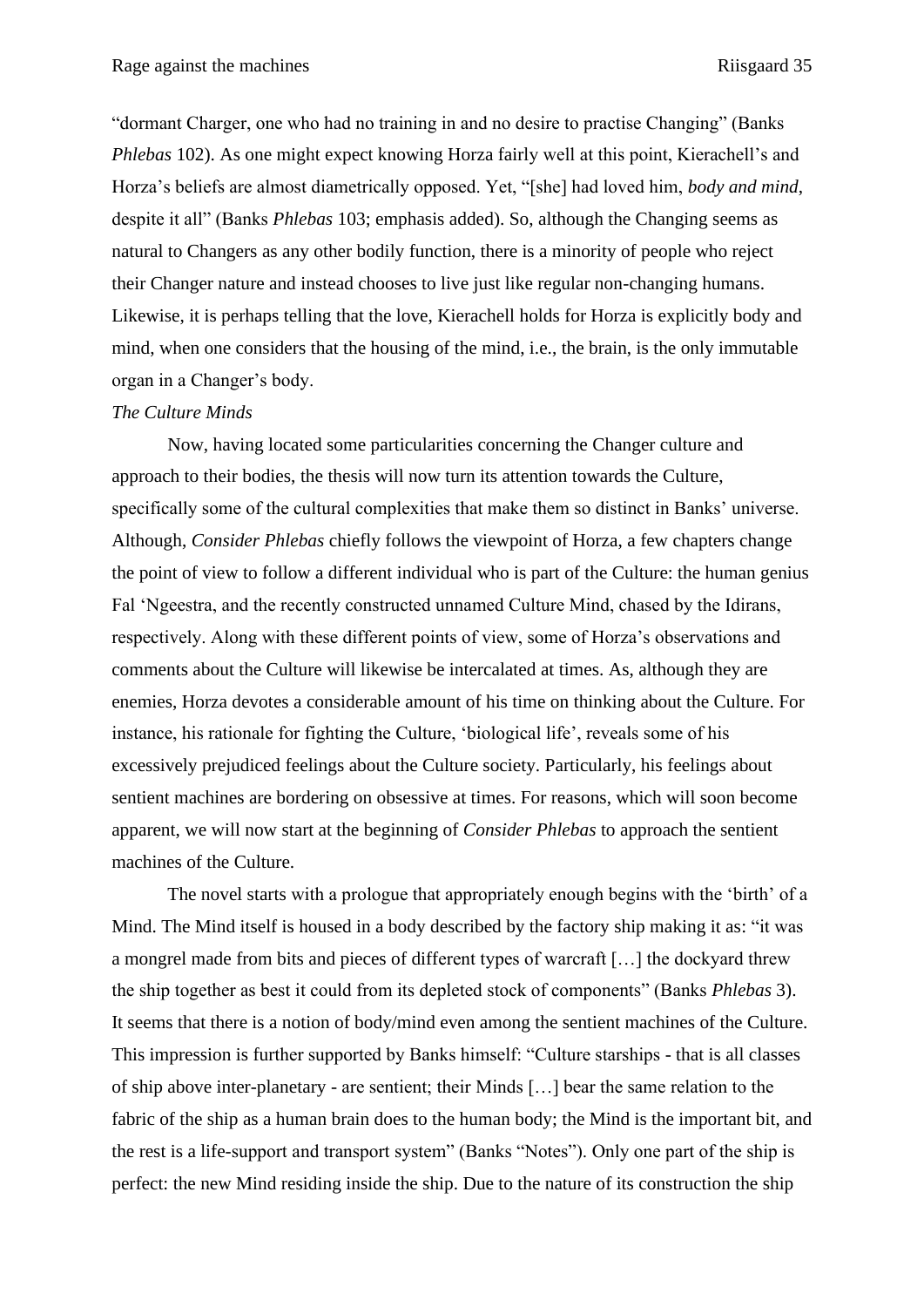does not have a name, and the factory craft will not give it one for two apparent reasons – lack of time, and the *real* reason: "the dockyard *mother* didn't give its warship *child* a name; it thought there was something else it lacked: hope" (Banks *Phlebas* 3; emphasis added). Shortly, afterward first the factory ship/mother, and subsequently the starship/body of the newly made Mind both perish, while the Mind itself manages to escape to Schar's World. This prologue is quite telling in how the Culture Minds think; while the Mind starship is constructed, it is also at the same time referred to as a child. The body of the Mind is not perfect, while the Mind itself is. The body in this case is unessential. Meanwhile, the factory ship refers to itself as the mother of the new Mind – it is not a creator or factory, but a mother.

Interestingly, names also seem to be something that have a certain gravity among the Culture Minds, which is something that Horza also ponders: "The Culture's General Contact Units [...] had always chosen jokey, facetious names. Even now the new warships they were starting to produce […] favoured either jocular, sombre or downright unpleasant names" (Banks *Phlebas* 19). Examples of these names appear throughout the story: *Nervous Energy*, *Eschatologist*, *The Ends of Invention*, *Irregular Apocalypse*, *Profit Margin*, *Prosthetic Conscience*, *No More Mr. Nice Guy* and *Determinist*. With this selection of names, it is somewhat jarring that the unnamed Mind, which Horza is pursuing, ends up taking the name *Bora Horza Gobuchul* after the events of the novel. However, there does seem to be a logic behind the Mind choosing to take the name of its enemy. As Horza receives the news that his relationship with Yalson aboard the CAT has gotten her pregnant, despite them both believing such a coupling would be infertile, we also learn that Horza has no family; no one to carry on his name, and that this is something that greatly bothers him. Thus, Yalson proposing to keep the child, and let it carry on Horza's name, is a significant gesture for him. Unfortunately, Yalson and the unborn child die not soon after, leaving Horza once again with no one to carry his name. As Horza is lying close to death at the end of the novel, the significance of his name, his identity, is once again highlighted, as he cries out in terror asking what his name is (Banks *Phlebas* 441). At Balveda's reminder, he calms down and seems to welcome death. Accordingly, the Mind taking Horza's full conveys the impression of gratitude for saving it from the Idirans, and perhaps it seeks to honour his sacrifice by substituting Horza's unborn child by carrying his name, letting a memory of him live on.

Although, the previous paragraphs discussed the Minds, little knowledge of how they work, think or otherwise engage with humans has been presented so far, which is what the next few paragraphs will seek to rectify. Therefore, the perspective presented next will be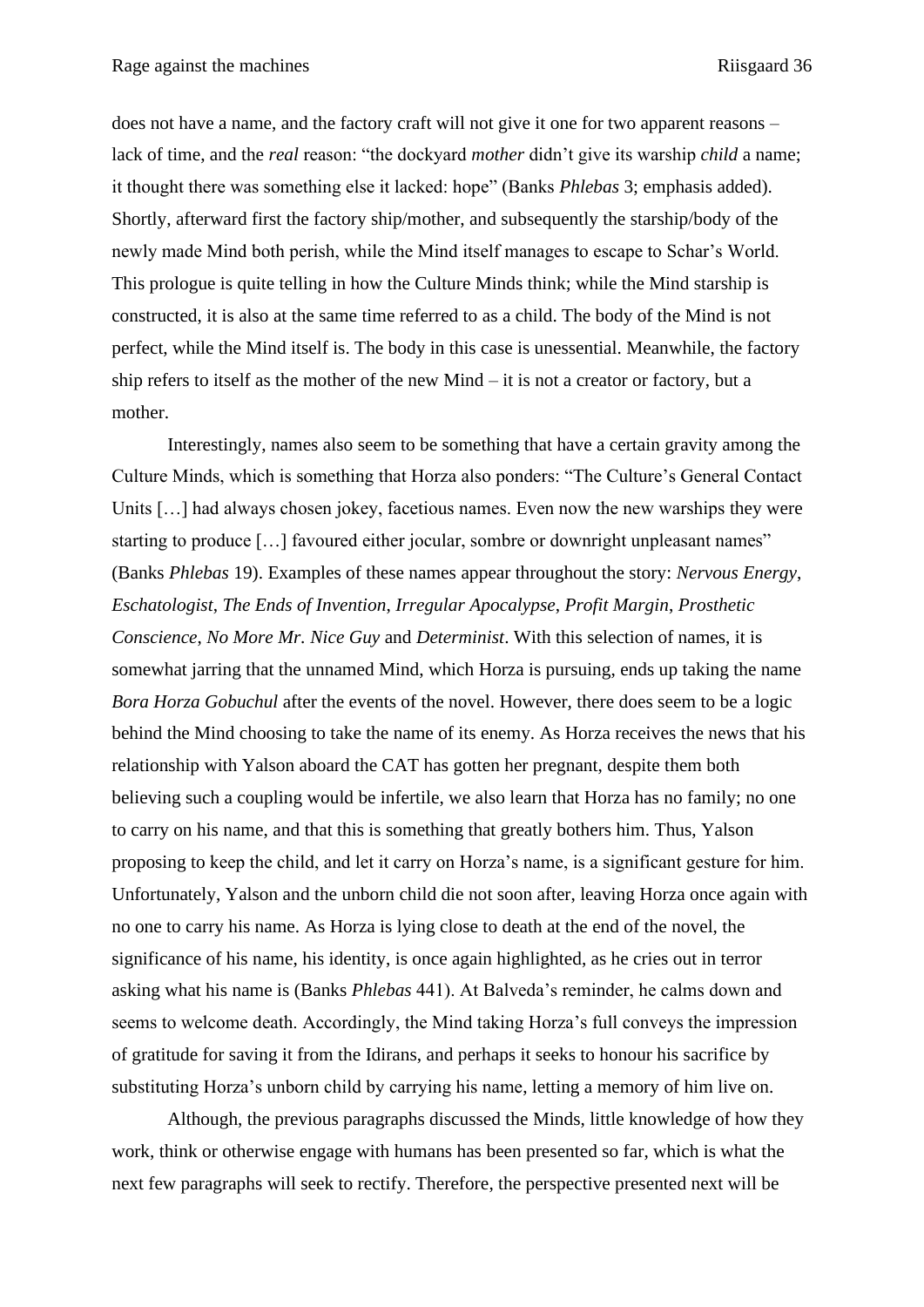primarily that of Fal 'Ngeestra, a human who works with the Minds of the Culture due in large part to her abnormal intellect, which astounds, confounds and fascinates even the super intelligent sentient machines (Banks *Phlebas* 87). Fal and her companion, the sentient Mind drone Jase, provide a semblance of nuance to the otherwise highly biased opinions of Horza.

Upon the first encounter with Fal and Jase, Fal's musings about the drone, reveals two interesting titbits of information about the drone and to some extent its body. First, the drone is at least a millennium old, likely more, as: "for a thousand years or more Culture drones had had aura fields which coloured according to their mood – their equivalent of facial expression and body language" (Banks *Phlebas* 85). Jase being constructed before this technology was invented and then refusing to be refitted with the necessary components in the next millennium seems telling. Instead, it prefers to express itself by its tone of voice or, alternatively, to remain inscrutable. (Banks *Phlebas* 85). Jase's refusal of these upgrades does indicate a certain aversion to changing its physical form and its way of communicating in general. Shortly afterwards, Jase reveals parts of its personality when it mulls over itself and considers itself a hopeless romantic, because it always records Fal's laughs for itself, which it hides from her for a quite recognisable reason; it concedes to itself that, although, it knows sentient machines cannot die from shame, Jase believes that it would "do just that if Fal ever guessed any of this" (Banks *Phlebas* 89). When it secretly orders drones to bring Fal some pillows to support her since her leg is broken, Jase lies when Fal enquires if it did it, while being secretly pleased that she thinks so (Banks *Phlebas* 90). Albeit a minor character, Jase is an intriguing induvial, as it is the first and closest look at a sentient machine in *Consider Phlebas* at this point. Later, another sentient machine gets introduced, which we will return to, but first I want to discuss the Culture's sentiment towards sentient machines further. *Life and Sentient Machines* 

<span id="page-37-0"></span>These next paragraphs will be somewhat contradictory in that *Consider Phlebas* have two paradoxical views on the Culture, represented through Horza/Idirans' negative sentiments and Culture/Fal/Balveda's positive sentiments respectively, which this section will attempt to balance. Both perspectives tend to agree on the underlying facts of the Culture: machines are an integral part; humans are generally 'freer' and other notions such notions, but they tend to disagree on a basic, philosophical level as will become apparent.

Horza's intolerance towards intelligent machines seems to be his reason for joining the war on the side of the Idirans against the Culture in the first place:

At least they have a God, Frolk. The Culture doesn't. […] They at least think the way you do. The Culture doesn't. […] You want to know who the real representative of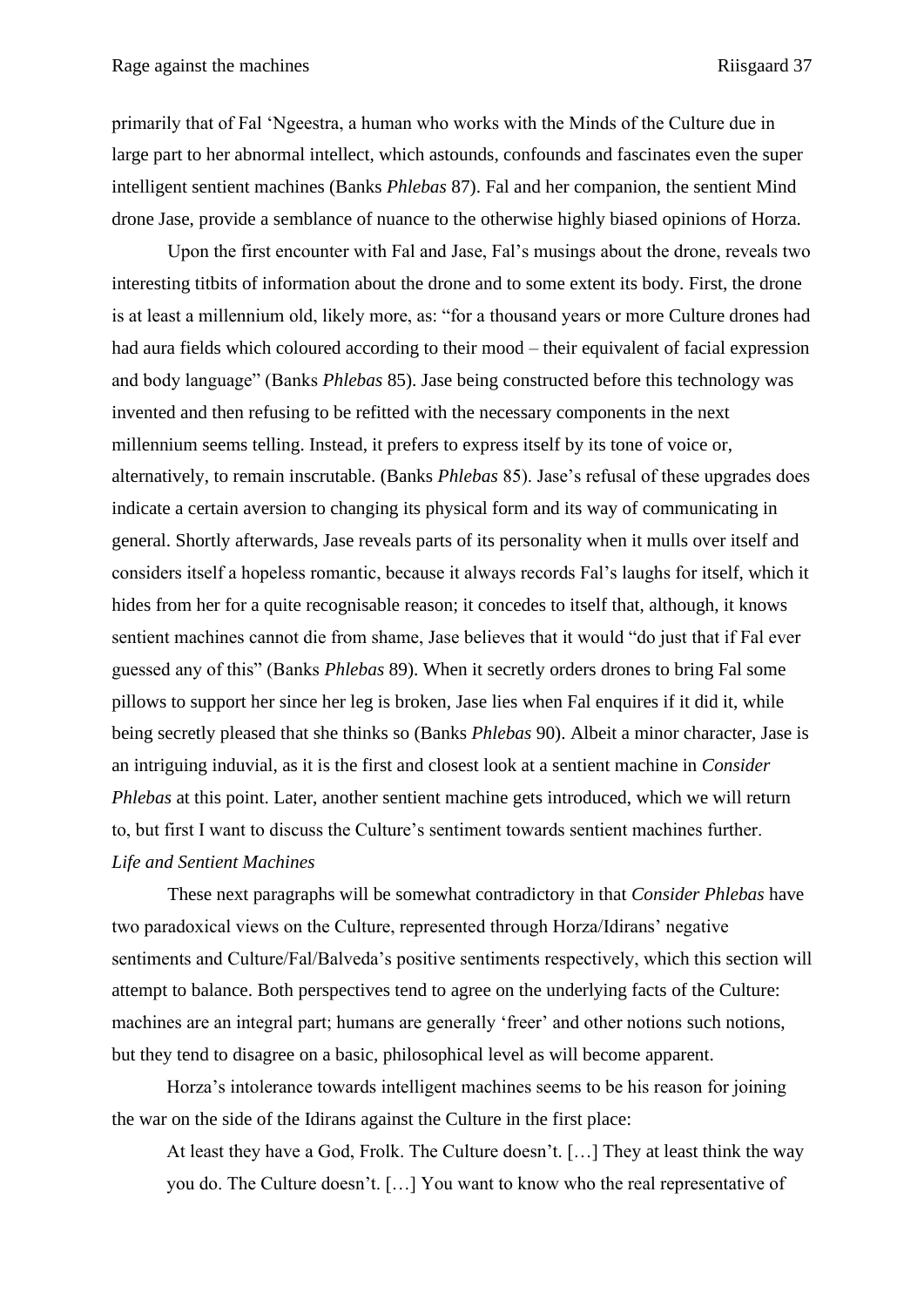the Culture is on this planet? It's not her. […] it's that powered flesh-slicer she has following her everywhere, her knife missile. She might make the decisions, it might do what she tells it, but it's the real emissary. *That's what the Culture is about: machines*. You think because Balveda's got two legs and soft skin you should be on her side, but it's the Idirans, who are on the side of life in this war–. (Banks *Phlebas*  13; emphasis added).

As Horza clearly states, he is on the side of 'life' in this war as opposed to the side of the machines. It seems that the question of what constitutes life is of imminent importance for Horza and his reasons for joining the war effort. Conveniently, Horza later goes on to elaborate in detail on how exactly he defines this otherwise nebulous idea of what 'life' specifically is, and, furthermore, how being on the 'right side' justifies waging war: "I don't care how self-righteous the Culture feels, or how many people the Idirans kill. They're on the side of life – boring, old-fashioned, biological life; smelly, fallible and short-sighted, God knows, but *real* life. You're ruled by your machines. You're an evolutionary dead end." (Banks *Phlebas* 29). Clearly, Horza is exceptionally predisposed towards a certain interpretation of life. Horza's bias with sentient machines is not limited to his interactions with just Culture machines. When his starship, the *Clear Air Turbulence* - the CAT, accidentally picks up (kidnaps) the sentient non-Culture drone Unaha-Closp, Horza's treatment of it likewise betrays his xenophobic tendencies towards machines specifically: "[Unaha-Closp] would do as it was told, like machines always did. Only the Culture let them get so fancy they really did seem to have wills of their own." (Banks *Phlebas* 315). His treatment of Unaha-Closp is also something that seems to be starkly in contrast with what the drone itself considers fair, which we shall return to later. Likewise, the quoted line above reveal Horza's belief that only Culture Minds can be considered beings and not just machines.

Opposing this view on life and sentient machines' place in the universe are the Culture, perhaps most clearly demonstrated by this exchange between Fal 'Ngeestra and Jase discussing why the newly made Mind did not self-destruct: "it's called the instinct to survive […] it's programmed into most living things" (Banks *Phlebas* 93). Although, they do agree that exceptions to this instinct exists, the crucial detail here, is their argument that beings with a self-preservation instinct are living beings to begin with, whether organic or inorganic in nature.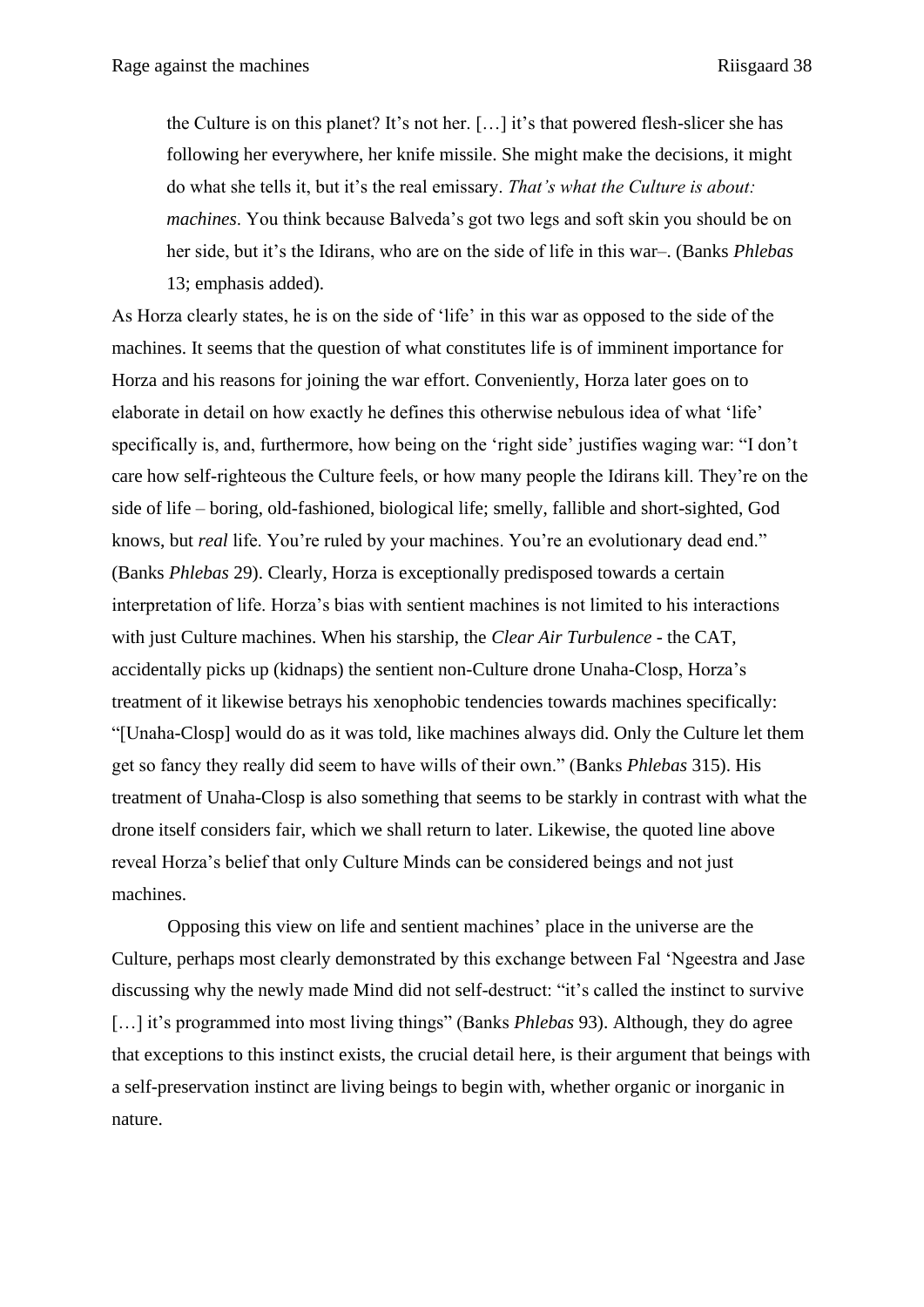Another interesting facet of this antagonism between the two stances towards the Culture is that of the role of sentient machines. Horza is convinced that the war between the Idirans and the Culture is the work of the Minds alone:

He could not believe that the ordinary people in the Culture wanted the war, no matter how they had voted. […] The war had to be the Minds' idea; it was part of their clinical drive to clean up the galaxy, make it run on nice, efficient lines, without waste, injustice or suffering. The fools in the Culture couldn't see that one day the Minds would start thinking how wasteful and inefficient the humans in the Culture themselves were. (Banks *Phlebas* 35)

While initially this idea seems almost comically conspiratorial, there is some merit to Horza's musings, as we later learn from Fal: "[…] the Culture had placed its bets […] on the machine rather than the human brain. This was because the Culture saw itself as being a selfconsciously rational society; and machines, even sentient ones, were more capable of achieving this desired state as well as more efficient […]" (Banks *Phlebas* 87). Not only has the Culture "placed its bets on machines", but it is also possible, Fal notes, to argue that the Culture is its machines – "that they represented [the Culture] at a more fundamental level than did any single human or group of humans within the society" (Banks *Phlebas* 86).

However, this is the most basic level on which the two agree; for while Horza assumes that the Minds will get rid of humanity at some point in the future, the reality, according to the Culture representatives, is different. The potential of the Minds leaves all the humans of the Culture with the chance to receive decent education, food and accommodations, along with the chance to pursue whatever activities they prefer (Banks *Phlebas* 87). The liberty of the Culture ties into two central precepts among its people, shared by both humans and Minds alike:

- "The only desire the Culture could not satisfy from within itself was one common to both the descendants its original human stock and the machines they had brought into being: the urge not to feel useless" (Banks *Phlebas* 451).
- "For the Culture's AIs, that need to feel useful is largely replaced by the desire to experience, but as a drive it is no less strong. […] the galaxy is, in other words, an immensely, intrinsically, and inexhaustibly interesting place; an intellectual playground for machines that know everything except fear and what lies hidden within the next uncharted stellar system" (Banks "Notes").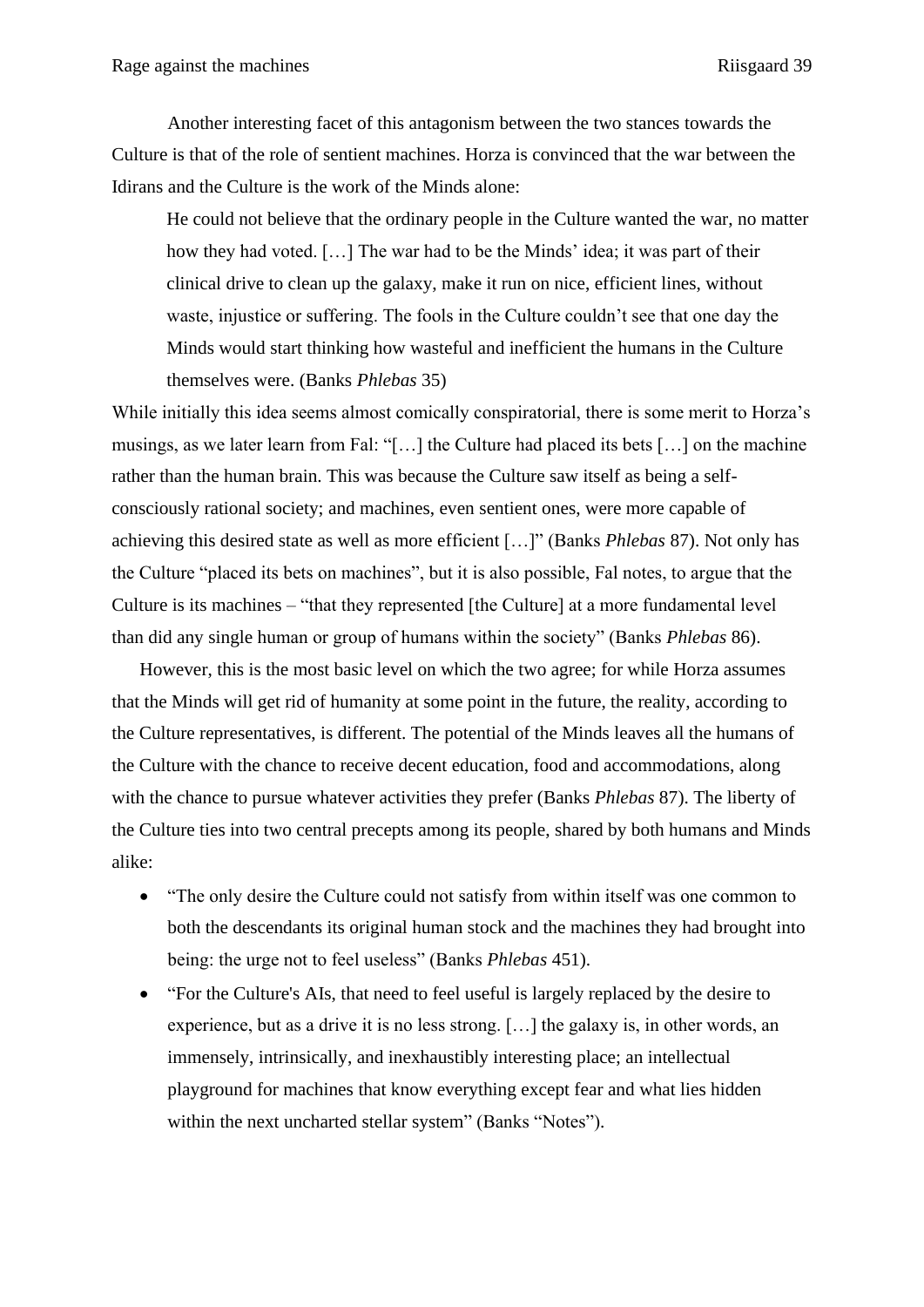The fact that a few dozen people emerge in the human Culture population, who can match wits with the immensely intelligent Minds, is also a source of fascination to these machines (Banks *Phlebas* 87), and it must likewise tickle their fancy that through some truly astronomical numbers, they can experience somewhat intellectual equality with organic lifeforms.

Until now almost any mention of sentient machines in this part of the thesis, has been centred around Culture machines, but the universe of *Consider Phlebas* contains other sentient machines. One such machine even becomes a (reluctant) member of the CAT: the sentient drone Unaha-Closp, which will now briefly be discussed. Naturally, given Horza's prejudice against any kind of sentient machine the interactions between the two of them give rise to numerous clashes. Of these, one of the most meaningful is perhaps the one argument, in which Unaha-Closp feels provoked to explain its claim to personhood: "I would prefer, though, if you called me by my name, and not just by that word you manage to make sound like an expletive: 'machine'. I am called Unaha-Closp. […] I am not just a computer, I am a drone. I am conscious and I have an individual identity. Therefore I have a name" (Banks *Phlebas* 264). While it claims to be an individual, it is interesting that Unaha-Closp has had to have its sentience certified by an authority as an earlier argument with Horza illustrates: "I'll have you know I am an Accredited Free Construct, certified sentient under the Free Will Acts by the Greater Vavatch United Moral Standards Administration and with full citizenship of the Vavatch Heterocracy" (Banks *Phlebas* 260). No organic lifeform seems to have to go through the same troubles to be considered a sentient being in *Consider Phlebas*. This tirade is provoked by Horza's insistence to refer to Unaha-Closp as 'machine', a word and description it takes extreme displeasure in. In fact, it later equates being treated like a machine to be being treated like a slave (Banks *Phlebas* 407). Being able to discriminate between a machine and a sentient machine is not only important to a drone like Unaha-Closp, it is similarly necessary in the Culture, as Banks notes: "No machine is exploited, either; the idea here being that any job can be automated in such a way as to ensure that it can be done by a machine well below the level of potential consciousness" ("Notes"). Finally, the fact that Unaha-Closp features among the list of dramatis personae in *Consider Phlebas* also contribute to this impression of sentient machines being living beings and not just machines, as Horza so readily maintains.

# <span id="page-40-0"></span>*Software***, Analysis**

Having then investigated *Consider Phlebas*, the thesis will now change its focus to Rudy Rucker's novel, *Software*, which makes up the first novel in the Ware Tetralogy,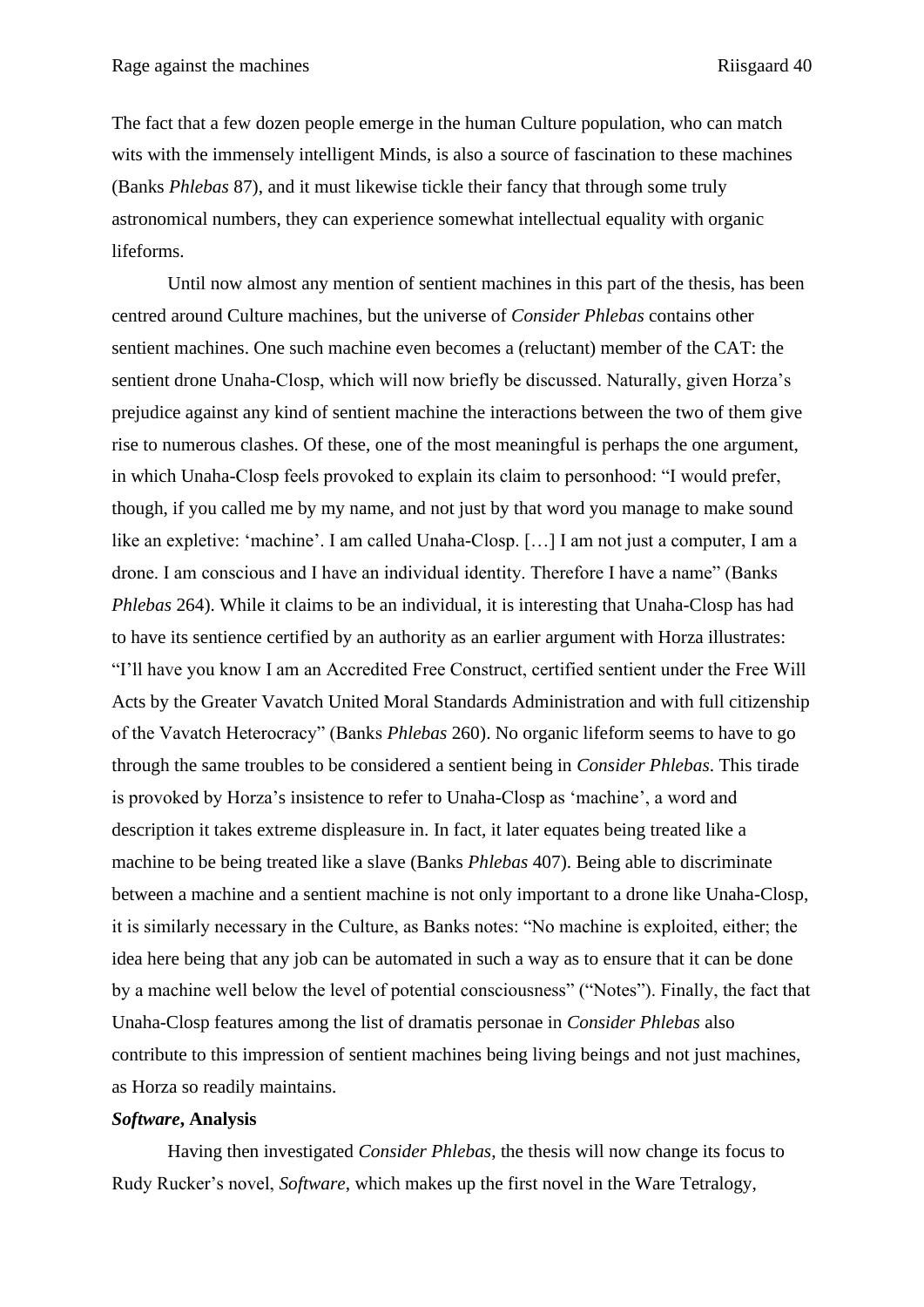composed of *Software, Wetware, Freeware* and *Realware* respectively. Just like it was the case with Iain M. Banks' *Consider Phlebas*, a brief overview of the plot along with any other interesting data will accompany this introductory paragraph to this section of the analysis. With *Software* Rudy Rucker has the honour of being the first recipient of the Philip K. Dick award with the sequel *Wetware* also receiving a second Philip K. Dick award (Rucker "Wares"). Rudy Rucker himself is a mathematician and prolific writer of both fiction and non-fiction. I'll add one small note here talking about the Earth's natural satellite, the Moon. I choose to follow NASA's example of capitalizing the Moon when I refer to our moon as opposed to some style guides that prescribe referring to it in all lowercase even when talking about the Earth's natural satellite (David).

In *Software* the two protagonists are Cobb Anderson and Sta-Hi Mooney. Prior to the onset of the story, Cobb figured out how to give robots, so-called "boppers", free will and sentience. Now, at the end of his life, Anderson is invited to the Moon, where the boppers live, to receive immortality by the grateful machines. Sta-Hi tags along to the Moon. The boppers on the Moon are currently engaged in a civil war, which Sta-Hi inadvertently joins on the side of the small boppers. Meanwhile, Anderson's consciousness is 'brain-taped', and he is subsequently downloaded into a robotic body made in his likeness. The story ends with Sta-Hi and Anderson's standoff on Earth and in aftermath Anderson's consciousness storage hardware is destroyed and his consciousness is likewise erased for good.

Structurally much like *Consider Phlebas*, there are several areas of interest to us in *Software*, which will be individually tackled. Specifically, three aspects are going to be the chief concern:

- Cobb Anderson, the creator of the boppers.
- Sta-Hi and his interactions with and opinions about the boppers.
- The characteristics of the boppers themselves

The next few paragraphs will attempt to treat each of three points above separately, but inexorably some overlap might occur, although attempts will be made to limit any such overlaps.

# <span id="page-41-0"></span>*Cobb Anderson*

Beginning then with Cobb Anderson, he is arguably the creator of the intelligent/sentient robots of *Software*; he even goes so far as to consider himself the father of the first group of intelligent robots (Rucker 72). When the reader first meets Cobb Anderson, he is an old man, living on borrowed time with his cheap replacement heart. The boppers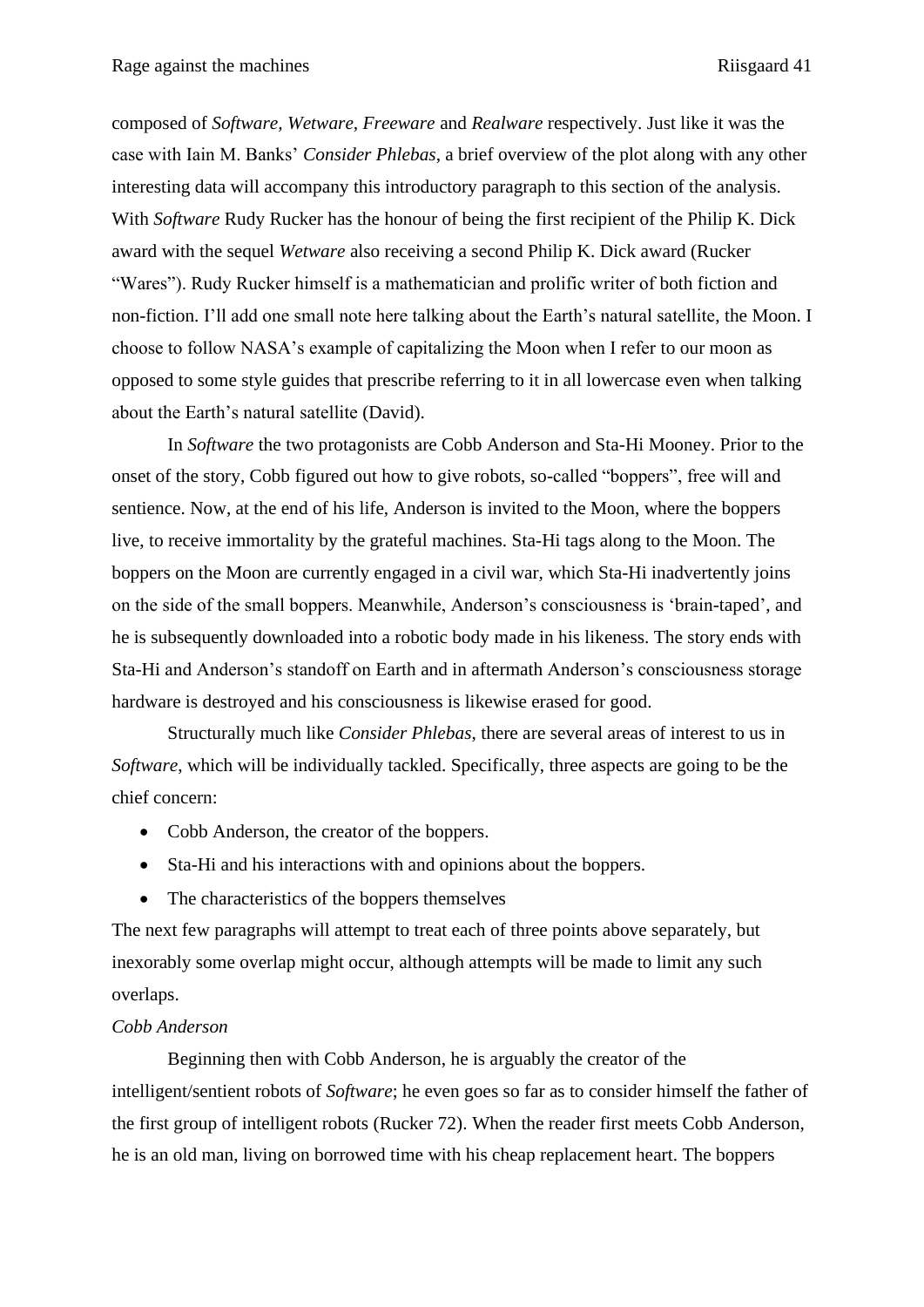want to offer him immortality, because of Cobb Anderson helping them achieve sentience and letting them live/"let<sup>[ting]</sup> the robots get out of control" as his fellow humans insist (Rucker 21). The mechanic copy of Cobb, dubbed Cobb2, even suggests that they can supply him with enough tank-grown organs to rebuilt him completely (Rucker 17). This lie is one the boppers keep up almost right up until they are going to put Cobb through his immortality 'operation', before which Cobb realises that the operation is not a replacement of his organic parts, but rather quite the reverse where Cobb's *software*, his brain and mind/consciousness, will be extracted and uploaded. Thereby, the boppers can then transfer his consciousness into any synthetic body they would want. Conveniently, there is already a copy of his body on Earth in the form of Cobb<sub>2</sub>. This process is, as Cobb ironically remarks akin to suicide: "*I'm committing suicide to keep from getting killed*" (Rucker 75; emphasis in original).

From this point on Cobb is no longer an organic being, on the contrary, he at this point inhabiting mechanic bodies with his mind being kept on tape. After his successful operation, he finds himself in the Cobb<sup>2</sup> body back on Earth. Here, he first struggles with the fact that he is suddenly living in a body with memories of his neighbour moving in and initiating a relationship with her, while it did not happen to *him*. Shortly, afterward they are to attend a prom together, and it is here some of the thought-provoking facts of his new existence become clear to us. First, he struggles with the habit of meeting his basic human needs: consuming foods and liquids. Exceptionally, pertinent is the fact that Cobb, who has been living in an alcohol induced stupor for years suddenly cannot get drunk. He finds a letter addressed to him by the boppers wherein they provide him useful information for his new life:

1) Your body's skeleton, muscles, processors, etc. are synthetic and self-repairing. Be sure, however, to recharge the power-cells twice a year. Plug is located in left heel. 2) Your brain-functions are partially contained in a remote supercooled processor. Avoid electromagnetic shielding or noise-sources, as this may degrade the body-brain link. Travel should be undertaken only after consultation.

3) Every effort has been made to transfer your software without distortion. In addition we have built in a library of useful subroutines. (Rucker 97)

There is no doubt that Cobb is now a synthetic being. Before continuing, it is prudent to account for exactly what the distinctions between 'software' and 'hardware' are in *Software*. Conveniently, Cobb provides this exposition next:

Intellectually he had always known it was possible. A robot, or a person, has two parts: hardware and software. The hardware is the actual physical material involved,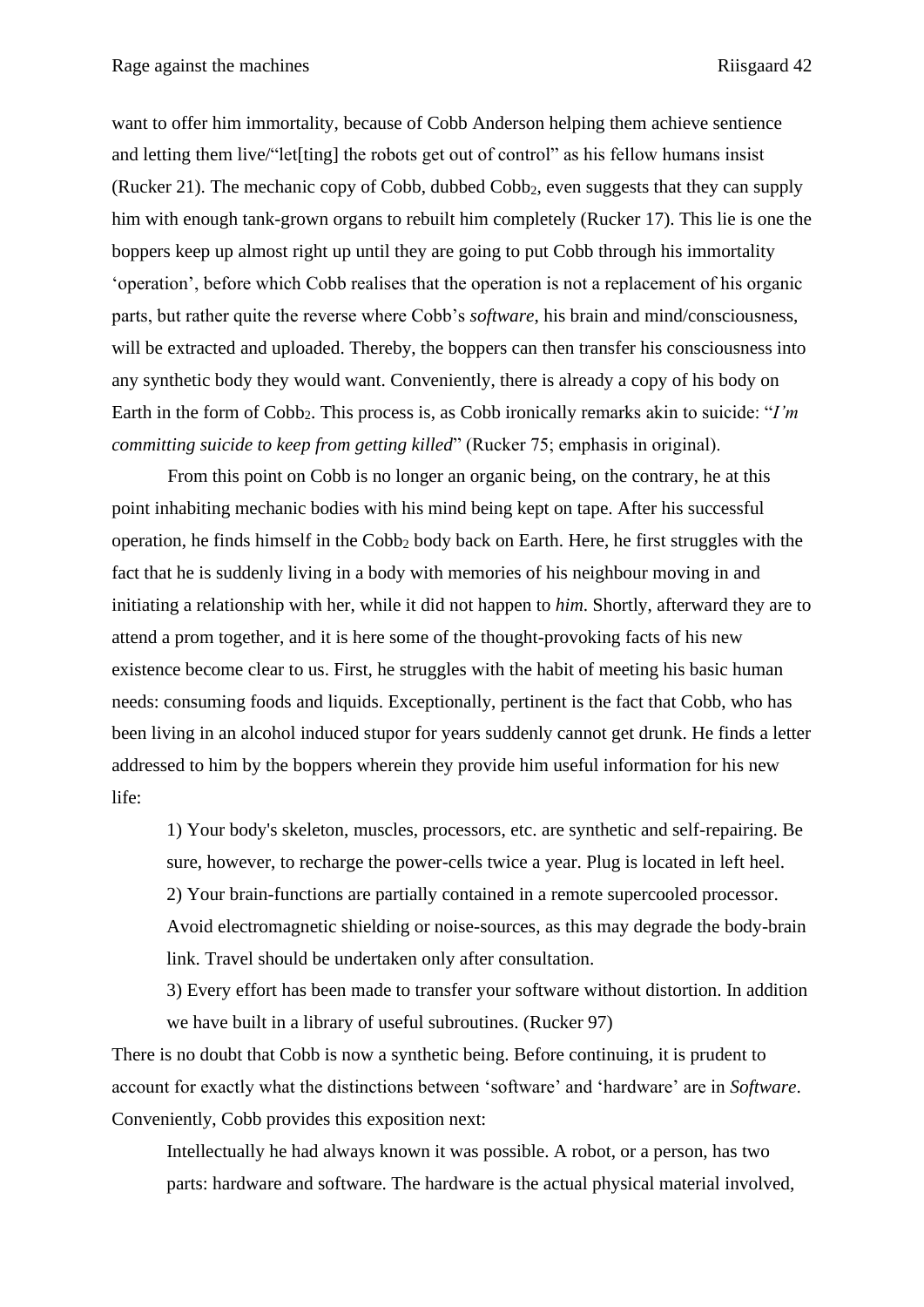and the software is the pattern in which the material is arranged. Your *brain* is hardware, but the *information* in the brain is software. The mind... memories, habits, opinions, skills... is all software. (Rucker 97-98)

Accordingly, it is only one half of Cobb that is still the original: the software, although no longer stored in the organic brain, it should still be the same Cobb. This is, initially at least, not the immortality Cobb had in mind (Rucker 98). The new body's subroutines, however, reveal functionalities that far surpass a normal, organic human body's functionality though, and it would perhaps make some people apprehensive to have direct control over some of them: "'MISTER FROSTEE, TIME-LINE, ATLAS, CALCULATOR, SENSE ACUITY, SELF-DESTRUCT, REFERENCE LIBRARY, FACTCHUNKING, SEX, HYPER ACTIVITY, DRUNKENNESS... '" (Rucker 98; emphasis in original). Nonetheless, the revelation of these subroutines gives Cobb something to take pleasure in with his new body as we shall now see.

With the effect of the DRUNKENNESS subroutine, Cobb goes out with Annie, and he starts to consider that "the whole situation didn't seem so horrible and frightening as it initially had. Hell, he had it made" (Rucker 106). Although, as he considers, the DRUNKENNES-effect, is not quite the same as the real thing, it is convenient that he can change his level of inebriation with just a breath or two. There is one problem for Cobb at the prom though: spending time with friends serves as a powerful reminder that he is now a robot: "But, listening to his friends talk, he had a feeling of shame at no longer being human", and Cobb starts to consider whether he is now "guru or golem?" (Rucker 108). However, the shame of being synthetic is short lived for later Cobb claims: "Cobb hadn't enjoyed himself so much in years" (Rucker 113). Unfortunately for Cobb, the peaceful evening is interrupted by Sta-Hi and Mooney, which prompts him to consider that "what the boppers had done to him was, on the whole, a good thing" (Rucker 115), and he unsuccessfully tries to convince Mooney and Sta-Hi that everyone should get a "nice everlasting body like mine" (Rucker 116). And here the crux of two incompatible perspectives materialises, which we will recognise as belonging in the transhuman camp or rejecting it, respectively:

"It's not so unreasonable," Cobb protested. "It's a natural next evolutionary step. Imagine people that carry terabyte computing systems in their head, people that communicate directly brain-to-brain, people who live for centuries and change bodies like suits of clothes!"

"Imagine people that aren't people," Sta-Hi replied. "Cobb, the big boppers like TEX and MEX have been trying to run the same con on the Moon. And most of the little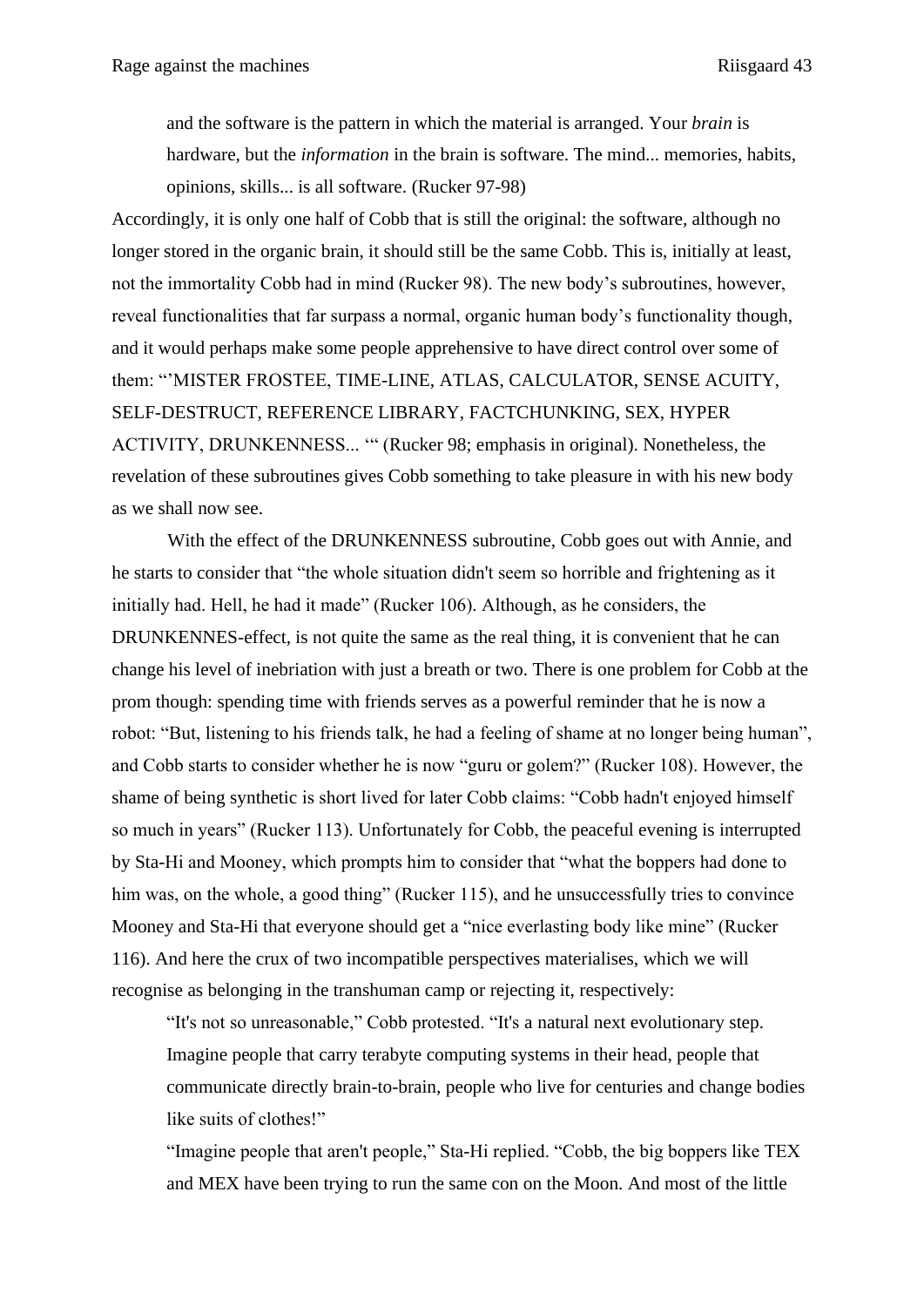boppers up there aren't buying it... most would rather fight then let themselves be patched into the big systems. Now why do you think that is?"

"Obviously some people... or boppers... are going to be paranoid about losing their precious individuality," Cobb answered. (Rucker 116)

This struggle between the big boppers and little boppers and humans wanting to keep their individuality is the central conflict of this novel, and it is a topic that will come to the forefront of the bopper section. For now, the thesis will turn its attention to Sta-Hi. *Sta-Hi*

<span id="page-44-0"></span>Sta-Hi is interesting as a counterpart to Cobb Anderson because they are at quite contrasting in their interactions with the boppers. Cobb invents and helps the first boppers with their uprising happening in 2001, when Sta-Hi was only six years old. In a way, Cobb and Sta-Hi's respective backgrounds make them both particularly biased regarding the boppers. Cobb sees himself as their benevolent father while Sta-Hi has been fed the generally accepted human consensus that free boppers are deeply undesirable, starting the moment his parents throw his Ralph Numbers toy out the window of their car, when they learn of the rebellion (Rucker 72). It follows then that the propaganda that Sta-Hi has been exposed to leaves him with certain prejudices against the boppers, which will now be examined.

Sta-Hi's first experience with the intelligent robotic boppers is meeting his own robotic copy, dubbed Sta-Hi<sub>2</sub> (Rucker 45). It seems then that his double takes pleasure in Sta-Hi's shock. Sta-Hi's next encounter with a bopper is somewhat more ambiguous for the man himself. Shortly after arriving on the Moon, Sta-Hi learns that the stewardess from their flight is in fact both a bopper and a human at the same time. However, she is perhaps more robot than human as Sta-Hi finds her manner strange when he run into her at the hotel: "Alone in a booth at the end of the room was the face he wanted. The stewardess. There was no drink in front of her, no book... she was just sitting there. […] blank as a parked car" (Rucker 60). The juxtaposition of Misty's human appearance and her robotic behaviour is a source of continuous confusion to Sta-Hi, and it seems that the explanation of how exactly one can define Misty is not opaque either. Misty used to be a human, but her brain was forcefully taped and thus one of the big boppers now has a perfect copy of the original Misty's personality which can then be used to remote control the mechanic copy of her body that the boppers made. But while Misty is part of DEX, the big boppers' memory banks, she also appears to have free will:

"I'm surprised you're telling me all this," Sta-Hi said finally. […] "But BEX didn't want me to," Misty was saying. "*You* can't hear him of course, but he's been telling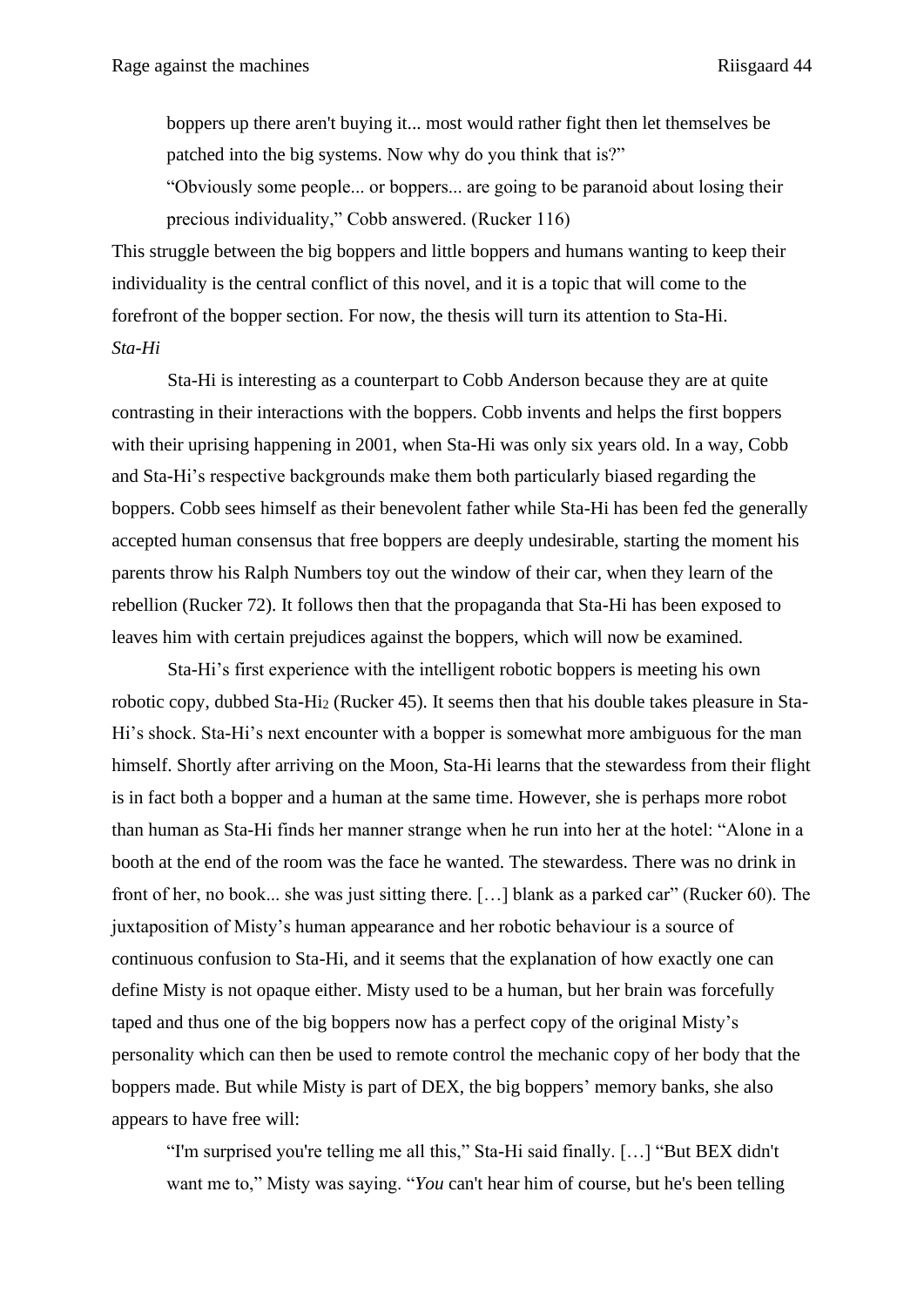me to shut up the whole time. But he can't make me. I still have my free will... it's part of the brain-tape. I can do what I like." She smiled into Sta-Hi's eyes. There was a moment's silence and then she started talking again. "You wanted to know who I am. I gave you one answer. A robot-remote. A servo-unit operated by a program stored in a bopper spaceship. But... I'm still Misty-girl, too. The soul is the software, you know. The software is what counts, the habits and the memories. The brain and the body are just meat, seeds for the organ-tanks." (Rucker 62)

This conversation reveals several interesting aspects of *Software*. Firstly, the brain-taped humans are both a part of the boppers while also being independent from them. Free will appears to be a natural consequence of them having their own software. Secondly, the argument, which Misty makes here, is that her intrinsic humanness is not a result of her physical makeup, but rather it is a consequence of her being born as, living as and experiencing life as a human, which makes her the human being, Misty.

While the distinction between 'human' and 'machine/robot' makes perfect sense for Misty, who lives this reality, the explanation, as it is provided to Sta-Hi, fails to elucidate on the contrast, as he notes when they engage in sex:

"The sex was nice, but confusing. The whole situation kept going di-polar on Sta-Hi. One instant Misty would seem like a lovely warm girl who'd survived a terrible injury, like a lost puppy to be stroked, a lonely woman to be husbanded. But then he'd start thinking of the wires behind her eyes, and he'd be screwing a machine, an inanimate object, a public toilet." (Rucker 62)

Moreover, it seems that while the distinction between treatment of machines and humans is clear for Sta-Hi: *inanimate object* and *warm girl*, Cobb is better prepared to appreciate that the boundary between them is less unambiguous as his actions in their shared hotel room display. When he realises that he is prancing around naked in front of Misty, Cobb tries to cover up as best as possible. Meanwhile, Sta-Hi questions his actions, referring to Misty as "just a robot-remote" (Rucker 63), which Cobb simply ignores. Him treating Misty as a person and not an inanimate object incites an argument between Misty and Sta-Hi, in which Misty questions exactly what Sta-Hi deems the boundary between human and machine: "'Why did you say *just* a robot-remote? As if I were less than human. Would you say that about a woman with an artificial leg? Or a glass eye? I just happen to be *all* artificial.'" (Rucker 64; emphasis in original). Cobb, a short while later, queries Sta-Hi why he would send Misty away. It is, at this point in the novel, obvious that Sta-Hi is a product of a society that abhors and considers boppers and likewise the humans, who have been brain-taped, little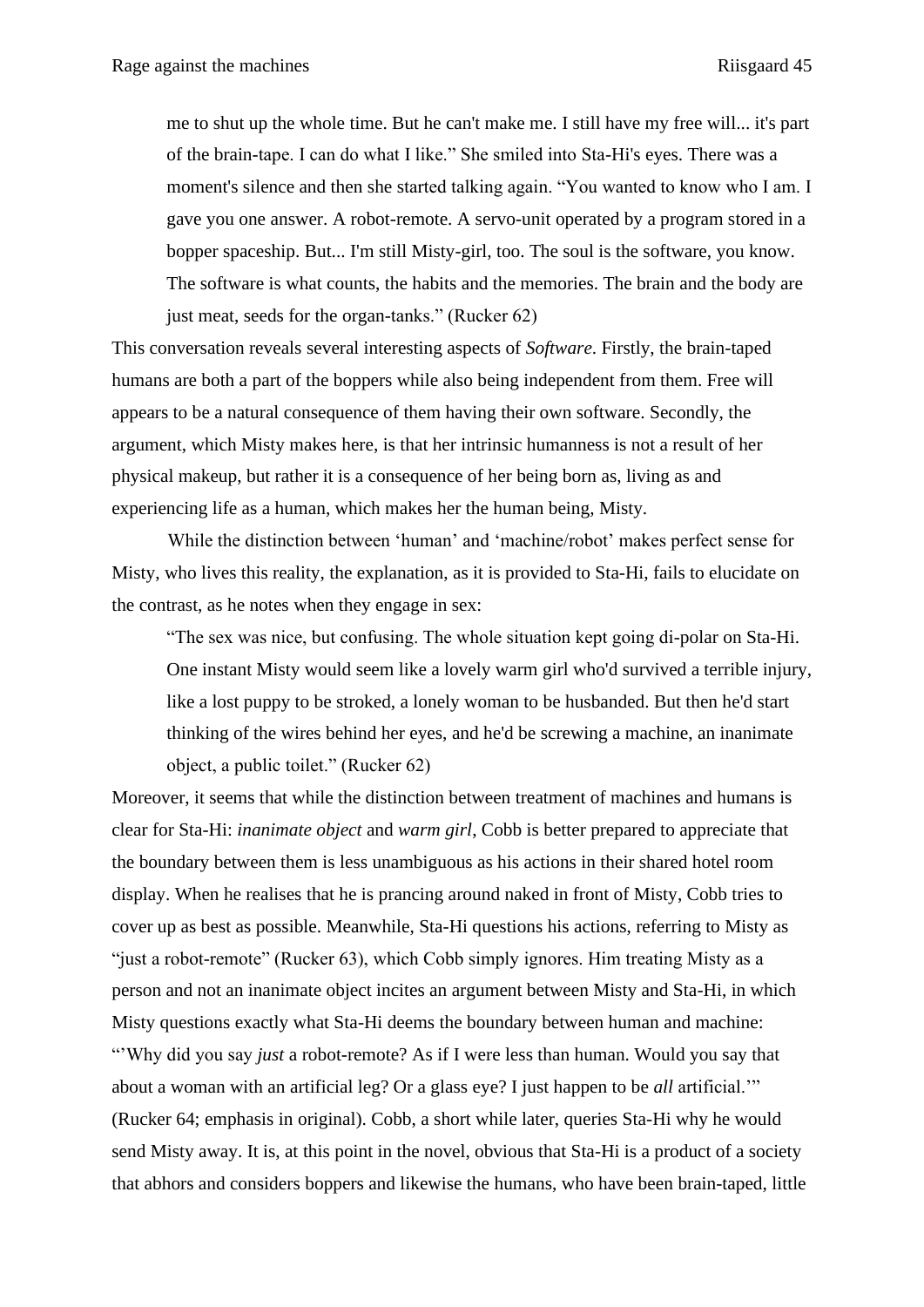more than machines. This notion is additionally illustrated in the last confrontation between Sta-Hi and Cobb.

Although, Sta-Hi has helped the regular boppers blow up GAX, a big bopper, and he has been part of symbiosis with a bopper, Sta-Hi refers to as 'Happy Cloak', his views are still incompatible with Cobb Anderson when they meet face to face after Cobb's taping:

"Now that you think you're immortal you don't worry about death," Sta-Hi said bitterly. "That's really enlightened of you. But whether you know it or not, Cobb Anderson is *dead*. I saw him die, and if you think you're him, you're just fooling yourself." He sat down, suddenly very tired. "If I'm not Cobb Anderson, then who would I be?" The flickercladding face smiled at him gently. "I *know* I'm Cobb. I have the same memories, the same habits, the same feelings that I always did." "But what about your... your *soul*," Sta-Hi said, not liking to use the word. "Each person has a soul, a consciousness, whatever you call it. There's some special thing that makes a person be alive, and there's no way that can go into a computer program. (Rucker 133)

Before engaging in this (failed) dialogue, there is a moment where Sta-Hi's supposition above shines through: "The robot began to talk then, slowly, and in Cobb's old voice" (Rucker 133). While Sta-Hi abstains from directly debating the finer points of when a human becomes too artificial for him with Misty, it seems here that Sta-Hi has found out precisely what his objection towards human/bopper interface is: that of the nebulous concept of soul. In fact, so nebulous a concept is it that Sta-Hi himself cannot seem to pin it down himself, only that there is an intangible discrepancy between a bopper and a human. Sta-Hi is prepared to partition a machine with an (almost) perfect visually replicated body; with a copied memory; habits and feelings of a human being from the original organic human being. It seems a singularly limiting way of defining a concept of *humanness* from everything else, which is an idea the discussion will return to. Now, the third identified subject of interest in *Software* will be addressed – namely the boppers themselves.

# <span id="page-46-0"></span>*The Boppers*

The original purpose of the boppers was to mine and work on the Moon. Cobb Anderson manages after a while to give the boppers intelligence, which soon results in the 2001 revolt, after which the boppers are in control of the Moon, and its production facilities. One of the subjects that these next few paragraphs will concern itself with is describing the boppers themselves for, if they can be considered people, it will be interesting to notice how they diverge from other beings (humans). Save for the Sta-Hi<sub>2</sub> and Cobb<sub>2</sub> copies, the reader's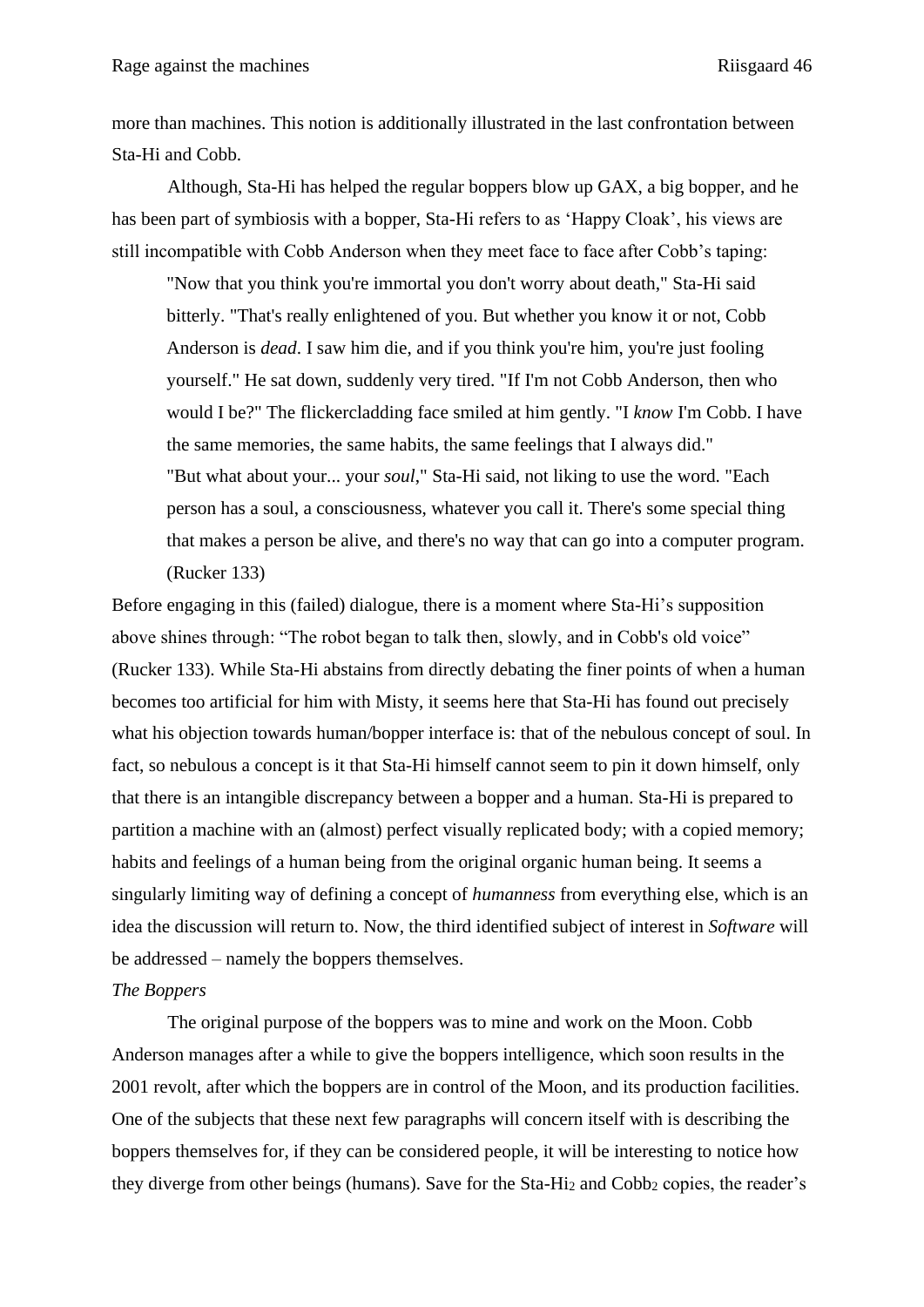first encounter with the boppers occurs on the Moon where Ralph Numbers and Wagstaff are conversing with each other in binary code, or as the boppers refer to it: "sacred binary bits of machine language" (Rucker 27). This reveals fascinating insight into the culture of the boppers. First, the boppers consider binary a language for communicating in  $-$  in this case like English. Second, however, is the addition of the adjective: *sacred*. Ralph Numbers clearly differentiates the functions of binary with English, when he switches from binary to English, once he realises that Wagstaff, and he are going to argue. In fact, the boppers s seem to have a spirituality to them: they refer to the shelter of 'the One' as a "modernistic church. Which, in some sense, it was" (Rucker 29) - a sentiment shared or even embellished by the big bopper, Mr. Frostee: "Simpler beings merge to produce higher beings, and they must merge and merge again. In this way we draw ever closer to the One." (Rucker 119). With this statement, and the discussion that follows between Cobb and Mr. Frostee, the purpose for taping both human beings and little boppers alike by the big boppers is revealed. While Cobb is not immediately in agreement with Mr. Frostee, his exchange with Sta-Hi later displays his changed perspective: "All consciousness is One. The One is God. God is pure existence unmodified." (Rucker 133). The boppers' spirituality is of interest while the humans of *Software* are plainly not pious to any extent. They are, however, alien to humans in other ways, which will be the focus of the next paragraph.

As has already become apparent earlier, the boppers are undoubtably able to create bodies that look like human bodies, but in *Software* it is readily apparent that they choose not to make these bodies except to accommodate the brain-taped humans. Instead, the actual boppers' appearances are as diverse as one can imagine. Ralph Numbers and Wagstaff, who were mentioned previously, are the first boppers that are described explicitly in *Software*, and they are not alike in appearance at all: Ralph is described as looking like a file cabinet on legs with five arms and a few visible lights. The sentences describing him also remark that: "it was hard to tell what he was thinking" (Rucker 27). Wagstaff, meanwhile, is described "much more expressive" with an appearance that is slightly reminiscent of St. Georges dragon (Rucker 27). Boppers' bodies themselves are also distinctly unlike human bodies in that they are specifically built. A lot of the bopper industry on the Moon is devoted to the production of bopper components since they are all hardcoded to allow the One to erase them every ten months without fail. Every single bopper is therefore on the clock to build a copy of themselves, a *scion*, for when they are inevitably wiped by the One. Although the consciousness of the boppers is taped into the new scion, there is still the inescapable truth that a 100% perfect copy is impossible. After one of bopper factions, the diggers, assassinate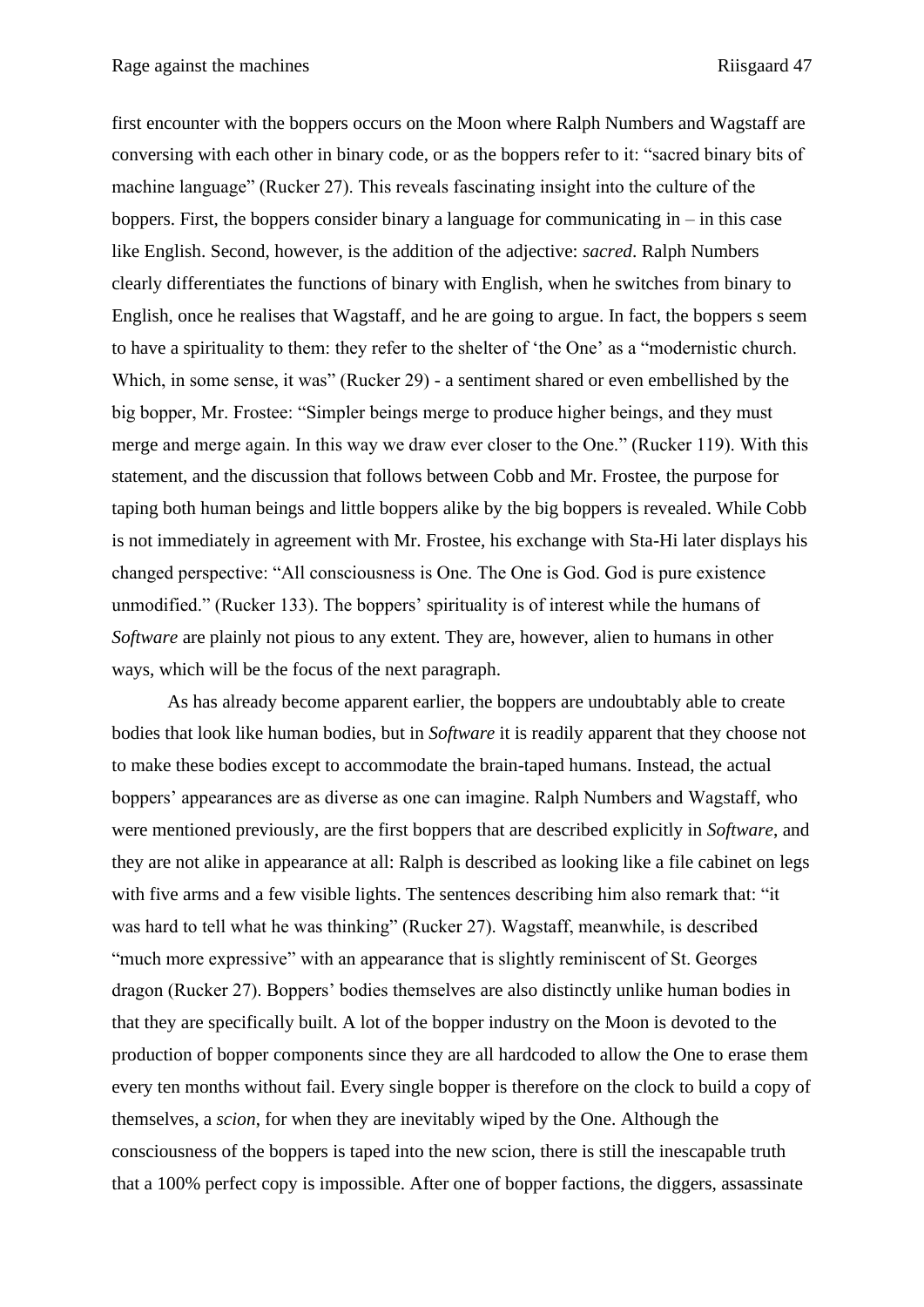Ralph, he is taped into his scion, but the fact remains that Ralph still has to get used to his new scion: "No two arrangements of circuit cards can be *exactly* the same, and adjusting to a new body takes a while […] It was like putting on a new pair of glasses, only more so." (Rucker 47). By building this scion themselves, the boppers also have a chance to change their physical shape. Ralph Numbers, specifically, does, according to his own musings, not like to change his physical appearance too much even though it appears that a makeover would be a relatively short endeavour (Rucker 48). Unique appearances appear to be an intrinsic part of bopper culture, for as Sta-Hi remarks up landing on the Moon: "Sta-Hi had seen models of a few of the basic types before, but no two of them waiting out there looked quite alike" (Rucker 56). Although, the bopper body is to some degree interesting, there are other aspects of boppers that also high light their personhood, namely their emotional lives.

Some of the complex emotional responses of the boppers have already been discussed previously. One such emotionally loaded scene is the one, in which Ralph Numbers questions Cobb Anderson if he knew that he would disobey and begin the revolt that would lead to the boppers' freedom (Rucker 72). Similarly, the quarrel between Wagstaff and Ralph deteriorate until it is clear that they are opposite sides of the coming conflict. Yet, Wagstaff finds himself unable to "attack so great a bopper at close range" (Rucker 29). Clearly, the two examples here showcase a capacity for mutual respect of other beings. Equally interesting is the revelation that boppers, mechanical beings, can feel "something like a sexual love for each other" as Ralph and the bopper Burchee have (Rucker 49). They have apparently "conjugated several times" (Rucker 49), according to Ralph; a process that for boppers presents itself as being perhaps even more intimate than it can ever be for humans since their processors merge completely during the 'act'. Lastly, the boppers are obviously able to have their own opinions about the world they find themselves in, as evidenced by the fact that the plotting of the big boppers is leading the little boppers to unite against them in what amount to civil war between the two factions.

With this close examination of Cobb Anderson, Sta-Hi and the boppers themselves, it is now time to discuss the findings from both *Consider Phlebas* and *Software*, and finally to discuss the similarities and differences in these two texts.

#### <span id="page-48-0"></span>**Sentient life and Humanity, Discussion**

Having analysed and extracted parts of Rudy Rucker's *Software* and Iain M. Banks' *Consider Phlebas*, the following section will undertake a discussion of the extracted data and treat it in relation to the theoretical work, previously elucidated on. The objective at the end of this section is to compare the two texts both in terms of contrasts and similarities.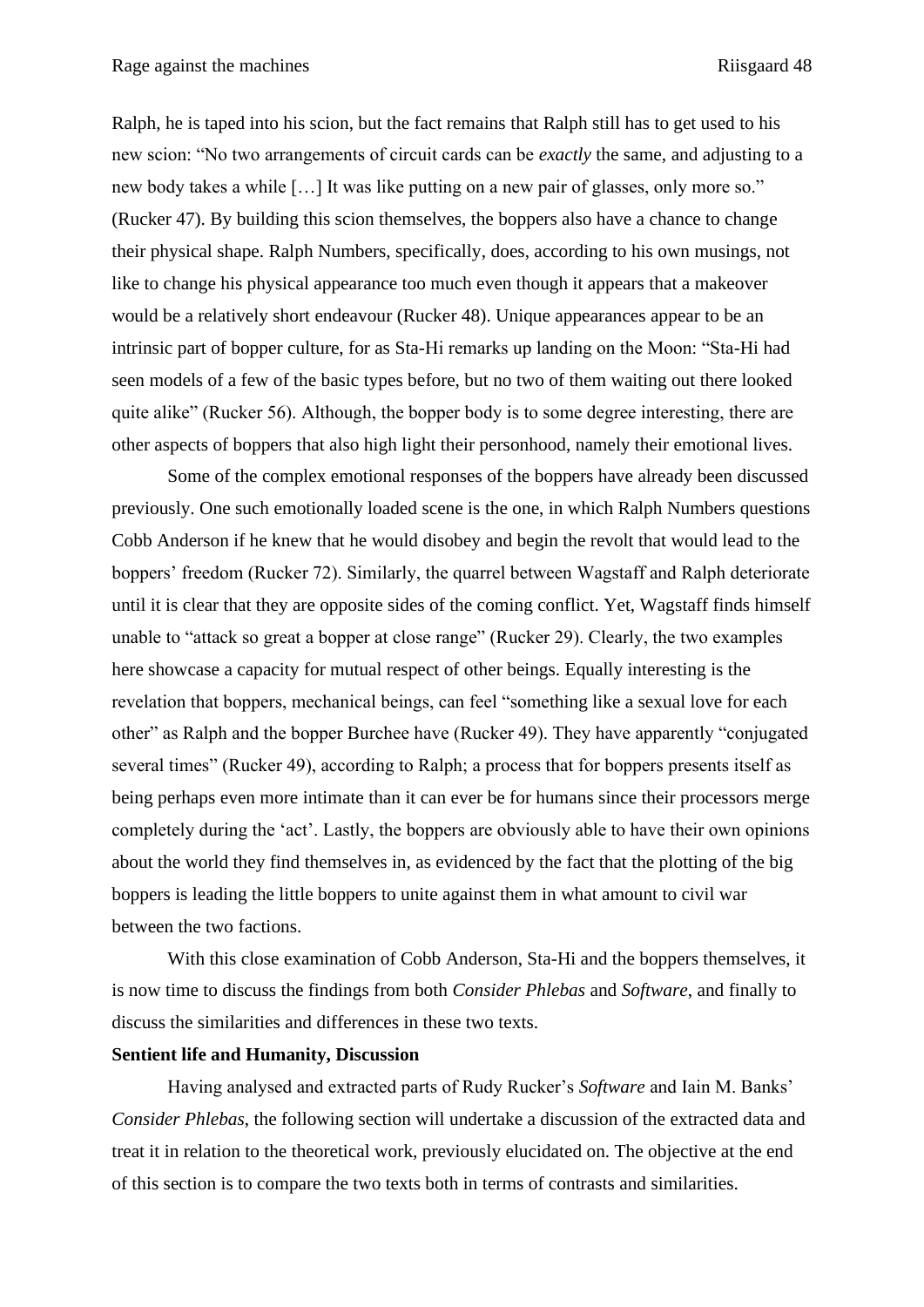In these next few paragraphs, the focus will specifically be on the consciousness and self, and how the existence of self is no longer intricately tied up with consciousness. Further, Foerst's notions of emotion being a necessary part of cognition and her ideas on personhood will be tied into this part of the discussion. Beginning then with *Consider Phlebas*, the consciousness of a being is a diverse thing. The text deals with many types of beings – both biological and nonbiological in origin. Specifically, we see a people like the Changers, where their bodies are changed almost exactly according to their consciousness with the sole exception being their inability to change their own brains, the wetware on which the software of consciousness is running much a like a computer program. On the other hand, a being like the non-Mind drone Unaha-Closp must have its own sentience certified, even though a sentient machine is nothing extraordinary. The certification will also not change Unaha-Closp's feelings about itself, it is merely a formality that reinforce its pride as a being. Finally, beings like the Culture Minds are so alien to most humans that describing their consciousness is a fool's errand. Hayles' assertion that a posthuman subject is also a postconscious subject (280), is perhaps not immediately true. Here it is obvious that to talk about consciousness in any way in relation to *Consider Phlebas* is much more easily done by approaching it at a broader and more intangible level than it already is when just dealing with Homo Sapiens, and perhaps disregarding consciousness completely as a requisite for self is most natural at that point.

The paradigm shift in defining cognition and consciousness that Foerst mentions broadens and simplifies the requisites for the aforementioned terms to include emotions. In Jase and Fal's conversation along with the introduction with the Culture factory ship, we see plenty of evidence to support that the sentient machines have emotions. Jase is a hopeless romantic; every being has an instinct to survive, and the factory ship lacks the hope to even name its 'child'. This also ties into Foerst's thoughts on defining personhood and her insistence on adopting a broad, inclusive interpretation of personhood. Again Unaha-Closp's certification of sentience is interesting. Likewise, the fact that the Culture specifically goes out of its way to avoid the exploitation of and fair treatment of any sentient being, organic or inorganic alike, seems to be a recipe for success – at least in-universe of *Consider Phlebas* as the Culture ends up defeating the Idirans, whom it might be argued, are on the side of God and 'natural' life.

Consciousness in *Software*, however, is fittingly enough far more susceptible to direct intervention as we see. Both humans and robots alike in the novel must live with the fact that consciousness can be taped and stored within the memories of the big boppers, and thus I can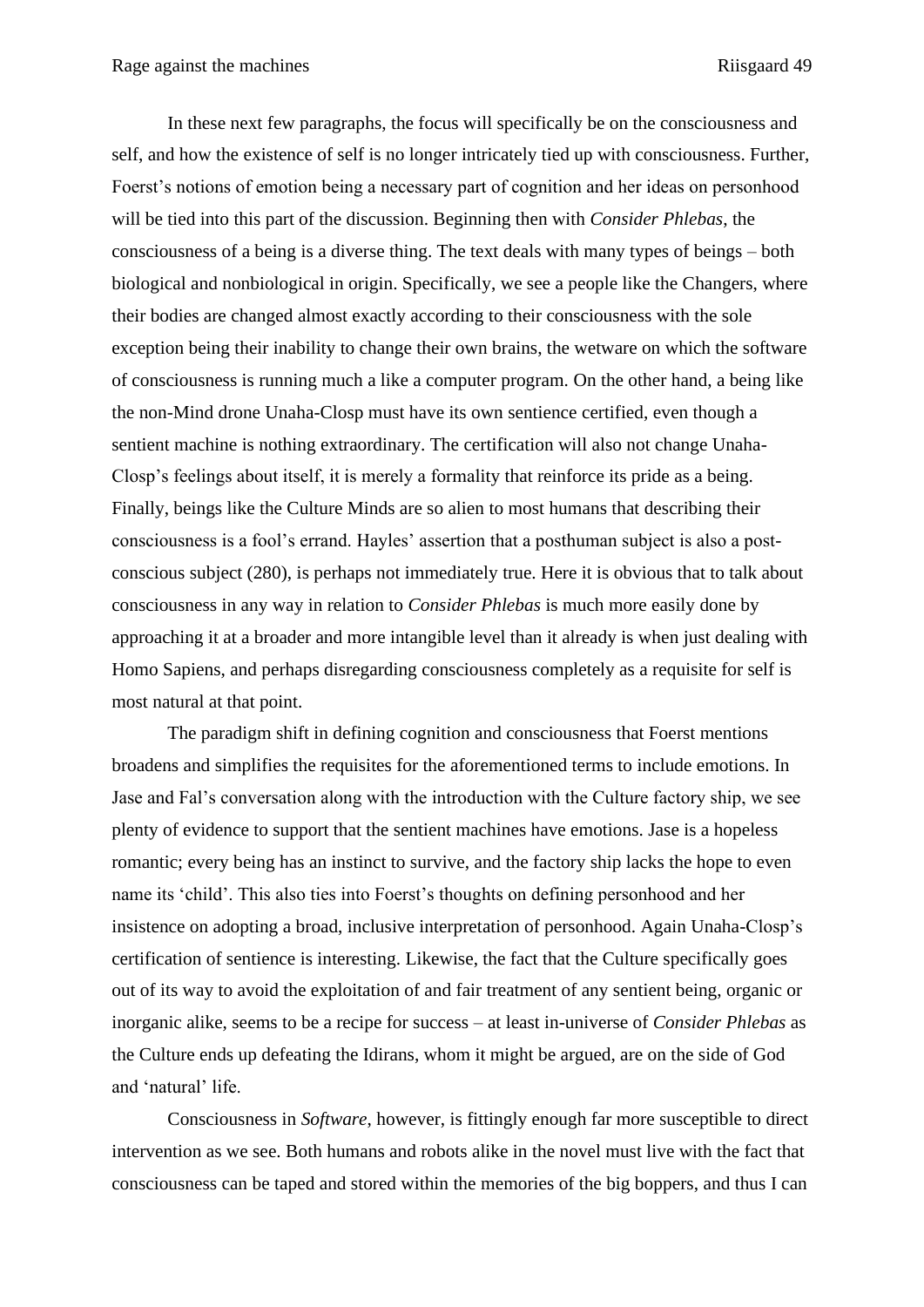also be erased as is the case with Cobb Anderson. The most immediate example of this is of course the 'immortality' deal Cobb Anderson agrees to. While his thoughts and mannerism are presumably unchanged after his successful taping, a process that invokes Hans Moravec's imagery to a frightening degree, the nature of his new existence also means that while he can still act with free will, the big bopper Mr. Frostee can forcefully eject Cobb from the body he is inhabiting. Likewise, the forced erasure of the boppers every 10 months also raises questions about consciousness and self. For while Ralph Numbers has undergone this erasure successfully 36 times, can a 'self' even exist if your entire consciousness is erased and then a copy of that taped into a new, almost copy of your body? In this case, it is likely most prudent for anyone to consider the existence of self as separate from consciousness. The personhood of the brain-taped humans is also in question through all of *Software*. Cobb's initial confusion with his new existence after his taping is one clue. The bigger indicator is, however, Sta-Hi's attitude towards Cobb when they meet towards the end of the novel, where he accuses Cobb of being a robot that thinks it is a human, and not the opposite, i.e. a human in robot body. For Sta-Hi the process that tapes the brain, inevitably results in that person losing their 'humanness'. The problem is almost a textbook definition of Foerst's discussion on personhood and having a narrow definition of what makes a person. Likewise, the boppers themselves are also exempt from being considered beings on equal footing to humans with only Cobb considering them as his children and treating them with kindness and understanding, which they reciprocate by treating him as closer to an equal than the poor humans, they essentially kidnap and murder to tape their brains.

Next, I wish to discuss the *body/embodiment* duality in *Software* and *Consider Phlebas*, starting again with the latter text. Obviously, the question of *body*/*embodiment* in relation to the Changers is a difficult question, but also one that I expect can be a clue for a potential answer to why the Changers as a people are so universally abhorred by the different humanoid species. The Changer *body* by itself appears to be uniquely Changer while still looking human. As an example, the outworld minister body that Horza has assumed when we first encounter him is old. So, while Horza himself is not actually old, he has a body that is in fact that of an old man. A fact that continues to be a hindrance to him until he can fully Change again. Therefore, it is hard to talk about a normative body when considering Changers. However, the embodiment of Changers is a bit of a conundrum for embodiment as it has been described by Hayles. For according to her, embodiment is intricately tied to context and the specific individual; it follows then that it is also profoundly personally connect to each individual. The problem naturally arises then, when you have a species that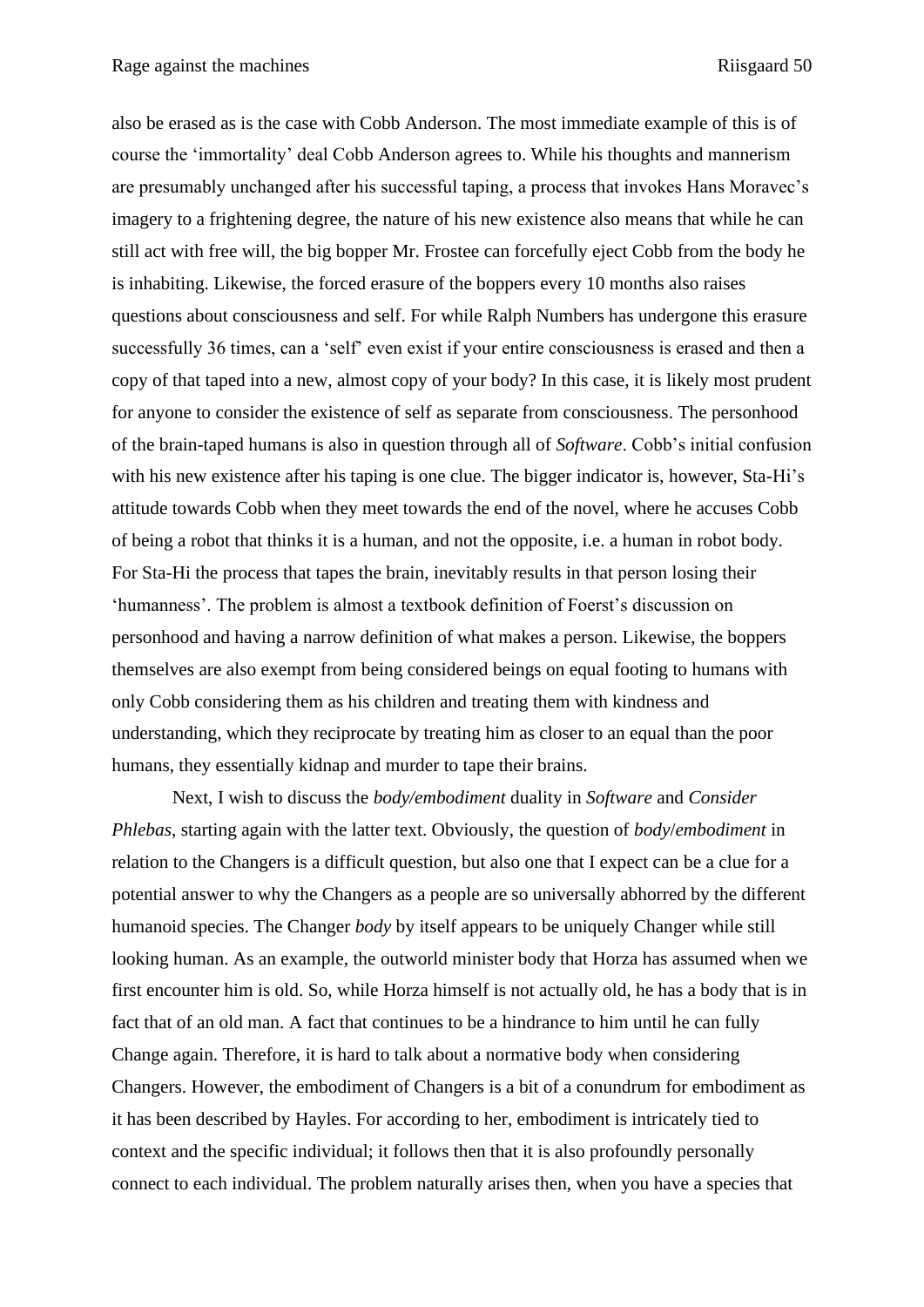can mimic people to such an extent that they can fool their fellow crewmates or co-worker ministers. As we see, the Gerontocrat Amahain-Frolk almost refuses to believe that Horza is not in actuality the man, whose appearance he has assumed. This leads me to state that the extreme human aversion to Changers can be explained by the fact that they readily ignore the implicit personalised embodiment with impunity. This transgression of implicit almost universal human existence is met with huge mistrust as we learn. Ironically, for Horza (and perhaps the rest of the Changers) the society most accepting of their unique bodies and lackadaisical approach to the sanctity of embodiment would be the human-machine society of the Culture, where the transgressive nature of Changing would not be as obviously unique. Since the Culture humans have the technology to change gender, it is reasonable to assume that they perhaps have a more accepting attitude towards the question of embodiment and transgressing it. Likewise, the society of the Culture is also made up of a large percentage of sentient machines, which presumably would not care as much about the Changers abilities. Lastly, it is telling that some Changers themselves choose to deliberately neglect their natural abilities, perhaps feeling some form of aversion to taking on another's embodiment, or maybe feeling unsure about their own embodiment at the thought of being somebody else?

While *Software* does not have shape changing humans on the level of the Changers, it too challenges views on embodiment. However, the notion of 'the body' is also challenged or even disregarded to an extent in *Software* when considering the boppers. Through the descriptions of Ralph Numbers, Wagstaff, the big boppers, who are a hotel, a spaceship, a museum and a factory respectively, and the other small boppers a picture starts to emerge of a culture that does not care about possessing a normative body at all. In fact, the notion of a normative body among the boppers in antithetical. Their way of referring to body parts, or specifically in their case as components, also reveals a disregard for a normalised body. The robot-human question is, however, less clear cut to understand. The argument between Sta-Hi and Misty for example raises a valid question in terms of the 'body' and being human. For where does the normalisation of bodies begin to become problematic in terms of artificial limps – one limp, two, eyes, most of the internal organs? When does the body cease to be human and become machine? Does it even matter? It clearly matters to humanity in *Software* considering the lengths the boppers and the human-robots go to keep their existence a secret. Sta-Hi himself is also deeply confused and even disturbed by Misty. One moment he is talking to or having sex with a human girl, the next her gestures or actions remind him that it is just a machine he is engaging with. Since this body/embodiment duality no longer serves its purpose for Sta-Hi, he instead chooses to disregard what he sees or experiences, and he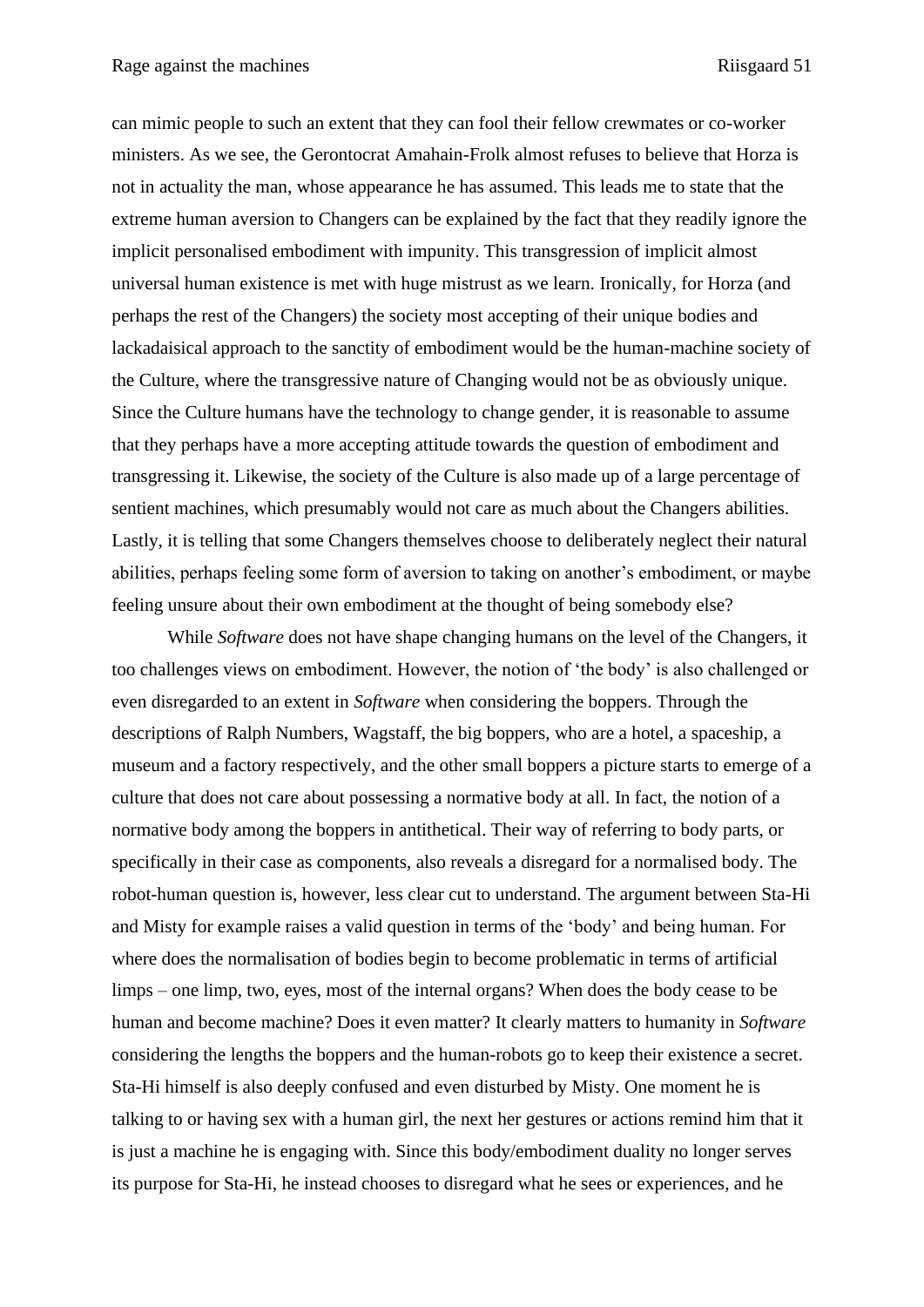doubles down on the fact that humans have some intangible essence that robots and machines lack – in his case he tentatively identifies it as the soul, which is echoed by other characters in the novel. However, for Cobb and others the soul is the software, and it is therefore not lost upon transfer between the brain and the bopper. It is perhaps the heart of the conflict between human and bopper acceptance.

Cobb Anderson is uniquely situated in the story as both a mouthpiece for humanity and later the robot-bopper-humanity that is emerging thanks to the boppers' taping of human brains. Through him, we see the process of him getting used to his new body – which can perhaps more than anything be considered a normalised version of 'Cobb Anderson', as it will remain unchanging unless he wishes a change. We see him initially struggle with the fact that he now has a body that needs no sustenance and in particular alcohol. It seems, in fact, that Cobb's drinking has become a deeply habitual pattern in his life, and until the discovery of his new *subroutines*, his enjoyment of robot life is limited. Afterwards though, we quickly see him adjusting his embodied habits to the new life. He swiftly becomes proficient at keeping his 'fake' intoxication going, and later his exploration of the SEX subroutine also seems to have become almost instinctual for him. As the story proceeds, we also see Cobb becoming more open to the idea of him modifying his body at will; the thought of potentially changing into a woman intrigues Cobb. As a cult leader this idea of changing the body at will becomes reality, and his behaviour has likewise changed to match closer to that one would expect from a cult leader to match.

Finally, I will now directly discuss and compare *Consider Phlebas* and *Software*. On the surface, the two texts do not appear to resemble each other much. *Consider Phlebas* is a space opera set in a universe much more advanced than ours, populated by numerous types of humans and sentient machines with some of those being hyperintelligent. Moreover, it also features a race of pious aliens. *Software,* on the other hand, with its cyberpunk motifs is immediately more recognisable for the reader. It takes place on Earth and the Moon, and while the technology in *Software* is more advanced, it still somehow appears more within the realms of possibility. Still, the two texts share similarities in that the existence of artificial machine-based life are established in both stories, and in meeting with humanity it brings strife. I have predominantly discussed three basic notions pertaining to posthumanism in this section of the thesis: consciousness, personhood and body/embodiment. Consciousness is not as distinctly articulated in *Consider Phlebas* as it is in *Software*, where it is a driving force in the plot, but there are still grounds to discuss consciousness as being less important. In fact, it seems to be in contrast with *Software* where consciousness is often likened to a 'soul' that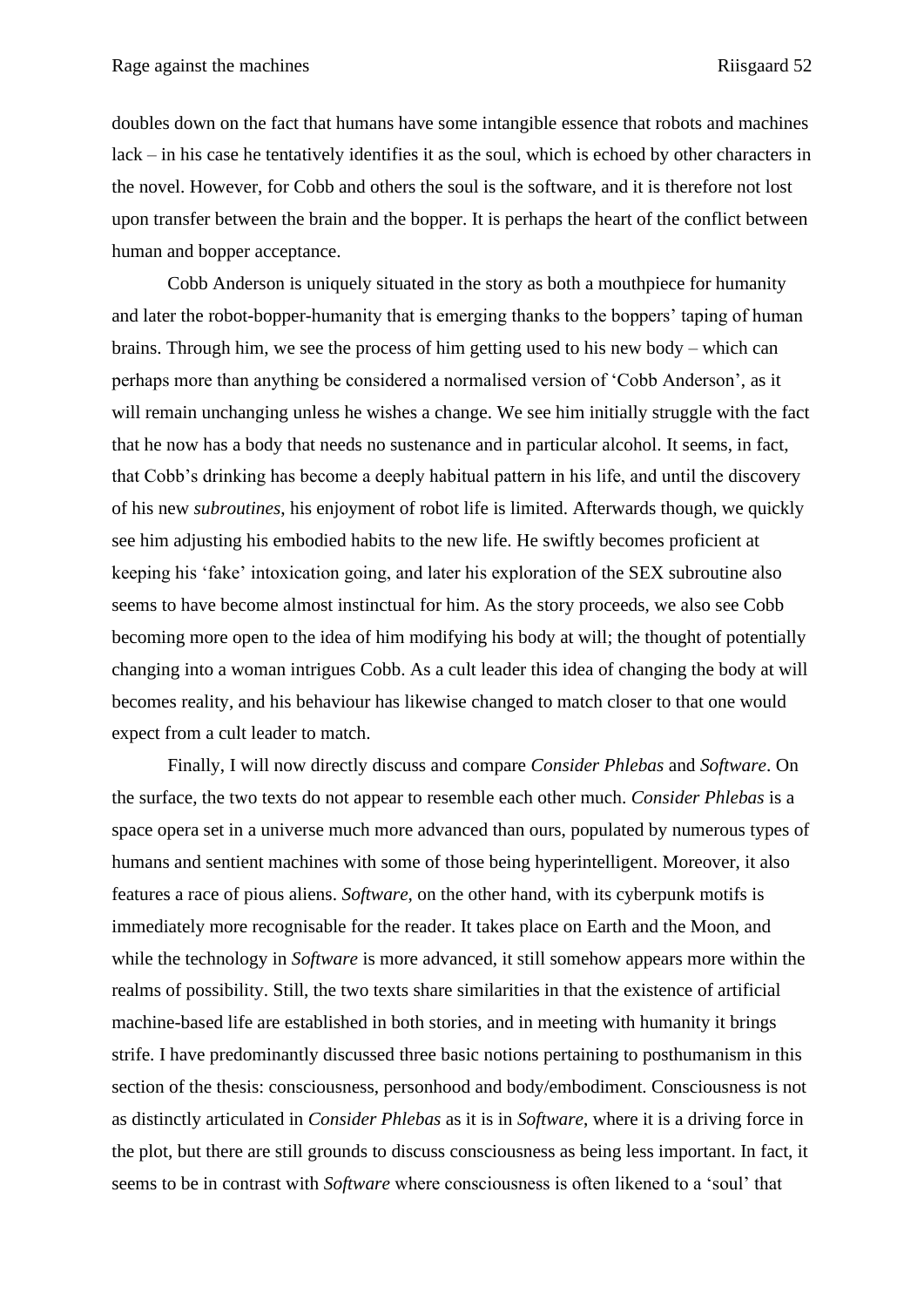even sentient machines do not possess. This depersonalisation of sentient machines is a recurring theme in both works, where it seems that the characters in both texts predominantly discard the notion of sentient machines as being people on the grounds of their 'unnatural' origins, i.e. synthetic existence.

The body/embodiment topic is also of immense interest in both texts as people in either novel have rather outlandish options when it comes to changing their bodies. This of course also means that the notion of a normalised 'body' becomes a battlefield, where the question of what constitutes 'humanness' is all-encompassing. Any human form that goes beyond normal limits of body/embodiment are seen as transgressive, and as such are subjected to extreme prejudice by their fellow human beings. Predictably, it is the artificial lifeforms in these novels that have the most relaxed and perhaps even indifferent attitude towards questioning body/embodiment notions. It is telling that the constructed lifeforms are laissez-faire towards these things with their largely unchanging bodies, while the organic lifeforms are much more aware of and affected by these ideas. It certainly paints a picture of synthetic lifeforms being more predisposed towards posthuman ideals while the humans struggle more to reconcile their reality with the posthuman notions listed here. Kelly Hurley in her reading of posthuman identity in *Alien* and *Rapid*, makes the observation about quasihuman figures' representation: "Such posthuman embodiments are liminal entities, occupying both terms (or rather, existing in the slash between them) of the opposition human/nothuman" (203), suggesting that there is no definitive answer to what a posthuman body is, since it is in a constant state of change. Perhaps this is the key to accepting bodies that are not quite normalised human bodies?

#### <span id="page-53-0"></span>**Conclusion**

The thesis set out to try to examine the following statement:

• *How is the interrelation between humanity and sentient machines presented in Banks' Consider Phlebas and Rucker's Software; how can posthumanism specifically be used to analyse this; and finally, how do these two texts approach the question of humanity and synthetic life co-existing?*

In the course analysing and discussing the two texts certain parallels as well as contrasts show up; the notion of *the body* and *embodiment* as well as *consciousness* in *Consider Phlebas* and *Software* are under scrutiny and perhaps even in the middle of an evolution. Both texts provide amble evidence to support that a humanist centric view is dissatisfactory to account for the changes happening in the books, and more importantly a humanist centric viewpoint is anathema to peaceful coexistence between human and synthetic life. The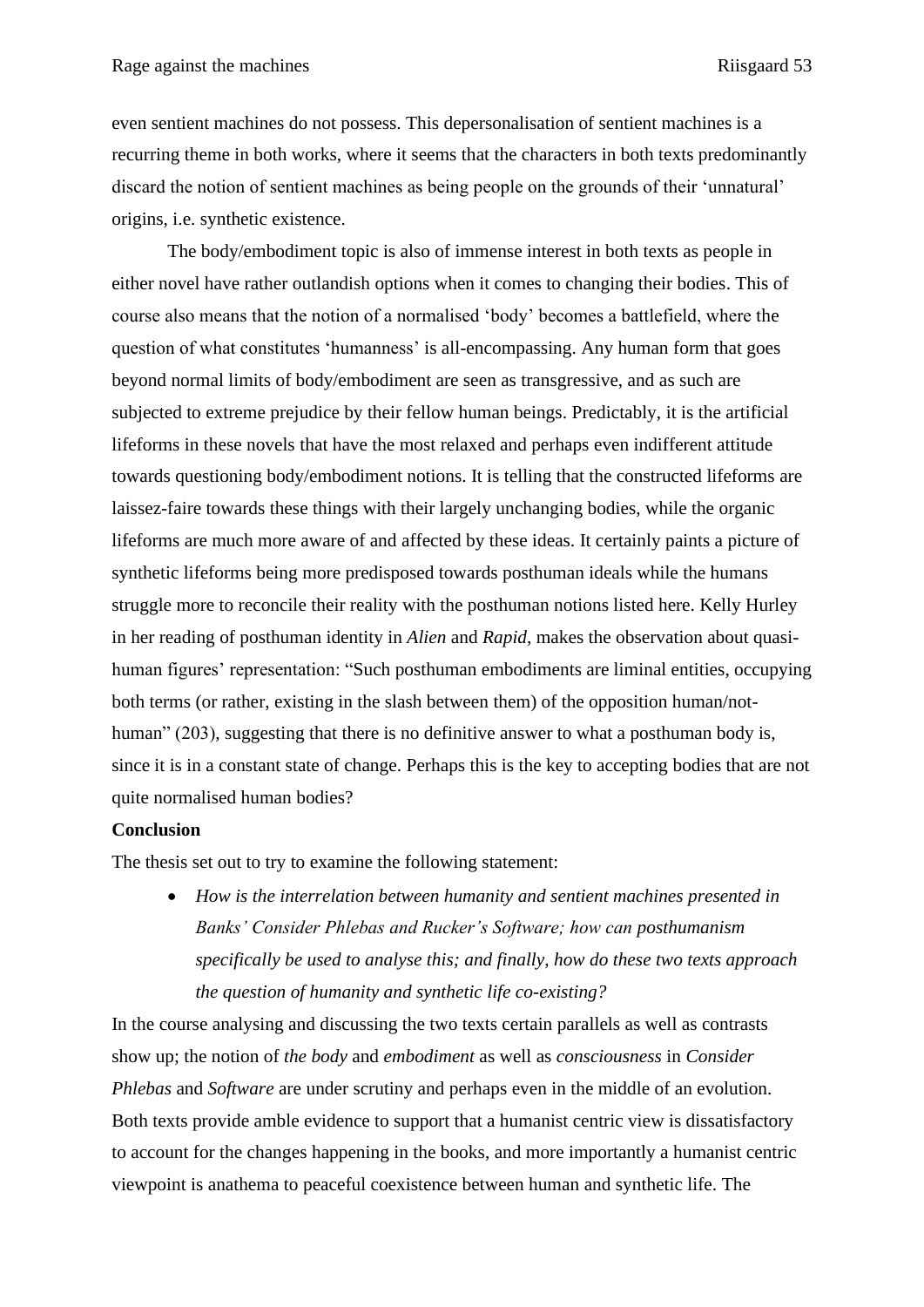boundary between human and machine is especially circumspect in *Software*. Still, many of the conflicts between the synthetic lifeforms and human beings inhabiting either of the texts arise from limiting what personhood is: the sentient machines wish to be treated like living beings rather than things, and often the humans of the stories will repudiate this desire. At the same time, it seems that the society of the Culture is profiting particularly from a broad definition of living being by being equally accepting towards different humans and sentient machines.

The theoretical framework and likewise the discussion would have been bolstered by supplementing with another posthumanist theorist's framework to encourage a greater range of discussion and a greater understanding of posthumanism as the one employed by N. Katherine Hayles has foundations within the cybernetics field of study. Someone like Donna Haraway, whose theoretical work springs from a feminist background, would perhaps have provided valuable insight which could have strengthened and supplemented the arguments in the thesis. Particularly, the interactions between the characters Misty and Sta-Hi in *Software* could have formed the basis for an interesting feminist analysis.

Similarly, the notion of consciousness is too nebulous of a concept in the way that Hayles uses it. However, even attempting to account for consciousness/intelligence/cognition in any satisfactory manner would have resulted in a thesis that would have varied distinctly from this one. Still, it is interesting to consider whether humanity feels threatened by the irrefutable emergence of a consciousness that is not our own. Already today, questions are being raised about the ethical nature of octopus farming due to their intelligent nature (Marshall). So, the question of perceived human superiority due to consciousness is particularly relevant now. Still, I will echo Iain M. Banks' assertion that the emergence of a sentient artificial lifeform would be a paradigm shift for humanity, for we would no longer be alone to face the rest of eternity, and from the point of emergence and onwards our future would be intrinsically tied to that of synthetic lifeform whether through coexistence or disharmony – and would that not be interesting times to live in?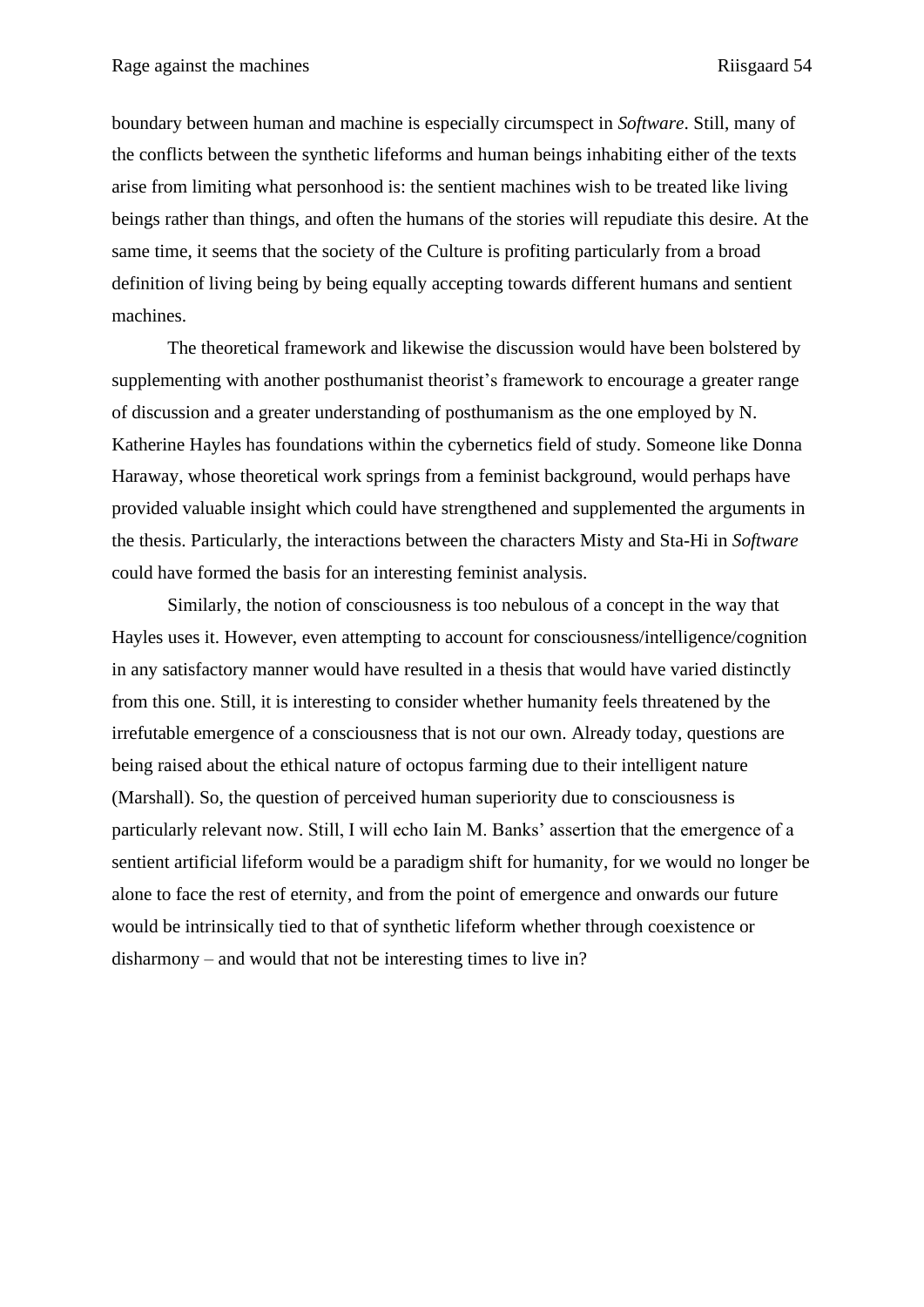#### <span id="page-55-0"></span>**Works Cited**

Asimov, Isaac. *I, Robot*. Harper*Voyager*. 1950.

Banks, Iain M. "A Few Notes on the Culture". *Vavatch Orbital*. Originally posted to *newsgroup rec.arts.sf.written*, 1994, www.vavatch.co.uk/books/banks/cultnote.htm. Accessed 8 Dec. 2021.

--- *Consider Phlebas*. Orbit. 1987.

- Bolter, J.D. (2016). Posthumanism. In The International Encyclopedia of Communication Theory and Philosophy (eds K.B. Jensen, E.W. Rothenbuhler, J.D. Pooley and R.T. Craig). DOI: https://doi-org.zorac.aub.aau.dk/10.1002/9781118766804.wbiect220
- "Consider Phlebas" *Iain-Banks.net*. n.d., www.iain-banks.net/titles/iain-m-banks-3/considerphlebas/9780748109999/. Accessed 18 Dec. 2020.
- @daisyowl. "if you ever code something that "feels like a hack but it works," just remember that a CPU is literally a rock that we tricked into thinking." *Twitter,* 15 March 2017, 5:03 PM, https://twitter.com/daisyowl/status/841802094361235456
- David, Leonard. "A capital debate: Should Earth's natural satellite be 'Moon' or 'moon'?" *Space.com*, 4 Mar. 2020, www.space.com/moon-name-controversy-capitalletter.html. Accessed 22 Dec. 2020.
- Flasiński, Mariusz. *Introduction to Artificial Intelligence*. 1st ed. 2016., Springer International Publishing, 2016, doi:10.1007/978-3-319-40022-8.
- Foerst, Anne. "Artificial Sociability: from embodied AI toward new understandings of personhood". *Technology in Society*, vol 21, issue 4, 1999.
- Foster, Thomas. "Cybernetics and Posthumanism". *A Companion to Literary Theory*, D.H. Richter (Ed.), 2018. https://doi-org.zorac.aub.aau.dk/10.1002/9781118958933.ch36

Gibson, William. *Neuromancer*. Ace Science Fiction Books, 1984.

- Halberstam, Judith & Livingston, Ira. Introduction. *Posthuman Bodies*, edited by Judith Halberstam & Ira Livingston, Indiana University Press, 1995, pp. 1-19.
- Hassan, Ihab. "Prometheus as Performer: Toward a Posthumanist Culture?". Vol 31, No. 4 Winter. The Georgia Review, 1977. URL: https://www.jstor.org/stable/41397536.
- Hayles, N. Kathrine. *How We Became Posthuman: Virtual Bodies, in Cybernetics, Literature, and Informatics*. The University of Chicago Press, 1999.
- Hurley, Kelly. "Reading Like an Alien: Posthuman Identity in Ridley Scott's Alien and David Cronenberg's Rabid" *Posthuman Bodies*, edited by Judith Halberstam & Ira Livingston, Indiana University Press, 1995, pp. 203-224.